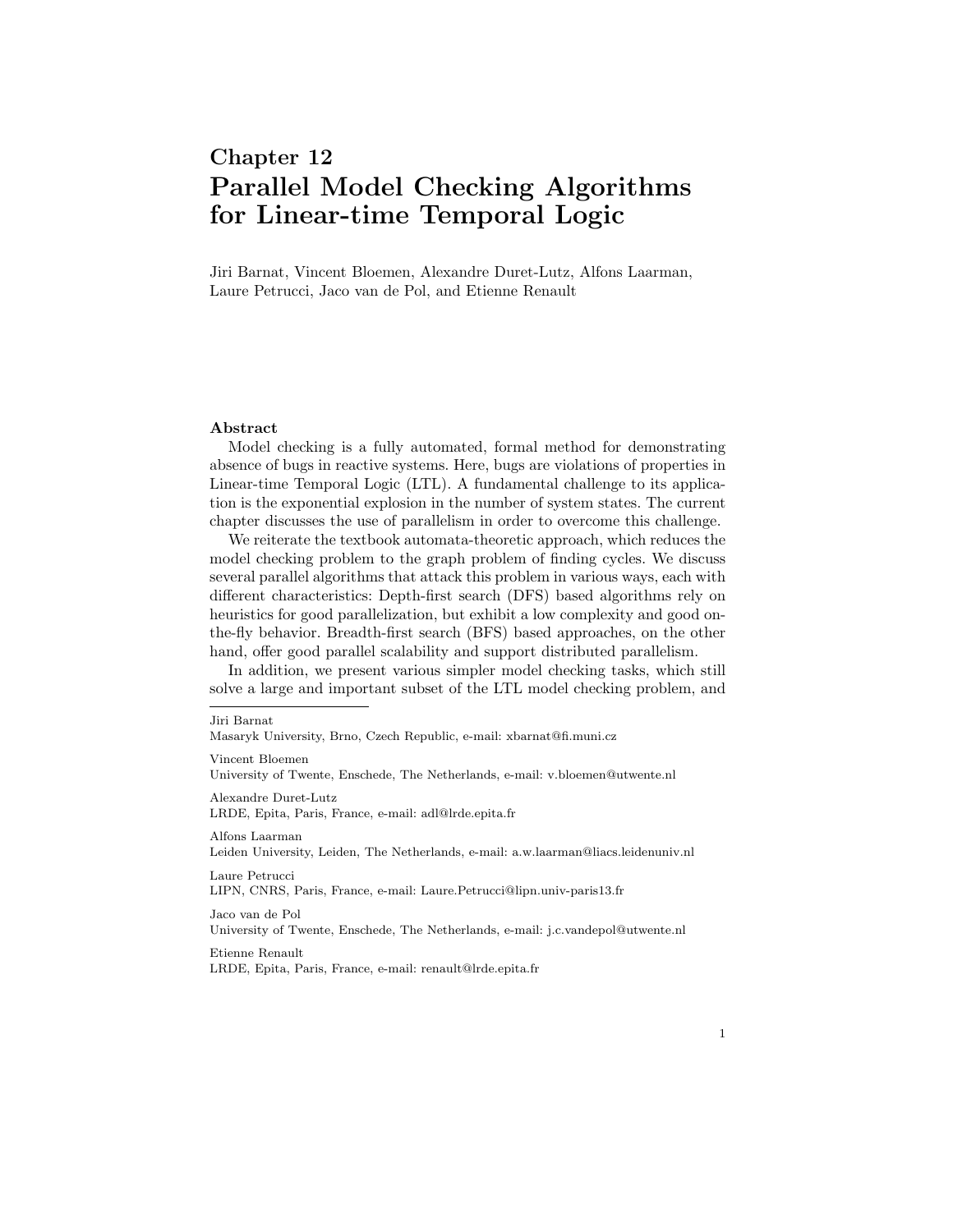show how these can be exploited to yield more efficient algorithms. In particular, we provide simplified DFS-based search algorithms and show that the BFS-based algorithms exhibit optimal runtimes in certain cases.

# 12.1 Introduction

This chapter discusses parallel algorithms for model checking properties of Linear-time Temporal Logic (LTL). Model checking [30, 8] is a verification technique to establish the correctness of hardware and software systems. In contrast to theorem proving, model checking is a fully automated procedure, invented by the Turing Award winners Clarke, Emerson, and Sifakis (2007). In contrast to testing, it is a complete and exhaustive method. Nowadays, along with testing and static analysis, model checking is an indispensable industrial tool for eliminating bugs and increasing confidence in hardware designs (e.g., at Intel [45] and IBM [15]) and software products (e.g., at Microsoft [9]). For an example case study, refer to Chapter 16, An Application of Parallel Satisfiability Solving to the Verification of Complex Embedded Systems.

Formally, model checking solves the problem: "Does model M satisfy property P?" ( $M \models P$ ). Here the model M is a finite abstraction of a hardware or software system, provided in the form of a transition system. The paths in the graph of model  $M$  consist of infinite sequences of states connected by state transitions. Paths correspond to possible runs of the system. The property  $P$  is specified in some temporal logic. In this chapter, we restrict the discussion to Linear-time Temporal Logic (LTL). An LTL property denotes a set of paths, so P can be viewed as a specification of the correct runs of the system. Section 12.2 will formalize the syntax and semantics of LTL and identify some important fragments. For this introduction, it is sufficient to view model checking as a graph search problem, where the goal is to find a bad state or, more generally, a cycle representing an infinite path violating the property.

The main obstacle to model checking is the size of the transition system, often referred to as "the state space explosion" [96]. This graph grows exponentially in the number of components and variables in the specification, mainly due to parallel interleaving in concurrent systems, and the Cartesian product of data domains. Many sequential algorithms exist to address the state space explosion, reducing the state space by exploiting symmetries  $[29, 41, 20, 61]$ , restricting the interleavings to be checked  $[95, 63, 54, 1]$ , or abstracting the data domains [27, 24]. Another direction is to represent state spaces symbolically, applying powerful techniques such as Binary Decision Diagrams (BDD) [23, 77] or satisfiability (SAT) [28, 16, 78]. Parallel satisfiability is discussed in Chapter 1, Parallel Satisfiability, and parallel decision diagrams in Chapter 13, Multi-core Decision Diagrams. Although these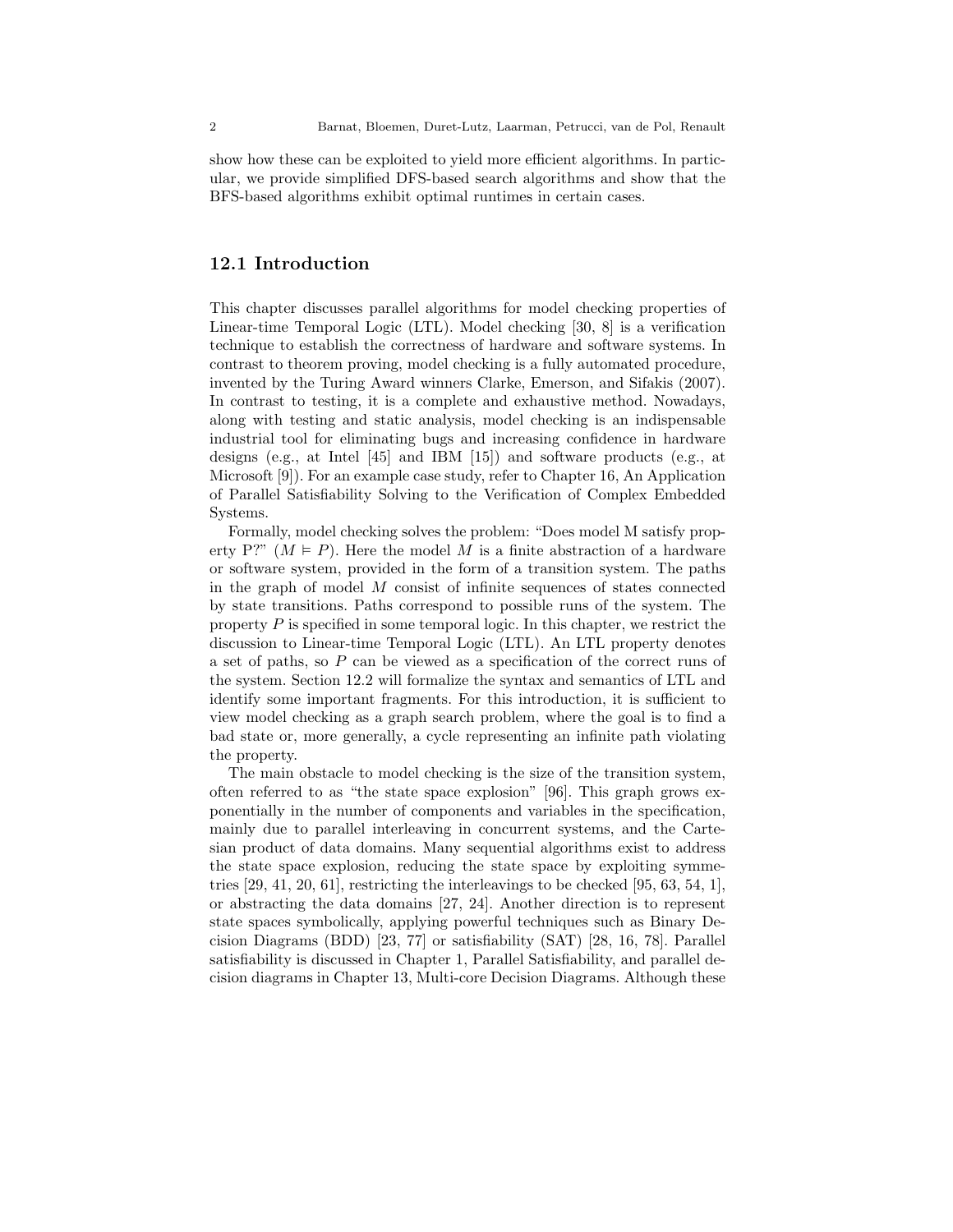methods greatly reduce the memory and time usage of model checking, the ever-growing complexity of hardware and software designs has meant that, so far, the practical application of model checking is still hindered by memory and time resources.

#### Parallel model checking algorithms — pragmatics

This chapter focuses on recent advances in utilizing more hardware resources to solve the model checking problem. In distributed model checking, the memory problem is alleviated by distributing the state space over the memory of many computers in some network (cluster, cloud). Recently, several new approaches to parallel model checking emerged using multiple processors in a shared-memory machine to speed up model checking computations. Both approaches are highly non-trivial, since graph (search) algorithms must be redesigned to be fit for parallel computation. Next, we consider parallel graph algorithms from pragmatic and theoretical points of view.

From a pragmatic point of view, obtaining good parallel speedups for graph problems is notoriously hard [75, 73]. This is mainly caused by the irregularity of graphs. The efficiency of parallel programs often depends on exploiting locality, which can be predicted for regular data structures like matrices. However, state spaces are irregular sparse graphs, whose shape highly depends on the model at hand. For distributed algorithms, the consequence is that traversing a transition from a source state in the graph often requires communication with the machine where the target is stored, leading to a dramatic communication overhead. For multi-core computing, the threads are continually looking up the location of target states in main memory. Since main memory (and the memory bus) are a shared resource, memory-intensive algorithms are hard to speed up on multi-core machines. As a consequence, practical implementations pay a lot of attention to low-level details, such as local caching, evading the need for locks using atomic instructions such as compare-and-swap, and latency hiding by asynchronous communication. This chapter does not focus on these implementation details, although they are essential to demonstrate that the treated algorithms achieve speedup in practice.

Instead, we focus on the algorithmic aspects. We review the basic sequential algorithms for LTL model checking in Section 12.3. These subproblems can be solved by linear-time algorithms. However, today the only known linear time algorithms heavily depend on the Depth-First Search (DFS) strategy, which (as we will explain below) is hard to parallelize. This holds for LTL algorithms based on Nested Depth-First Search as well as for those based on the analysis of the Strongly Connected Components.

Another reason for our general preference for DFS lies in the nature of search. If we use the algorithm to search for bugs (bug hunting), we can terminate as soon as the first bug has been found. It would be a waste of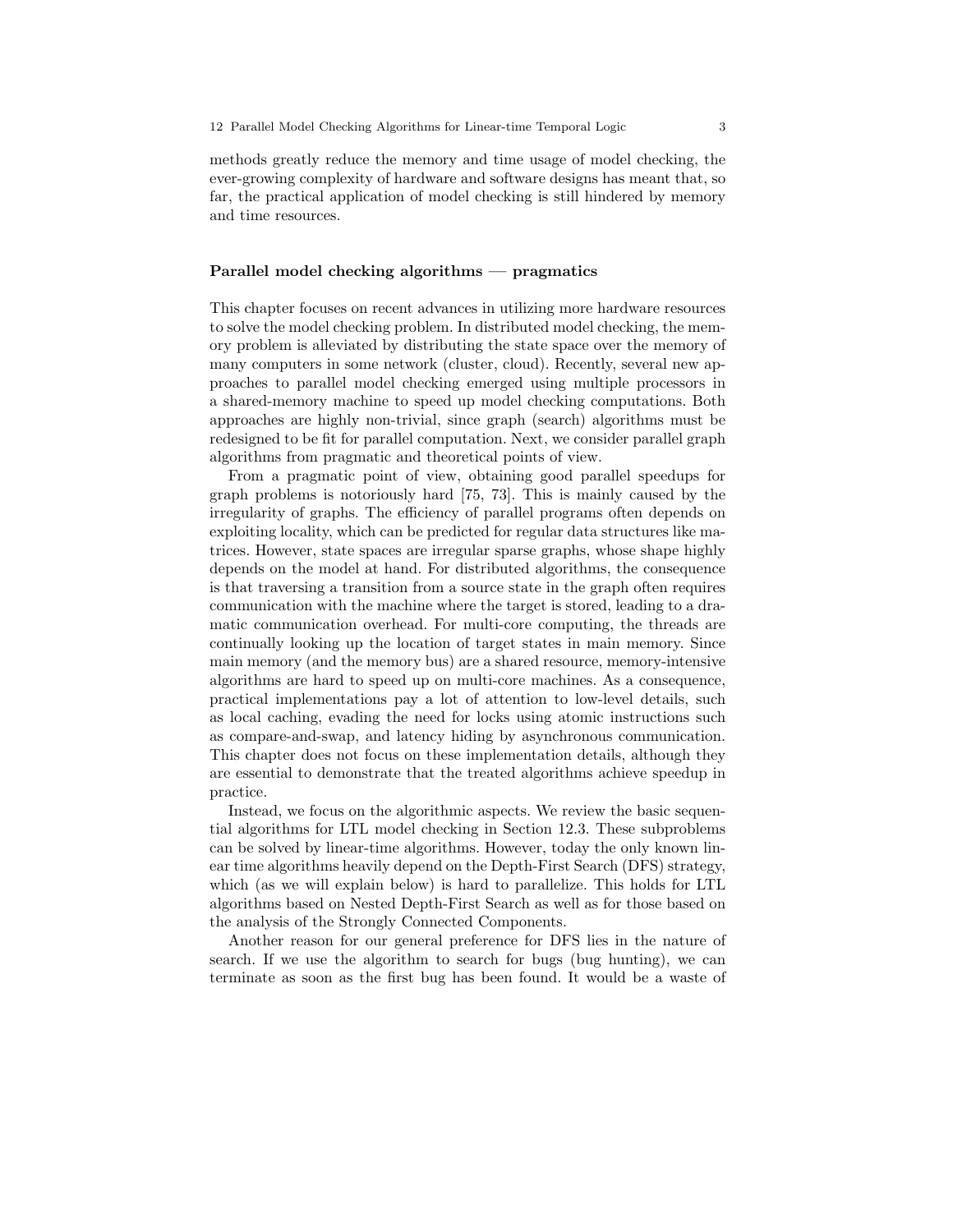resources if we were to first compute the whole state space and then search only a small part to find the bug. The DFS-based algorithms are generally well-suited for on-the-fly model checking, where computing the state space and checking the properties are intertwined. This carries over to parallel search. It is well known that parallel random search can achieve superlinear speedups when the goal states are uniformly distributed [81, 72]. In case of full verification of programs, this consideration is less important. We will present parallel DFS-based algorithms in Section 12.4.

#### Parallel model checking algorithms — theoretical considerations

Finally, what does theory actually say? A well-known result [82] is that DFS is inherently sequential. To understand this, we recall the class NC (Nick's Class) of problems that admit scalable parallel algorithms [56]: A problem is in NC if it can be solved in poly-logarithmic time  $(\log n)^{o(1)}$  using a polynomial amount of hardware, i.e.,  $n^{o(1)}$  processors. Let P be the class of problems that admit a polynomial-time algorithm. A problem is P-complete, if all problems in P can be reduced to it by an NC algorithm. The canonical P-complete problem is CVP, the circuit valuation problem (given a circuit, and its Boolean input values, determine the value of its output). Although formally open, it is widely believed that NC does not contain P-complete problems, so problems in P are "inherently sequential." Note that if NC contained a single P-complete problem, then all polynomial problems would be parallelizable. Reif [82] actually showed that lexicographic DFS is P-complete by a direct reduction to the CVP. Hence, given a graph and a fixed ordering of transitions from each state, there is probably no parallel algorithm to even check whether node  $x$  will be visited before node  $y$  in the DFS post-order, observing the fixed transition ordering.

The following intellectual positions are possible in relation to this fact from theory: First, one can decide to ignore this theoretical restriction. This is the position in Section 12.4. We introduce various parallel random DFS algorithms for which we have shown practical speedup, even though they are not poly-logarithmic. The main motivation is that, in practice, the number of processors is much smaller than the size of the graph. A practical speedup for graphs from  $10^3$  to  $10^8$  nodes does not contradict the impossibility result in the limit case of  $(10^8)^k$  processors.

The second position is to take the theoretical result seriously, and avoid DFS algorithms. Parallel BFS (breadth-first search), and hence SCC decomposition, is in NC [51], which can be shown by computing transitive closure with matrix multiplication. Several BFS-based model checking algorithms and SCC decomposition methods have been designed. Although their worstcase time complexity is strictly more than linear, they behave well on practical instances, and are even linear for many model checking fragments. Moreover, since BFS-based algorithms can be parallelized, with sufficiently many proces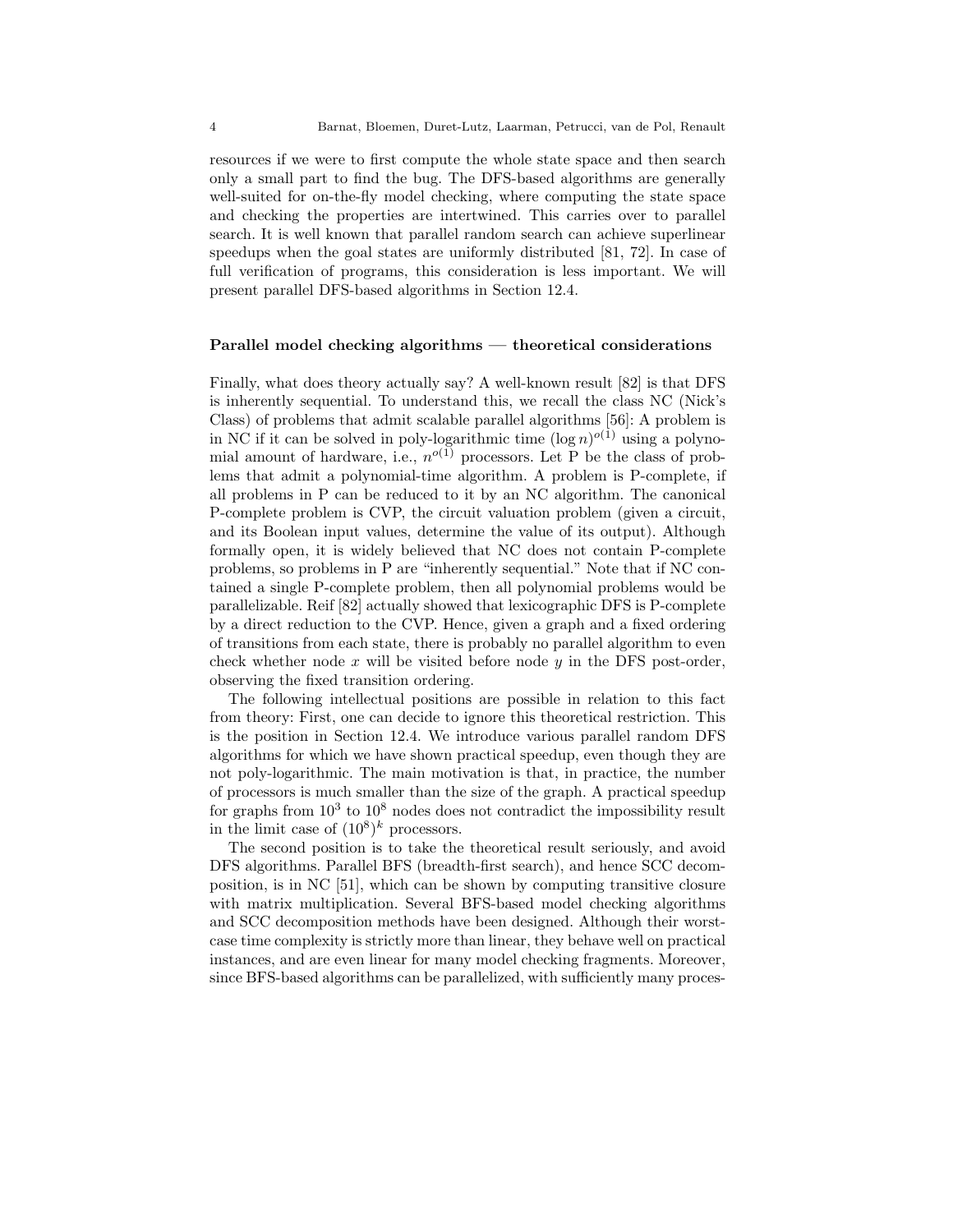sors this approach should scale (even though the increased work-complexity doesn't admit a provably efficient parallel solution). Algorithms OwcTY and Map in Section 12.5 are an illustration of BFS-based algorithms in this category.

The third possibility is to circumvent the theoretical results. Note that it is technically still possible that non-lexicographic DFS (without fixing the ordering of the transitions in advance) is in NC. Actually, it has been proved that free DFS is in NC indeed for planar graphs [57], and for general graphs the problem is known to be in Random NC [3]. We do not claim complexitytheoretic results in this chapter. Our random parallel free DFS algorithms will not provide a single global post-order and, in the worst case, they don't run in parallel logarithmic time. However, we have proved that they provide sufficient ordering to solve the model checking problem, and we demonstrated have good speedups for practical problems. Eventually, this approach might shed some light on this intriguing 30-year-old open problem.

# 12.2 Preliminaries: LTL Model Checking and Automata

The current section explains the theoretical foundation of LTL model checking. The formal approach taken here is to interpret both the system and its specification as an automaton. We will show that this automaton is exponential in the size of both the system and the specification and develop the constructs required by the LTL model checking algorithms in the subsequent section to efficiently handle such large automata.

## 12.2.1 Automata-Theoretic Model Checking

Model checkers are tools that take two inputs: some model  $M$  of a system, and some specification  $\varphi$  that should be satisfied by all possible behaviors of  $M$ . For instance if  $M$  is a model of a road intersection with traffic lights and sensors, the property  $\varphi$  could specify that whenever a car is sensed the light of its lane should eventually become green. Note that such a property is not necessarily about the *state* of the system: in this example it is about its possible behaviors, i.e., the evolution of its state. Furthermore, the behaviors of this system are infinite.

Model checking [97] decides whether some model M satisfies some specification  $\varphi$  (which we denote  $M \models \varphi$ ). In the automata-theoretic approach, the model M is first converted into an automaton  $K_M$  whose language  $\mathscr{L}(K_M)$ represents the set of all (infinite) behaviors of  $M$ . The negation of the formula  $\varphi$  is converted into an automaton  $A_{\neg \varphi}$  whose language  $\mathscr{L}(A_{\neg \varphi})$  captures the forbidden behaviors. With these objects, testing whether M satisfies  $\varphi$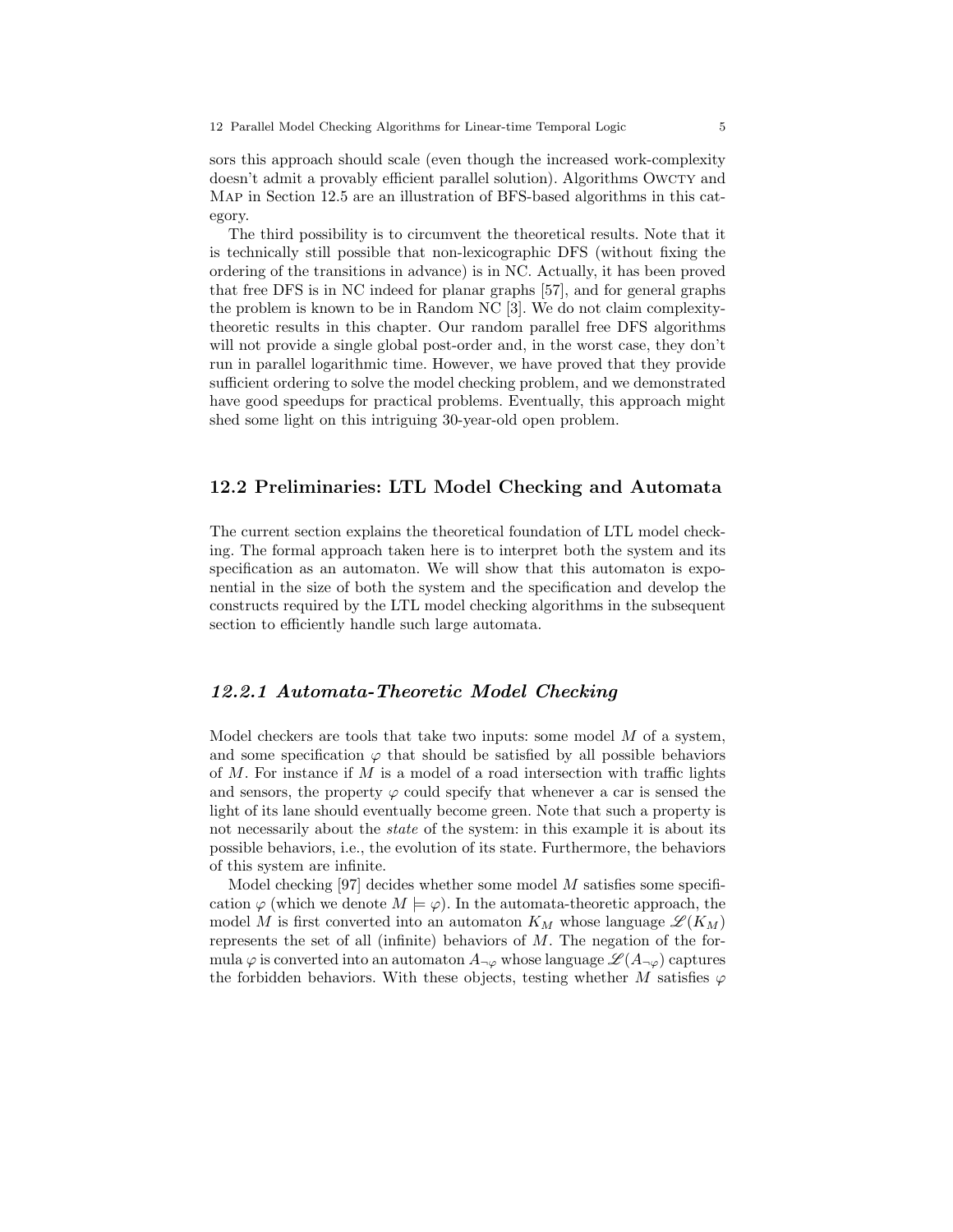amounts to checking the emptiness of the product of the two automata: if  $\mathscr{L}(K_M \otimes A_{\neg \varphi}) = \emptyset$ , then  $M \models \varphi$ . If  $\mathscr{L}(K_M \otimes A_{\neg \varphi})$  is found not to be empty, it means there exists a counterexample: a behavior of M that invalidates  $\varphi$ .

#### 12.2.2 Sequences and ω-Words

We shall use  $\mathbb{B} = \{\perp, \top\}$  to denote the set of Boolean values,  $\omega = \{0, 1, 2, \ldots\}$ for the set of non-negative integers, and  $[n] = \{0, 1, 2, \ldots, n-1\}$  the first n of those. By convention  $[0] = \emptyset$ .

Let AP be a finite set of (atomic) propositions. An *assignment* is a function  $x: AP \to B$  that evaluates each proposition. We use  $B^{AP}$  to denote the set of all assignments of AP.

An *infinite sequence* over some set  $\Sigma$  is a function  $\sigma : \omega \to \Sigma$  that assigns an element of  $\Sigma$  to each possible index. We use  $\Sigma^{\omega}$  to denote the set of infinite sequences over  $\Sigma$ .

A finite sequence of length n over  $\Sigma$  is a function  $\sigma : [n] \to \Sigma$ . We use  $\Sigma^*$ for the set of all finite sequences of any length  $n \geq 0$ , and  $\Sigma^+$  for the set of finite sequences of length  $n > 0$ .

To define a particular sequence, we denote it by the concatenation of its elements  $x_i \in \Sigma$  as  $\sigma = x_0; x_1; x_2; \ldots$ , meaning that  $\sigma(i) = x_i$ .

For some infinite sequence  $\sigma \in \Sigma^{\omega}$ , we use  $\sigma^{i}$  to denote the sequence obtained from  $\sigma$  by removing its first  $i \geq 0$  elements; i.e.,  $\sigma^{i}(j) = \sigma(i + j)$ for all j. We denote by  $\text{Inf}(\sigma) \subseteq \Sigma$  the set of elements that appear infinitely often in  $\sigma$ , i.e., Inf $(\sigma) = \{ s \in \Sigma \mid \forall i \in \omega, \exists j > i, \sigma(j) = s \}.$ 

In this chapter AP is assumed to be fixed, and infinite sequences of assignments, i.e., elements of  $(\mathbb{B}^{AP})^{\omega}$ , are called  $\omega$ -words. Finally, a *language* is a (possibly infinite) set of  $\omega$ -words.

### 12.2.3 Linear-time Temporal Logic

In model checking,  $\omega$ -words are used to represent the different behaviors of the system to check.

Linear-time Temporal Logic (LTL) formulas are typically used to specify the property to verify on the system by specifying which  $\omega$ -words should be accepted or rejected. LTL formulas are constructed according to the following grammar, where  $a \in AP$ :

$$
\varphi ::= \top | \bot | a | \neg \varphi | \varphi \vee \varphi | \varphi \wedge \varphi | \varphi \mathsf{U} \varphi | \varphi \mathsf{R} \varphi | \mathsf{F} \varphi | \mathsf{G} \varphi | \mathsf{X} \varphi
$$

Given an  $\omega$ -word  $\sigma \in (B^{AP})^{\omega}$  and an LTL formula  $\varphi$ , we say that  $\sigma$  satisfies  $\varphi$  (denoted  $\sigma \models \varphi$ ) according to the following semantics. For any  $a \in AP$  and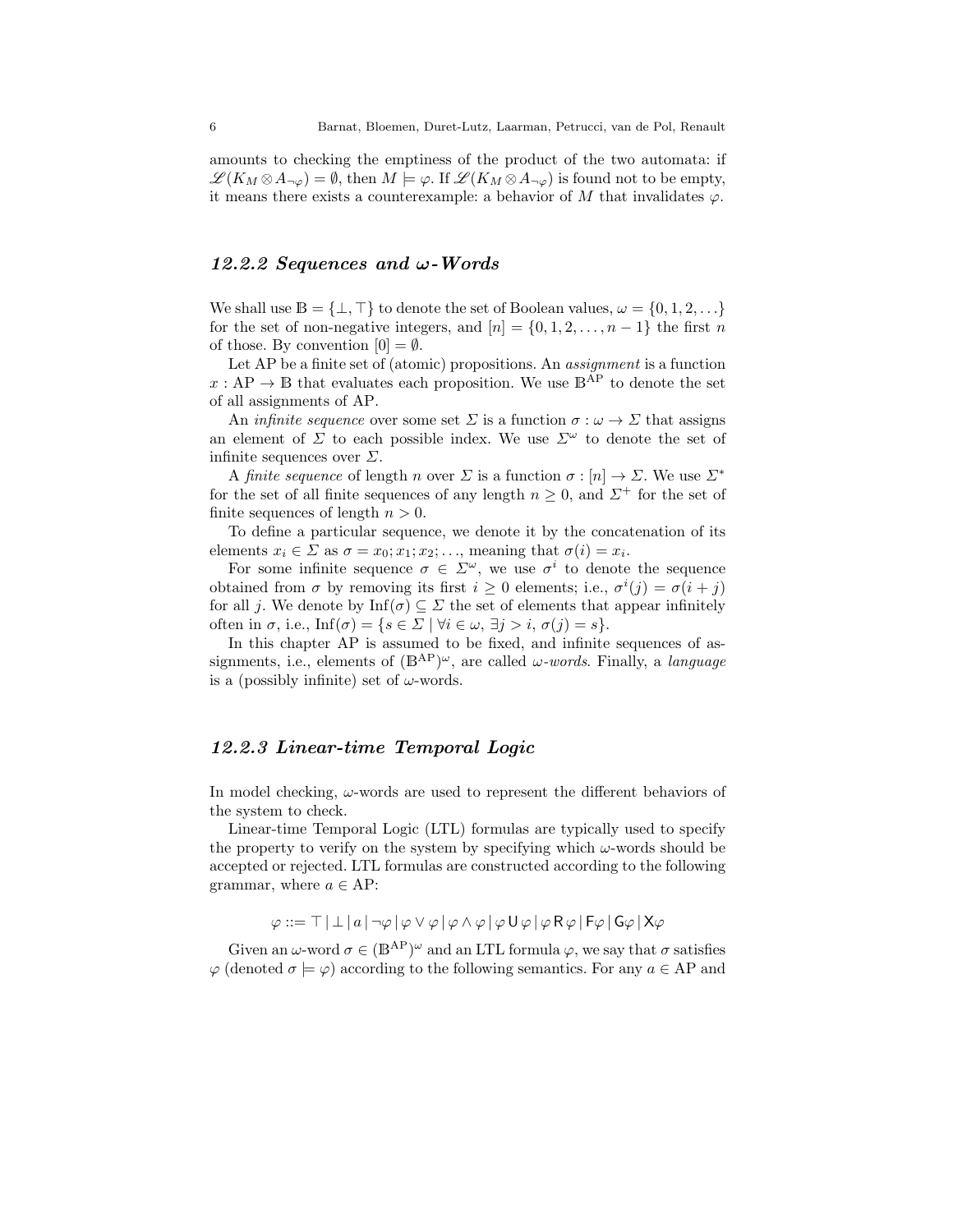12 Parallel Model Checking Algorithms for Linear-time Temporal Logic 7

any LTL formulas  $\varphi_1$  and  $\varphi_2$ ,

```
\sigma \models \top\sigma \not\models \bot\sigma \models a iff \sigma(0)(a) = \top\sigma \models \neg \varphi_1 iff \sigma \not\models \varphi_1\sigma \models \varphi_1 \vee \varphi_2 iff (\sigma \models \varphi_1) \vee (\sigma \models \varphi_2)\sigma \models \varphi_1 \wedge \varphi_2 iff (\sigma \models \varphi_1) \wedge (\sigma \models \varphi_2)\sigma \models \varphi_1 \cup \varphi_2 \text{ iff } \exists i \geq 0, (\sigma^i \models \varphi_2) \land (\forall j < i, \sigma^j \models \varphi_1)\sigma \models \varphi_1 \mathsf{R} \varphi_2 \text{ iff } \forall i \geq 0, (\sigma^i \models \varphi_2) \vee (\exists j < i, \sigma^j \models \varphi_1)\sigma \models \mathsf{F}\varphi_1 iff \exists i \geq 0, \, \sigma^i \models \varphi_1\sigma \models \mathsf{G}\varphi_1 \quad \text{iff } \forall i \geq 0, \, \sigma^i \models \varphi_1\sigma \models \mathsf{X} \varphi_1 iff \sigma^1 \models \varphi_1
```
The language of a formula  $\varphi$  is the set of words that satisfy it:  $\mathscr{L}(\varphi)$  =  $\{\sigma \in (B^{\text{AP}})^\omega \mid \sigma \models \varphi\}.$  Two LTL formulas are *equivalent* iff they have the same language:  $\varphi_1 \equiv \varphi_2 \iff \mathscr{L}(\varphi_1) = \mathscr{L}(\varphi_2)$ . For example one can see that  $\neg$ **FG** $a \equiv$  **GF** $\neg a$ .

The size of an LTL formula  $\varphi$ , denoted  $|\varphi|$ , is the number of symbols in  $\varphi$ . For example  $|\neg \textsf{FG} a| = 4$ .

# 12.2.4 Kripke Structures

A Kripke structure is an automaton with states labeled by assignments.

**Definition 1 (Kripke Structure).** A Kripke structure is a tuple  $K =$  $(Q, \iota, \delta, \ell)$  where

- $Q$  is a finite set of states,
- $\iota \in Q$  is the initial state,
- $\delta \subseteq Q \times Q$  is a set of transitions,
- $\ell : Q \to \mathbb{B}^{\mathsf{AP}}$  is a function labeling each state with an assignment.

The runs of  $K$ , denoted  $\text{Runs}(K)$ , are the infinite sequences of states  $\rho \in Q^{\omega}$  that start with  $\iota$  and follow transitions in  $\delta$ :

$$
\text{Runs}(K) = \{ \rho \in Q^{\omega} \mid \rho(0) = \iota \text{ and } \forall i \ge 0, \ (\rho(i), \rho(i+1)) \in \delta \}
$$

If we naturally extend the labeling function  $\ell$  to runs, then each run  $\rho$  is associated with an  $\omega$ -word  $\ell(\rho)$  defined by  $\ell(\rho)(i) = \ell(\rho(i))$ . The language  $\mathscr{L}(K)$  of the Kripke structure is the set of words associated with all its runs:  $\mathscr{L}(K) = \{ \ell(\rho) \mid \rho \in \text{Runs}(K) \}.$ 

Definition 2 (Deadlock-Free Kripke Structure). A Kripke structure is said to be deadlock-free if all its states have at least one successor. In other words  $K = (Q, \iota, \delta, \ell)$  is deadlock-free if  $\forall s \in Q, \exists d \in Q, (s, d) \in \delta$ .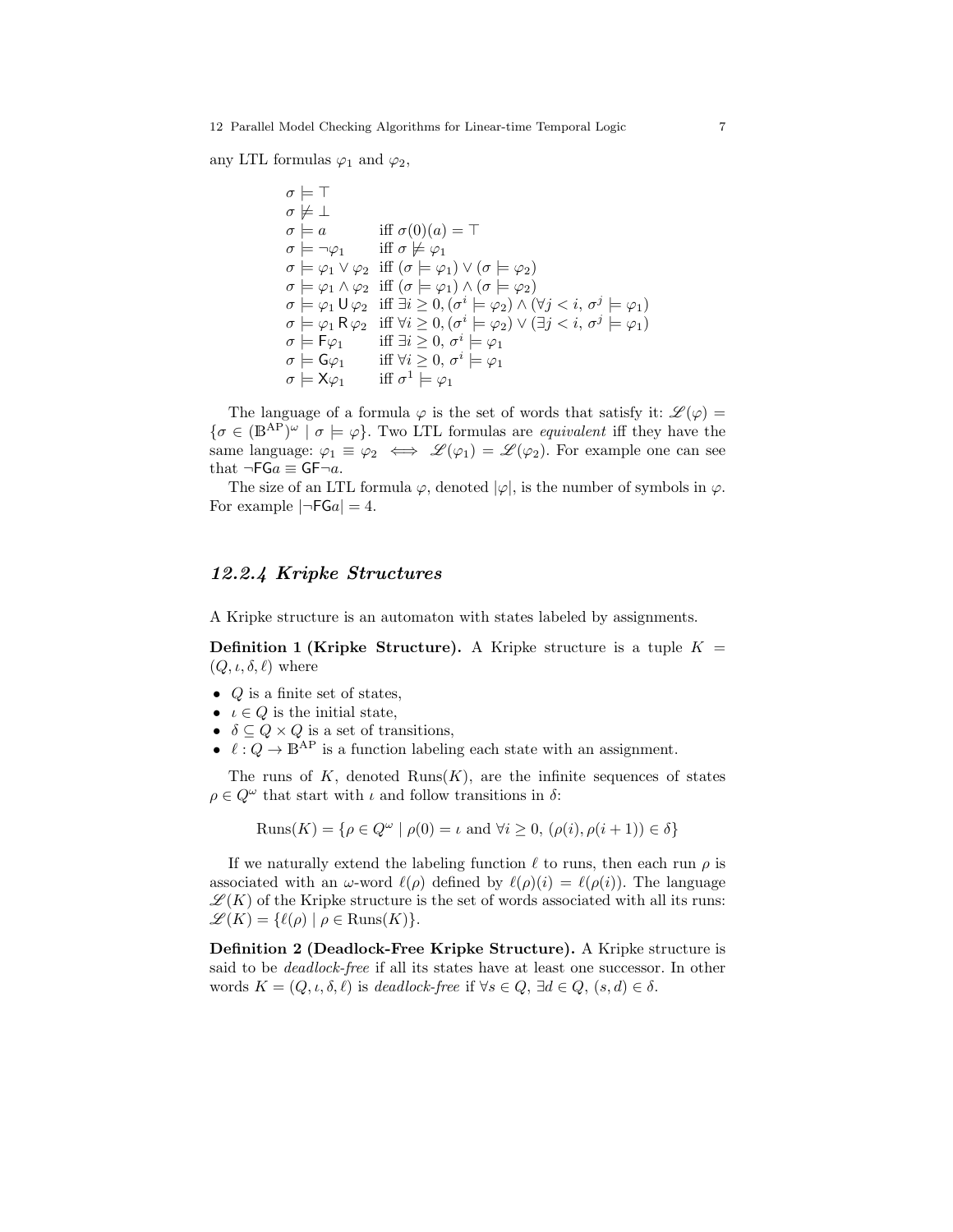#### 12.2.5 Büchi Automata

Büchi automata can represent  $\omega$ -regular languages. We shall define different flavors of Büchi automata that correspond to combinations of the following two options:

- transition-based or state-based acceptance
- classical Büchi acceptance, or generalized Büchi acceptance.

While all the resulting automata have the same expressive power, they can have different degrees of conciseness, and may require different emptinesscheck procedures. Hence from the model checking point of view, these choices can affect memory consumption and emptiness-check complexity.

Definition 3 (TGBA). A Transition-based Generalized Büchi Automaton is a tuple  $A = (Q, \iota, \delta, n, M)$  where

- $Q$  is a finite set of states,
- $\iota \in Q$  is the initial state,
- $\delta \subseteq Q \times \mathbb{B}^{\mathsf{AP}} \times Q$  is a set of transitions,
- $\bullet$  *n* is an integer specifying a number of accepting marks,

•  $M : \delta \to 2^{[n]}$  is a marking function that specifies a subset of marks associated with each transition.

For a transition  $t \in \delta$  we write  $t^s$  for its source,  $t^{\ell}$  for its label, and  $t^d$  for its destination:  $t = (t^s, t^{\ell}, t^d)$ .

The runs of A are infinite sequences of consecutive transitions:

Runs(A) = {ρ ∈ δ ω | ρ(0)<sup>s</sup> = ι and ∀i ≥ 0, ρ(i) <sup>d</sup> = ρ(i + 1)<sup>s</sup> }

The *accepting runs* of A are those that have, for each acceptance mark, infinitely many transitions with that mark:

$$
Acc(A) = \left\{ \rho \in \text{Runs}(A) \mid [n] = \bigcup_{t \in \text{Inf}(\rho)} M(t) \right\}
$$

Let us also define the word  $\ell(\rho)$  associated with a run  $\rho$  by  $\ell(\rho)(i) = \rho(i)^{\ell}$ . Now the language  $\mathscr{L}(A)$  of the automaton A is the set of words associated with its accepting runs:

$$
\mathcal{L}(A) = \{ \ell(\rho) \mid \rho \in \text{Acc}(A) \}
$$

For convenience, we will also overload the  $\delta$  notation and write  $\delta(q)$  for the set of outgoing transitions of any state  $q \in Q$ :  $\delta(q) = \{(s, x, d) \in \delta \mid s = q\}.$ 

Definition 4 (SGBA). A State-based Generalized Büchi Automaton is also a tuple  $A = (Q, \iota, \delta, n, M)$ , with identical definitions for  $Q, \iota, \delta$ , and  $n$ , but this time the marking function M associates marks with states:  $M: Q \to 2^{[n]}$ . The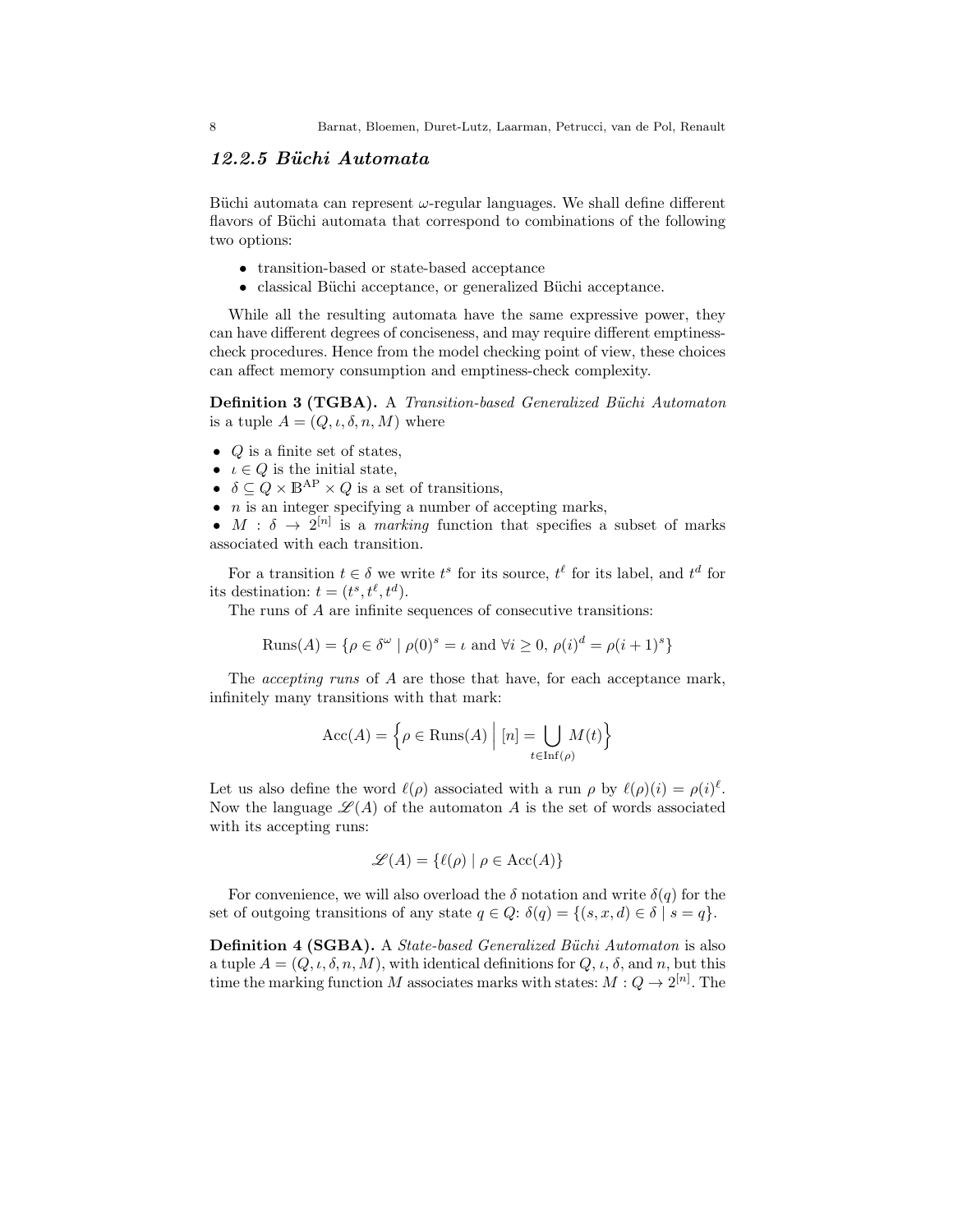

Fig. 12.1 Minimal deterministic automata recognizing  $\mathscr{L}(\mathsf{GFa}\wedge\mathsf{GF}b)$ . The SGBA and TGBA use  $n = 2$  accepting marks, while the SBA and TBA have  $n = 1$  by definition

runs are defined similarly. The accepting runs are those that have infinitely many states marked with each acceptance mark:

$$
Acc(A) = \left\{ \rho \in \text{Runs}(A) \mid [n] = \bigcup_{t \in \text{Inf}(\rho)} M(t^s) \right\}
$$

and then the automaton's language is still defined as  $\mathscr{L}(A) = \{ \ell(\rho) \mid \rho \in$  $Acc(A)$ .

Definition 5 (SBA and TBA). State-based and Transition-based Büchi Automata are particular cases of the above definitions where  $n = 1$ .

Figure 12.1 shows four automata with different acceptance conditions, all recognizing the language of the LTL formula  $GFa \wedge GFb$ : a and b should each hold infinitely often, but not necessary at the same time. As usual, multiple transitions of the form  $(s, x, d)$  and  $(s, y, d)$  are pictured as a single edge  $(s)$   $\mathcal{L}, \mathcal{Y}$  a. Marked states and transitions are denoted using colored bullets such as  $\bullet$  or  $\bullet$ . So the fact that  $M((s, x, d)) =$  $\{0,1\}$  is pictured as  $\widehat{(s)}\bullet^x \bullet \widehat{(d)}$ . Looking at the automaton of Figure 12.1(b), the run  $\rho_1$  =



Fig. 12.2 How to interpret the SGBA of Fig. 12.1(b) as a TGBA

 $(0, \overline{a}b, 1); (1, \overline{a}b, 1); (1, ab, 0); (0, \overline{a}b, 1); (1, \overline{a}b, 1); (1, ab, 0); \ldots$  is an accepting run for the word  $\overline{a}b$ ;  $\overline{a}b$ ;  $\overline{a}b$ ;  $\overline{a}b$ ;  $\overline{a}b$ ;  $\overline{a}b$ ;  $\overline{a}b$ ; as it visits  $\bullet$  and  $\bullet$  infinitely often. The run  $\rho_2 = (0, \bar{a}b, 1); (1, \bar{a}b, 1); (1, \bar{a}b, 1); (1, \bar{a}b, 1); \ldots$  is not accepting because it only visits  $\bullet$  infinitely often. By comparing the two definitions of Acc, it is clear that an SGBA  $A = (Q, \iota, \delta, n, M)$  can be converted into a language-equivalent TGBA  $B = (Q, \iota, \delta, n, M')$  by defining  $M'(t) = M(t^s)$ . This amounts to pushing the acceptance marks onto the outgoing transitions, as in Figure 12.2.

The automata of Figure 12.1 are minimal in the sense that there does not exist language-equivalent automata with the same acceptance condition and fewer states. This figure is therefore an example showing how TGBAs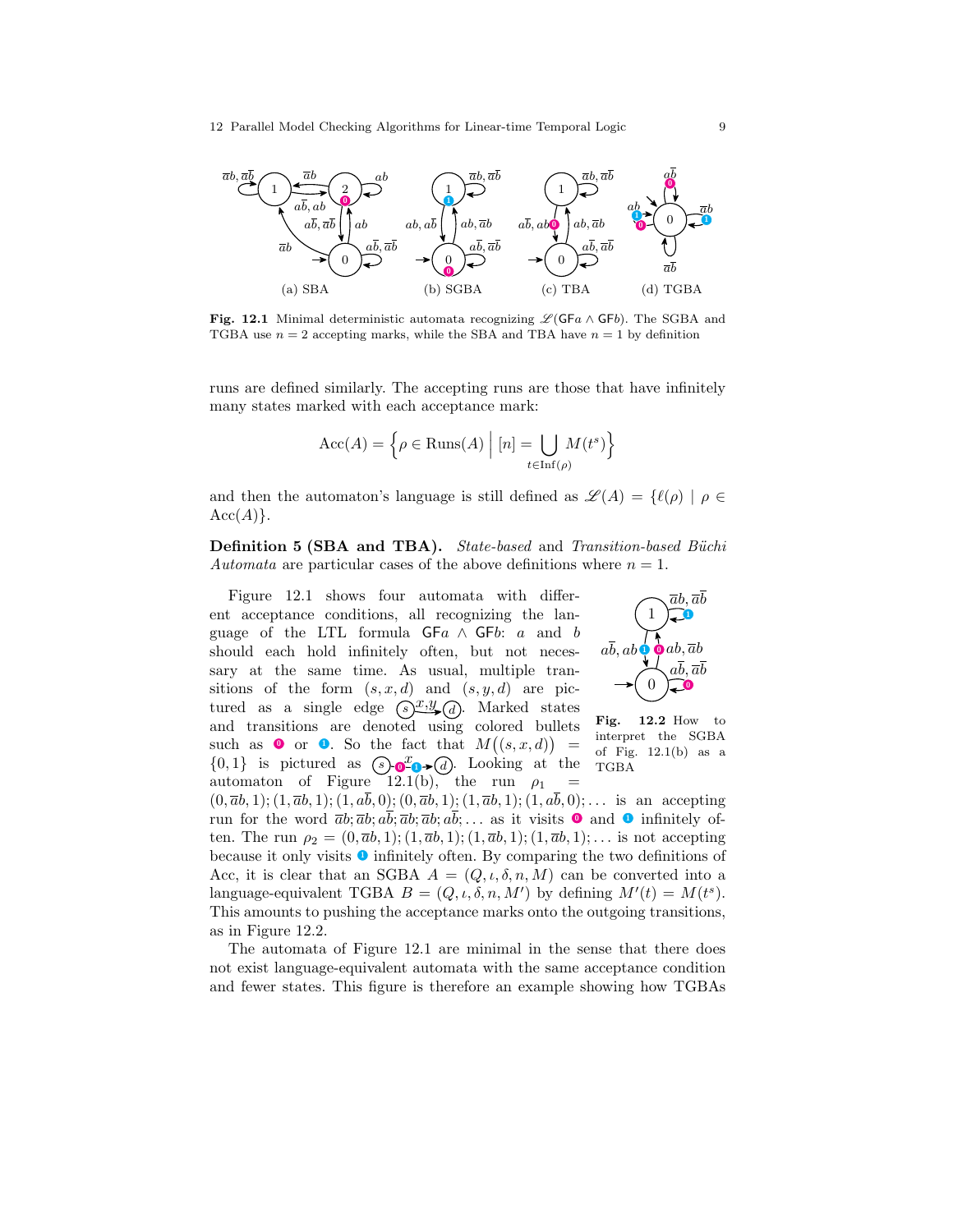can be more concise than the other types of automata presented, but in Section 12.2.8 we will also discuss some classes of properties for which using SBAs is sufficient, i.e., no reduction can be obtained by using generalized or transition-based acceptance.

Property 1. Any TGBA  $(Q, \iota, \delta, n, M)$  can be "degeneralized" into a languageequivalent SBA with at most  $(n+1)|Q|$  states, or into a language-equivalent TBA with at most  $n \cdot |Q|$  states.

There exist several variants of degeneralization constructions, discussed for instance by Gastin and Oddoux [49], or Giannakopoulou and Lerda [53], and improved by Babiak et al.  $[7]$ . The automata of Figures 12.1(a) and  $(c)$ are typically what one could obtain by degeneralizing the TGBA of Figure 12.1(d).

*Property 2.* For any LTL formula  $\varphi$ , there exists a language-equivalent TGBA with  $O(2^{|\varphi|})$  states and  $n = O(|\varphi|)$  acceptance marks.

Numerous translations from LTL to TGBAs exist, and are implemented in tools such as 1t12ba [49], 1t13ba [6], or Spot's 1t12tgba [37]. Now, combining Properties 1 and 2, we get

*Property 3.* For any LTL formula  $\varphi$ , there exists a language-equivalent SBA with  $O(|\varphi| \cdot 2^{|\varphi|})$  states.

These upper bounds are rarely reached in practice. For instance Dwyer et al. [39] define 55 LTL formulas<sup>1</sup> that represent 11 intents (Absence, Response, Precedence, etc) combined with five different scopes (Before, Between, After, etc). These 55 formulas have an average size of 16.75 (maximum 40), but the SBAs produced by ltl2tgba (from Spot 2.1) have on average only 3.945 states (maximum 13). Using TGBAs instead of SBAs is only marginally better: ltl2tgba produces TGBAs with an average of 3.782 states (maximum 10); we will discuss this point in Section 12.2.8.

These small automata, representing the negation of a property we want to check, will be combined with a (potentially very large) Kripke structure representing the state space of the model to verify.

Property 4 (Synchronized product). Let  $K = (Q_1, \iota_1, \delta_1, \ell)$  be a Kripke structure, and  $A = (Q_2, \iota_2, \delta_2, n, M)$  be a TGBA. Then the TGBA  $K \otimes A =$  $(Q', \iota', \delta', n, M')$  where

- $Q' = Q_1 \times Q_2$ ,
- $\iota' = (\iota_1, \iota_2),$
- $((s_1, s_2), x, (d_1, d_2)) \in \delta' \iff (s_1, d_1) \in \delta_1 \land \ell(s_1) = x \land (s_2, x, d_2) \in \delta_2,$ •  $M'(((s_1, s_2), x, (d_1, d_2))) = M((s_2, x, d_2)),$

is such that  $\mathscr{L}(K \otimes A) = \mathscr{L}(K) \cap \mathscr{L}(A)$ .

<sup>1</sup> http://patterns.projects.cs.ksu.edu/documentation/patterns/ltl.shtml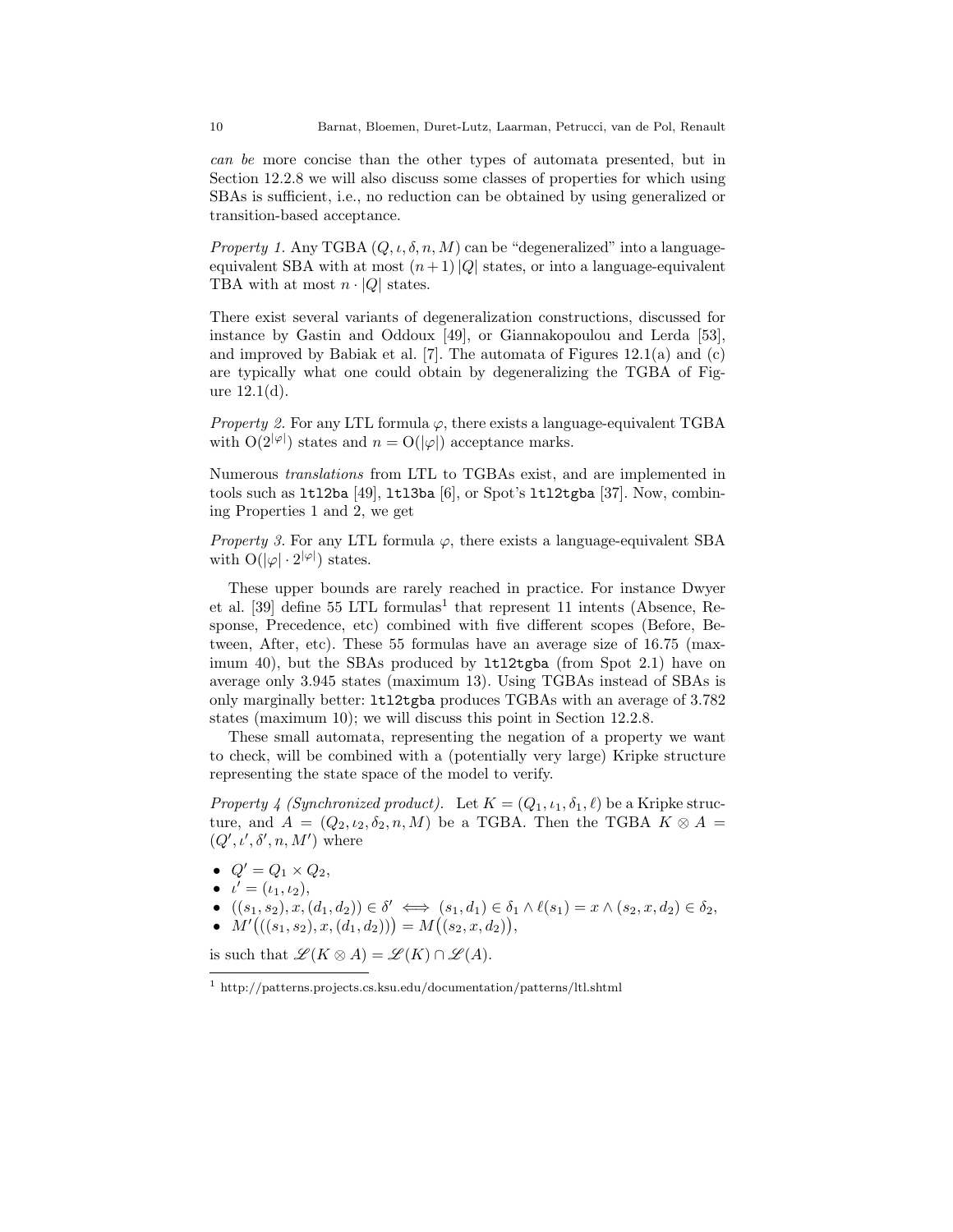The product between a Kripke structure and a SGBA can be defined similarly, with  $M'((s_1, s_2)) = M(s_2)$  as the only change.

Clearly  $|Q'| = |Q_1| \cdot |Q_2|$ . However the states reachable from  $\iota'$  can be a subset of that, and only that subset needs to be explored to decide whether  $\mathscr{L}(K \otimes A)$  is empty.

#### 12.2.6 The Emptiness-Check Problem

The emptiness-check problem can be presented as follows:

Given an automaton  $B = (Q, \iota, \delta, n, M)$ , decide whether  $\mathscr{L}(B) = \emptyset$ .

The automaton B could be any type of automaton presented previously. We will focus on TGBA, the more compact ones, as well as SBA, more frequently used because of their simple structure.

Property 5. If  $\mathscr{L}(B) \neq \emptyset$ , then there exists a lasso-shaped accepting run, i.e., a run  $\rho \in Acc(B)$  for which there exist  $i \geq 0$  and  $j \geq i$  such that  $\rho(i) = \rho(j)$ . (Figure 12.3.)

To show the existence of such a run, consider an automaton B (a TGBA or SGBA) and assume that  $\mathscr{L}(B) \neq \emptyset$ . Then by definition of  $\mathscr{L}(B)$ , there exists an accepting run  $\pi \in \text{Acc}(B)$ , but that run is not necessarily lasso-shaped. The set Inf( $\pi$ ) contains transitions of B that (1) are visited infinitely often by  $\pi$ , (2) cover all acceptance marks (since  $\pi$  is accepting), (3) are all reachable from one another, and (4) are reachable from the initial state. Then a lassoshaped run  $\rho$  can be constructed by building a prefix connecting the initial state of B to any transition  $t \in \text{Inf}(\pi)$ , and then building a cycle around t that visits all transitions of Inf( $\pi$ ). Note that for the lasso-shaped run  $\rho$ , the set Inf( $\rho$ ) corresponds exactly to the transitions that appear on the cycle. We therefore have  $\text{Inf}(\rho) \supseteq \text{Inf}(\pi)$ , which entails that  $\rho$  is also accepting.

**Definition 6 (Accepting cycle).** Given a TGBA  $(Q, \iota, \delta, n, M)$ , and a finite sequence of transitions  $c \in \delta^+$  of length k. We say that c is a cycle if its transitions actually form a cycle:  $\forall i < k, c(i)^d = c(i+1 \mod k)^s$ .



Fig. 12.3 A lasso-shaped run can be built from two finite sequences of transitions: a (possibly empty) prefix and a (non-empty) cycle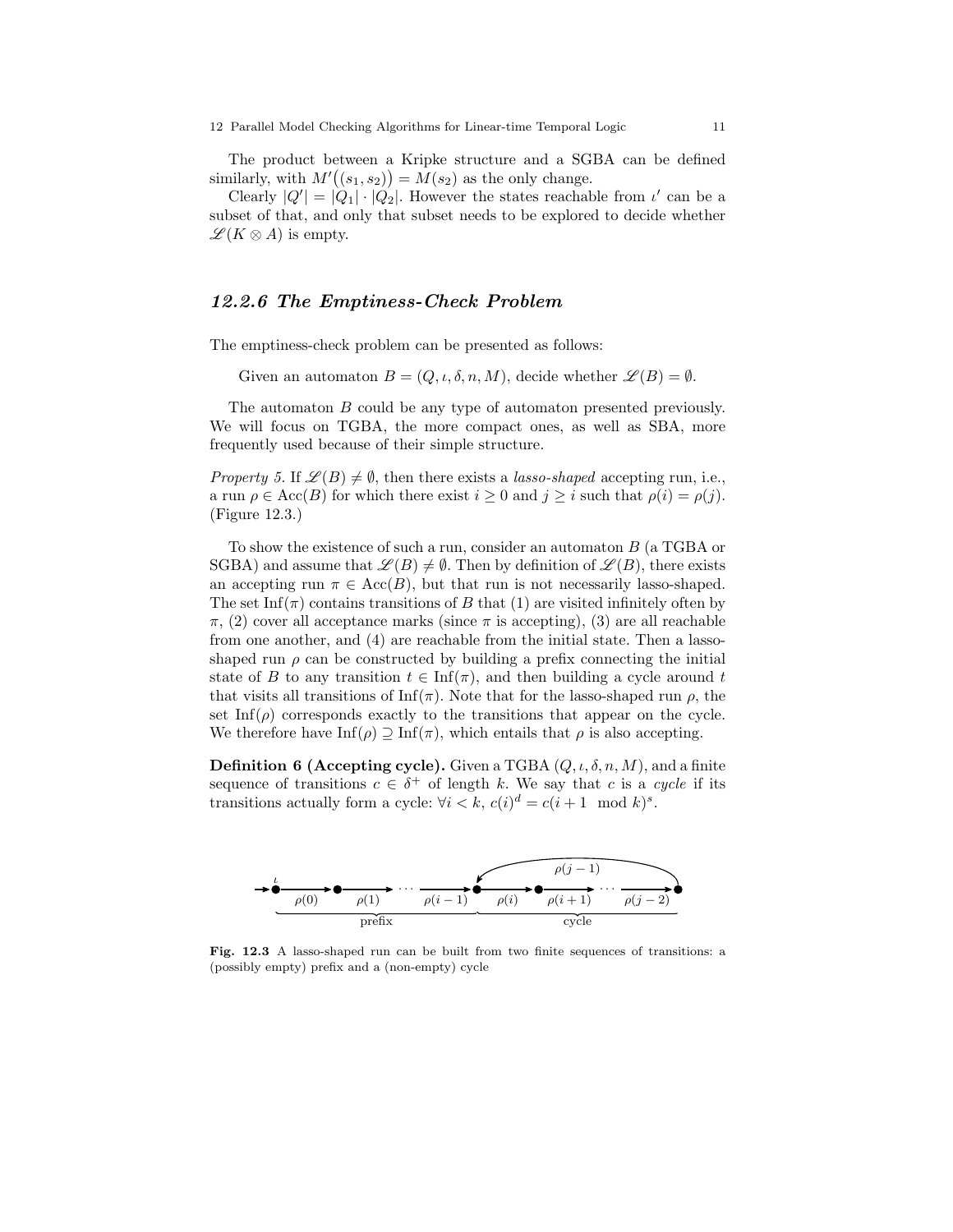We say that a cycle c is an *elementary cycle* if additionally  $|\{c(i)^s \mid i <$  $k$ } = k, i.e., if c goes through k different states.

We say that a cycle c is an *accepting cycle* if its transitions visit each acceptance mark at least once:  $\forall i \in [n], \exists j \leq k, i \in M(c(j))$ . Accepting cycles for SGBA are defined likewise, replacing  $M(c(i))$  by  $M(c(i)^s)$ .

Note that the cycle part of any lasso-shaped accepting run is an accepting cycle. Combining this with Property 5 allows us to reduce the emptinesscheck problem to the search for an accepting cycle.

Property 6. For an automaton B, we have  $\mathscr{L}(B) \neq \emptyset$  if and only if B contains an accepting cycle reachable from the initial state.

However the number of cycles can be infinite, so it is useful to consider the simpler case where only *elementary cycles* need to be checked for acceptance:

*Property 7.* For an automaton B with  $n \leq 1$  acceptance marks, we have  $\mathscr{L}(B) \neq \emptyset$  if and only if B contains an accepting *elementary* cycle reachable from the initial state.

The case with  $n = 0$  is obvious, since any cycle would be accepting, and if a cycle exists, an elementary cycle also exists. For  $n = 1$ , any accepting cycle c contains some transition  $c(i)$  such that  $M(c(i)) = 1$ , and there necessarily exists some elementary accepting cycle around this transition. Note that this does not hold for  $n \geq 2$ , as in the example of Figure 12.4 where the only two elementary cycles are rejecting, but they



Fig. 12.4 This TGBA has a infinite number of accepting cycles; none are elementary

can be combined to form an infinite number of accepting cycles.

The goal of all emptiness-check algorithms presented in the sequel is to establish the existence or absence of such accepting cycles. Finding an accepting lasso-shaped run is one direct way to prove the existence of a reachable accepting cycle, but it is not the only one. Another one, which is especially useful with generalized acceptance  $(n \geq 2)$ , is to prove that the automaton has a (reachable) strongly connected component that covers all acceptance marks. This is formalized by Definition 7 and Property 8.

**Definition 7 (SCC).** In an automaton  $(Q, \iota, \delta, n, M)$ , a partial strongly connected component (partial SCC) is a nonempty set of states  $C \subseteq Q$  such that any ordered pair of states of  $C$  can be connected by a sequence of consecutive transitions. If additionally  $C$  is maximal with respect to set inclusion, we call it a *maximal strongly connected component* (maximal SCC). Let us use  $C_{\delta} = \{(s, x, d) \in \delta \mid s \in C, d \in C\}$  to denote the set of transitions induced by  $C$ .

We call an SCC C trivial if  $C_{\delta} = \emptyset$ . In a TGBA we say that a non-trivial SCC C is accepting if  $C_{\delta}$  covers all acceptance marks, i.e.,  $\forall i \in [n], \exists t \in$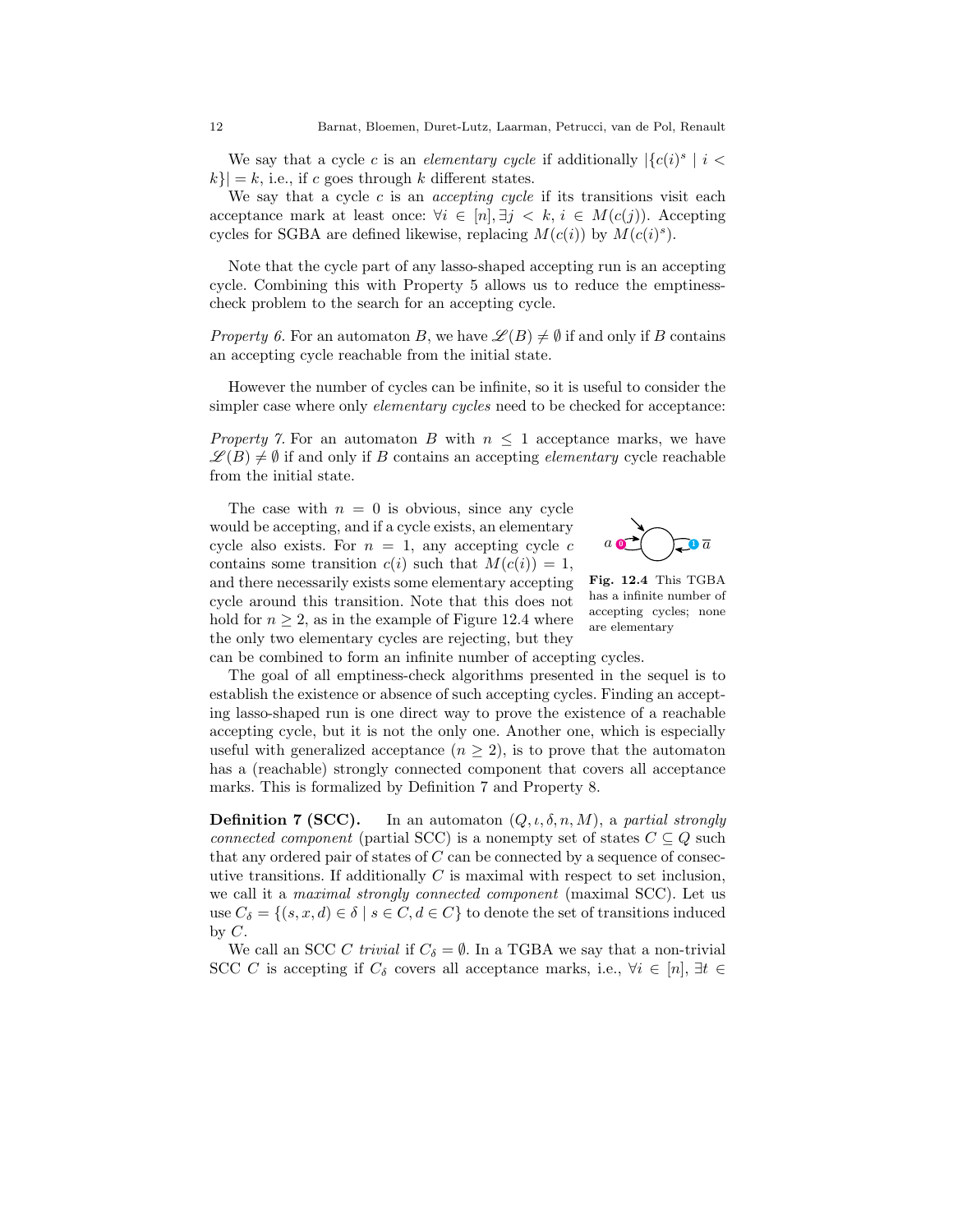12 Parallel Model Checking Algorithms for Linear-time Temporal Logic 13

 $C_{\delta}, i \in M(t)$ . In an SGBA a non-trivial SCC C is accepting if C covers all acceptance marks, i.e.,  $\forall i \in [n], \exists s \in C, i \in M(s)$ .

A rejecting SCC is either a trivial SCC, or a non-trivial SCC that does not cover all acceptance marks.

Property 8. For an automaton B, we have  $\mathcal{L}(B) \neq \emptyset$  if and only if the initial state can reach an accepting SCC.

Note that it does not matter whether the accepting SCC is partial. SCCbased emptiness checks usually maintain a set of partial SCCs, to which they add new states when cycles are discovered. For each (reachable) partial SCC C they maintain the set of acceptance marks seen in C (that is  $S_C =$  $\bigcup_{t \in C_{\delta}} M(t)$  in the case of TGBAs, or  $S_C = \bigcup_{s \in C} M(s)$  for SGBAs), and they can report the non-emptiness of the automaton as soon as one of these sets equals  $[n]$ .

In the context of model checking, the automaton B to be checked for emptiness is actually the product of a Kripke structure (representing the state space of the model under verification) with an automaton capturing the behaviors invalidating an LTL formula  $\varphi$  (the specification to check).

**Theorem 1.** Let  $\varphi$  be an LTL formula,  $A_{\neg \varphi}$  an automaton with n acceptance marks such that  $\mathscr{L}(\neg \varphi) = A_{\neg \varphi}$ , and K a Kripke structure. The following statements are equivalent:

1.  $\mathscr{L}(K) \subseteq \mathscr{L}(\varphi)$ , 2.  $\mathscr{L}(K) \cap \mathscr{L}(A_{\neg \varphi}) = \emptyset$ , 3.  $\mathscr{L}(K \otimes A_{\neg \varphi}) = \emptyset$ , 4.  $K \otimes A_{\neg \varphi}$  has no reachable, accepting cycle; or in case  $n \leq 1$  no reachable accepting elementary cycle, 5.  $K \otimes A_{\neg \varphi}$  has no reachable, accepting SCC.

The emptiness checks we will present either look for accepting elementary cycles (when  $n \leq 1$ ) or accepting SCCs. However an important point is that they search for those in the product  $K \otimes A_{\neg \varphi}$ . Because the Kripke structure K can be pretty large, a classical optimization is to generate both the Kripke structure K and the product  $K \otimes A_{\neg \varphi}$  on the fly, as required by the needs of the emptiness-check procedure. Doing so avoids generating any part of  $K$ that would never be reached in the product, and it may also save a lot of time in case an accepting cycle is discovered early: the emptiness check can then exit immediately without exploring the rest of the product. For this onthe-fly construction to work, the emptiness check should only move forward, i.e., from a given state  $(s_1, s_2)$  of the product, one may only compute its successors, but not its predecessors. Originally, only the initial state  $(\iota_1, \iota_2)$ is known, and the emptiness check may explore the successors of this state, as well as the successors of any new state discovered this way. In such a setup, any cycle or SCC we discover is necessarily reachable.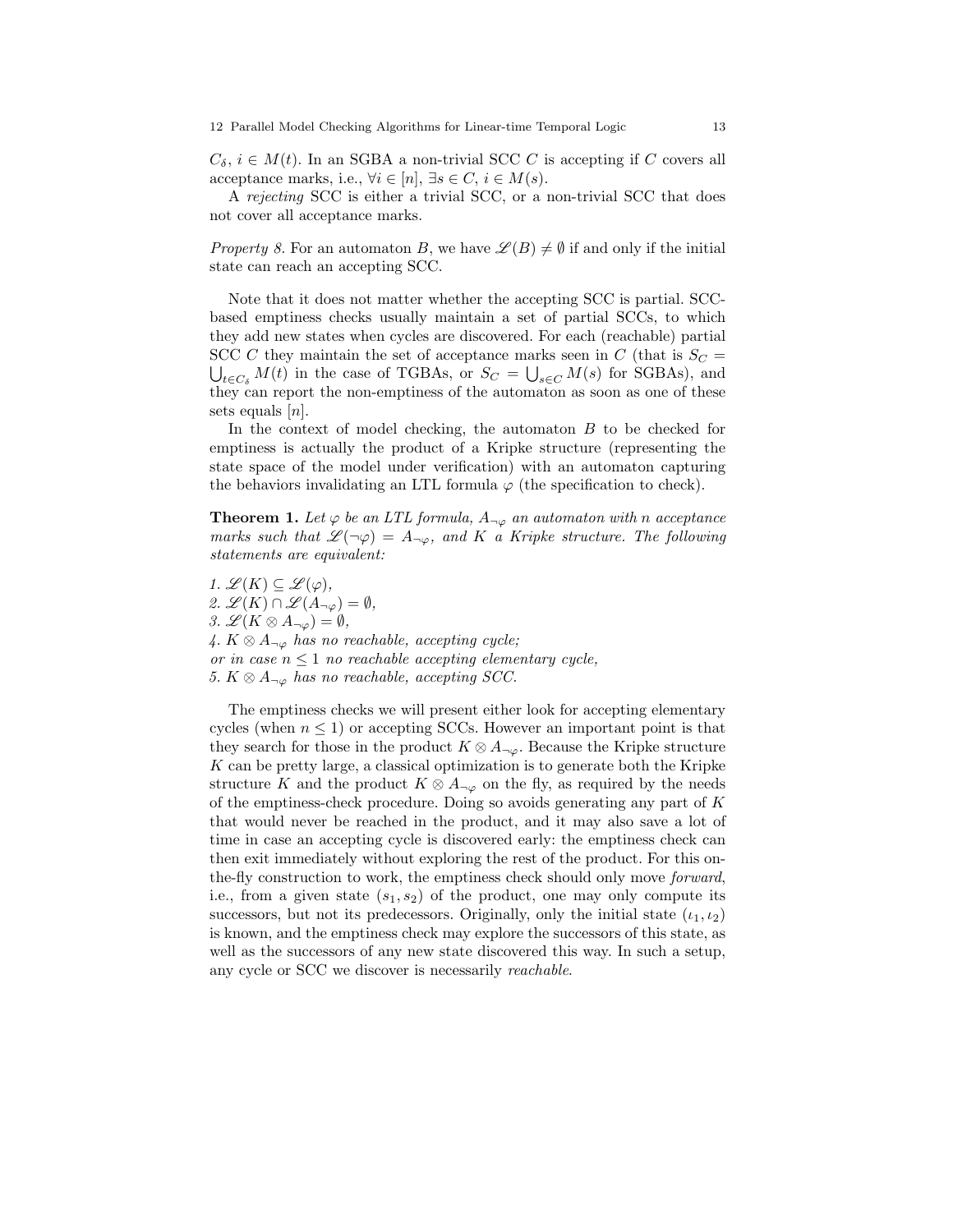#### 12.2.7 Implicit Models and Automata

We have seen in Property 2 that the size of the Büchi automaton can be exponential in the size of the LTL formula, i.e., the number of symbols it contains. Not much has been said about the size of the model M. To expand on this, we first need to make some assumptions about its representation.

**Definition 8.** A model is a tuple  $M = (D, \theta, \text{state-labels}, \text{next-state})$  where

- $D = V_1 \times \cdots \times V_k$  is the data of the model composed of k Boolean variables.
- $\theta \in D$  is the initial state,
- state-labels:  $D \to 2^{\text{AP}}$  is a state label function, and
- next-state:  $D \to 2^D$  is a next-state function.

The data D of the model can be thought of as the values of all variables and program (thread) counters in some imperative language. The set  $D$  represents all potential states of the model. The next-state function provides an implicit encoding of all transitions in the system from a given state. It is typically an implementation of the system semantics of the individual program statements; for an example see [62].

The actual Kripke structure can be computed as an explicit representation of the data that the model represents implicitly.

**Definition 9.** The Kripke structure  $K_M = (Q, \iota, \delta, \ell)$  of a model  $M =$  $(D, \theta, \text{state-labels}, \text{next-state})$  is defined as follows:

- $\bullet \quad \iota = \theta,$
- Q is the smallest fixpoint of next-state that includes  $\theta$ ,
- $\delta = \{(s, d) \in D^2 \mid d \in \text{next-state}(s)\}\text{, and}$
- $\ell =$  state-labels.

The introduction mentioned that the graph of the system (the Kripke structure of the model) is exponential in the number of components and variables. We can now be more exact. Let  $n$  be an upper bound on the data domains, i.e.,  $|V_i| \le n \ (0 \le i \le k)$ .

Property 9. The number of states in the Kripke structure  $K = (Q, \iota, \delta, \ell)$  is exponential in the number of variables in the model  $(k)$ :  $|Q| \in O(n^k)$ .

The implicit definition of the Kripke structure can be extended to the product automaton as well.

Definition 10 (Implicit product automaton). The *implicit product au*tomaton of a model  $M = (D, \theta, \text{state-labels}, \text{next-state})$  and a TGBA  $A =$  $(Q, \iota, \delta, n, M)$  is the implicit TGBA  $C = (Q', \iota', \text{next-product}, n, M')$  where:

- $\bullet \ \iota' = (\theta, \iota),$
- $Q' = D \times Q$ ,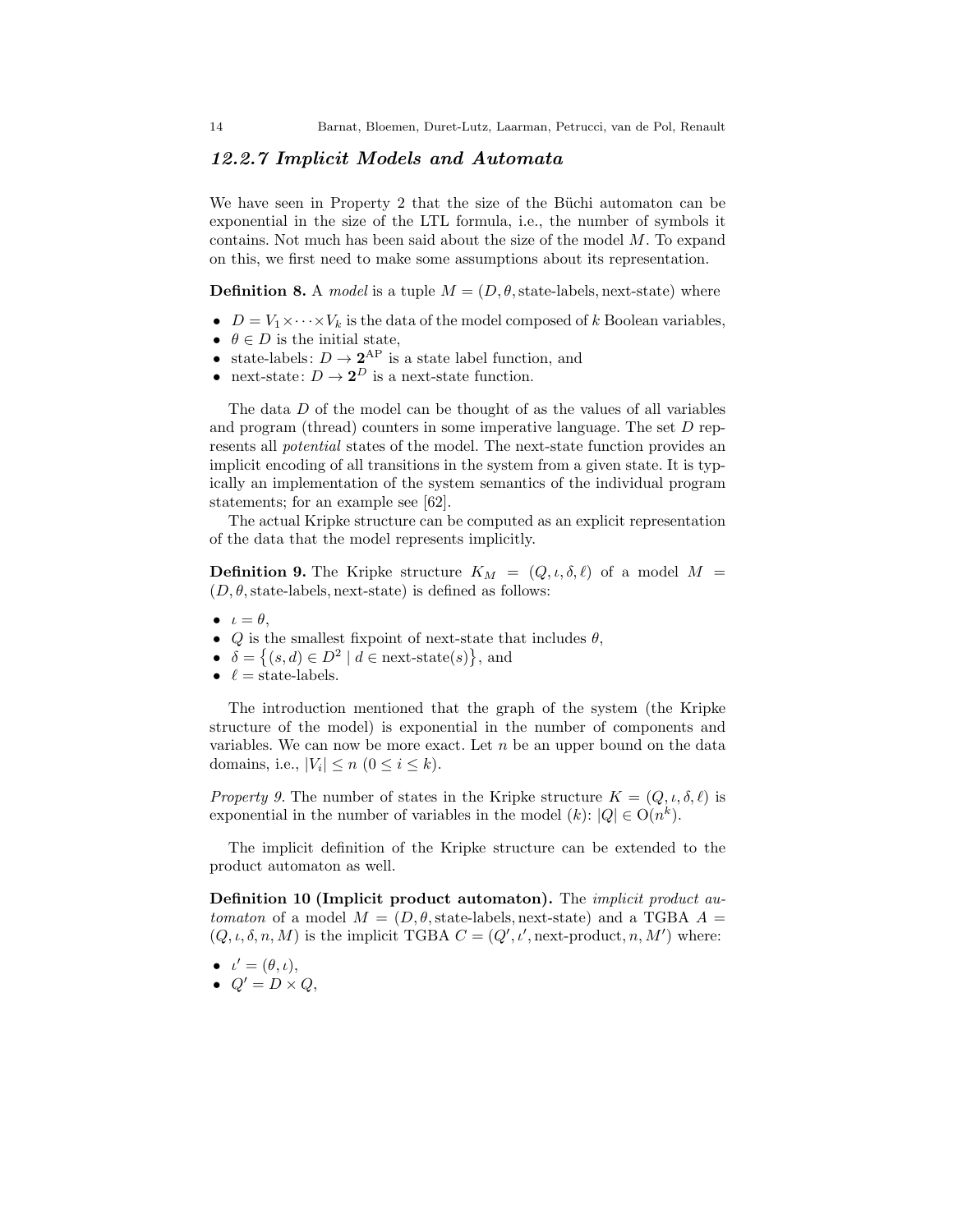•  $(x,(d_1, d_2)) \in \text{next-product}((s_1, s_2)) \iff (d_1) \in \text{next-state}(s_1) \land$ state-labels $(s_1) = x \wedge (s_2, x, d_2) \in \delta$ , and •  $M'(((s_1, s_2), x, (d_1, d_2))) = M((s_2, x, d_2)).$ 

**Definition 11.** The TGBA  $(Q'', \iota', \delta', n, M')$  generated from the implicit product automaton  $(Q', \iota', \text{next-product}, n, M')$  is defined by taking:

- $Q''$  is the smallest fixpoint of next-product that includes  $\iota'$ ,
- $\delta' = \{(s, x, d) \in D^2 \mid (x, d) \in \text{next-product}(s)\}.$

Property 10. By definition, the product TGBA of M and A in Definition 11 is the same as  $K_M \otimes A$  from Property 4.

*Property 11.* The number of states in the product structure  $K_M \otimes A_{\neg \varphi} =$  $(Q, \iota, \delta, n, M)$  of a model  $M = (D, \theta, \text{state-labels}, \text{next-state})$  and a TGBA  $A_{\neg \varphi}$  can be exponential in the number of variables in the model  $(|D| = l$ , with data domains bounded by n) and in the formula  $\varphi: |Q| \in O(n^l \times 2^{|\varphi|}).$ 

The implicit definition helps us to avoid storing all transitions of the Kripke structure and its product, by recomputing them from the states. Moreover, entire parts of the Kripke structure might never have to be generated as they are suppressed by the synchronization of the product. The algorithms in the subsequent section will therefore use the implicit definition. While this definition prevents algorithms from doing backwards traversals (the inverse of next-state is not always computable), we will see that this is not required.

#### 12.2.8 Simpler Subclasses

In 1990, Manna and Pnueli [76] presented a classification of temporal properties (i.e., languages expressed either as LTL or automata), into a hierarchy. Two subclasses are of particular interest in the context of model checking [25]: guarantee and persistence properties. The reason is that they can be represented by automata with additional constraints that simplify their emptiness checks.

Let us call an LTL guarantee  $(\varphi_G)$  and an LTL persistence  $(\varphi_P)$  any property that can be defined as an LTL formula using the following grammar, where  $a \in AP$  is any atomic proposition. ( $\varphi_S$  and  $\varphi_R$  correspond to the dual classes of safety and recurrence.)

```
\varphi_G ::= \bot \top \top a \mid \varphi_G \vee \varphi_G \mid \varphi_G \wedge \varphi_G \mid \mathsf{X} \varphi_G \mid \mathsf{F} \varphi_G \mid \varphi_G \cup \varphi_G \mid \neg \varphi_S\varphi_S ::= \bot \mid \top \mid a \mid \varphi_S \vee \varphi_S \mid \varphi_S \wedge \varphi_S \mid X \varphi_S \mid G \varphi_S \mid \varphi_S R \varphi_S \mid \neg \varphi_G\varphi_P ::= \varphi_S \mid \varphi_G \mid \varphi_P \lor \varphi_P \mid \varphi_P \land \varphi_P \mid \mathsf{X} \varphi_P \mid \mathsf{F} \varphi_P \mid \varphi_P \mathsf{U} \varphi_P \mid \varphi_P \mathsf{R} \varphi_S \mid \neg \varphi_R\varphi_R ::= \varphi_S \mid \varphi_G \mid \varphi_R \vee \varphi_R \mid \varphi_R \wedge \varphi_R \mid \mathsf{X} \varphi_R \mid \mathsf{G} \varphi_R \mid \varphi_R \mathsf{R} \varphi_R \mid \varphi_R \mathsf{U} \varphi_G \mid \neg \varphi_P
```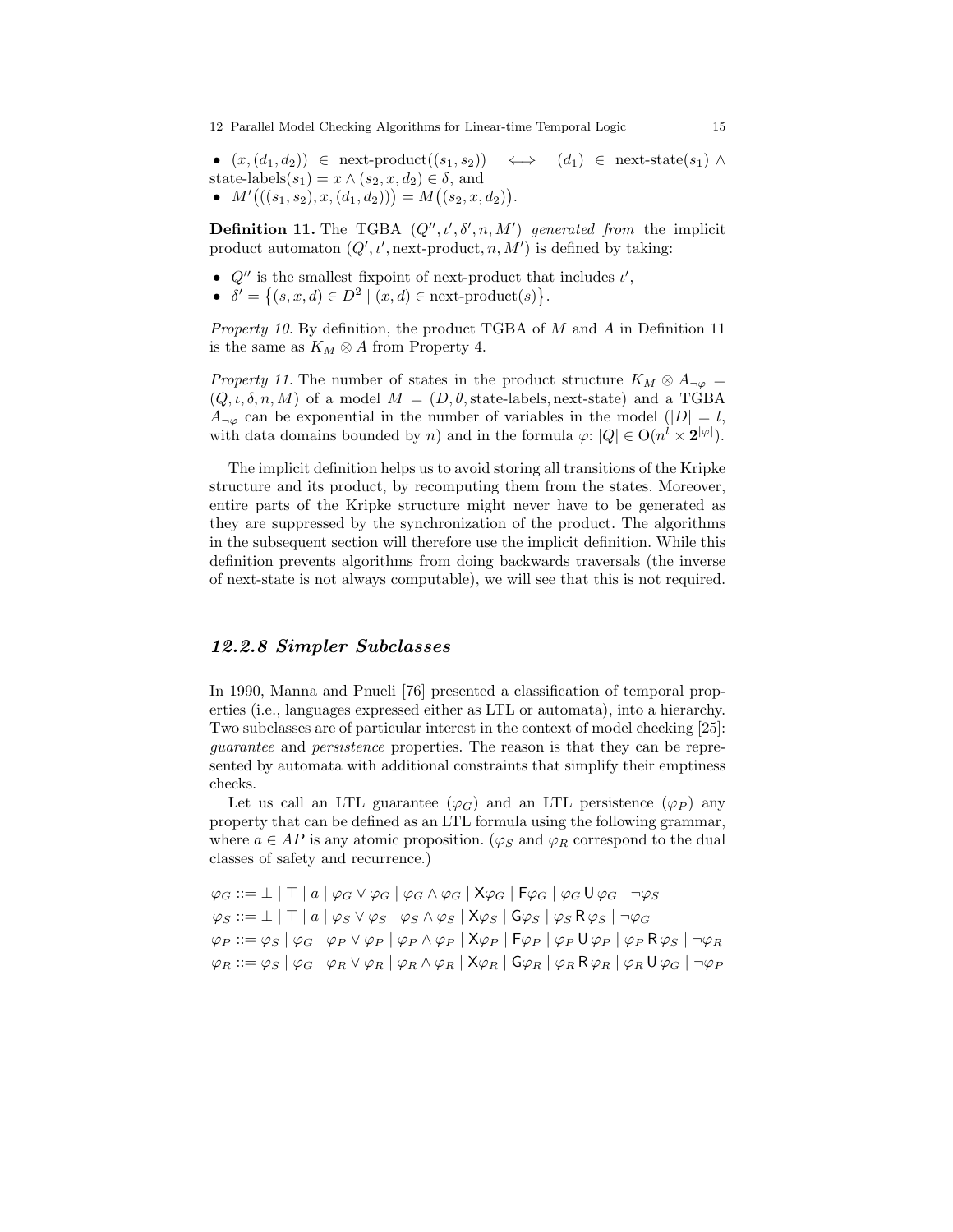

Fig. 12.5 A weak TGBA (left) and an equivalent weak SBA (right). Both have two accepting SCCs and one rejecting SCC. Inside each SCC, all transitions or states bear the same marks. Their language is that of the formula  $(Fa \wedge G((b \wedge X\neg b) \vee (\neg b \wedge Xb))) \triangle B$ , which is an LTL persistence



Fig. 12.6 Two terminal SBAs recognizing  $\mathcal{L}(Fa)$ . The left one was made artificially more complex to illustrate how any terminal automaton can be simplified by compacting all accepting SCCs into a single (and unique) state, and removing any SCCs that are only reachable via an accepting SCC

For instance,  $\mathsf{GF}a$  is a recurrence formula  $(\varphi_R)$ ,  $\mathsf{FG}b$  is a persistence formula  $(\varphi_P)$ , but the conjunction of these two formulas GFa  $\wedge$  FGb does not belong to any of the above classes.

LTL guarantee and LTL persistence formulas can be represented respectively by terminal and weak automata.

Definition 12 (Weak Automaton). A TGBA (or SGBA) is weak if in any of its SCCs all transitions (or states) have the same marks.

This definition implies that in each SCC of a weak automaton, either all cycles are accepting, or all cycles are rejecting. Because of that, any weak TGBA  $(Q, \iota, \delta, n, M)$  can be trivially converted into an equivalent SBA  $(Q, \iota, \delta, 1, M')$ , with the same transition structure, but defining M' by  $M'(s) = [1]$  if there exists a transition  $t \in \delta(s)$  such that  $M(t) = [n]$  and  $t^s$  and  $t^d$  belong to the same SCC; or  $M'(s) = \emptyset$  otherwise. Figure 12.5 illustrates this.

Weak automata can still express a large subclass of LTL properties. Many properties encountered in practice turn out to be weak or even simpler [11, 69].

An even simpler subclass of weak automata is terminal automata.

Definition 13 (Terminal Automaton). A TGBA (SGBA)  $(Q, \iota, \delta, n, M)$ is terminal if it is weak, and if any of its accepting SCCs is complete: that is,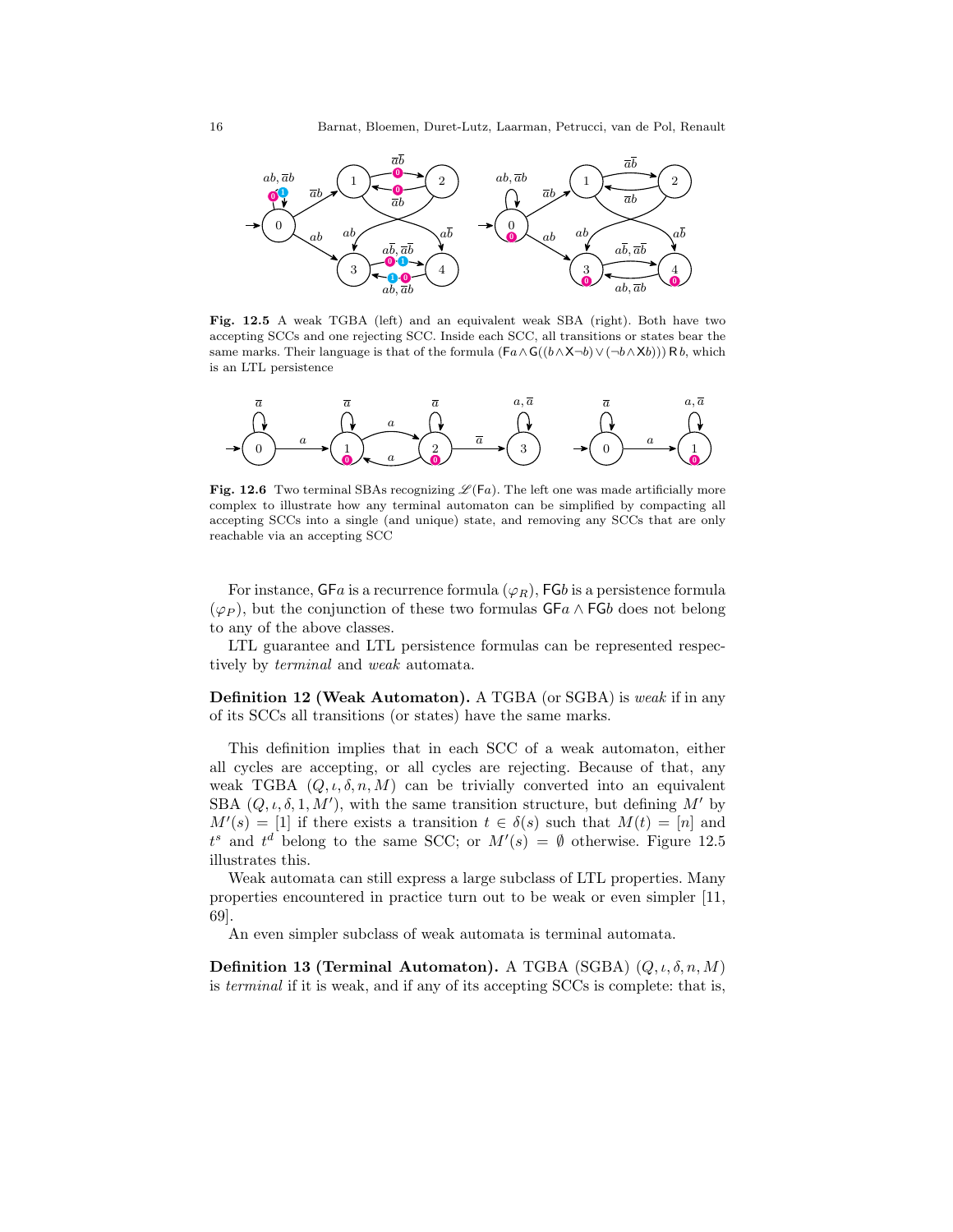12 Parallel Model Checking Algorithms for Linear-time Temporal Logic 17

for any accepting SCC  $C \subseteq Q$ , any pair of states  $s, d \in C$  within that SCC, and any assignment  $x \in \overline{B^{AP}}$ , there exists  $(s, x, d) \in \delta$ .

The states that belong to accepting SCCs are called terminal states.

Note that because the accepting SCCs of terminal automata are complete, they will accept all suffixes. Therefore any terminal automaton can be simplified into an equivalent terminal automaton with a single terminal state looping over all possible assignments. Figure 12.6 illustrates this.

*Property 12.* From any LTL guarantee ( $\varphi_G$  on page 15) one can build an equivalent terminal automaton. Similarly, one can build a weak automaton equivalent to any LTL persistence  $(\varphi_P)$ .

The subclass of LTL guarantees is simple enough that typical LTL translation algorithms [49, 6, 37] produce terminal automata naturally. A construction of weak automata from LTL persistence properties is given by Cerná and Pelánek [25], and is implemented for instance in 1t12tgba.

The usefulness of terminal automata for model checking comes from the fact that to prove the existence of an accepting run, we only need to reach a terminal state. This fact also applies to the product with a Kripke structure, provided that the Kripke structure is known to be deadlock-free (Definition 2).

Property 13. Let  $K = (Q_1, \iota_1, \delta_1, \ell)$  be a *deadlock-free* Kripke structure, and  $A = (Q_2, \iota_2, \delta_2, n, M)$  a terminal automaton.  $\mathscr{L}(A \otimes K) \neq \emptyset$  if and only if there exists a reachable state  $(s_1, s_2) \in Q_1 \times Q_2$  where  $s_2$  is a terminal state.

Indeed, the fact that K is dead lock-free implies that any prefix from  $\iota_1$ to  $s_1$  can be continued into a lasso-shaped accepting run on  $K$ , and the fact that  $s_2$  belongs to an accepting and complete SCC means that any suffix can be accepted from there. Therefore, upon reaching  $(s_1, s_2)$  it is clear that an accepting run can be found in  $A \otimes K$ .

In the subsequent section, we show that these simpler classes of automata also allow for simpler algorithms to solve the emptiness-check problem.

# 12.3 Basic Sequential LTL Model Checking Algorithms

The current section presents sequential algorithms for checking emptiness of Büchi automata. As discussed in the previous section, this problem can be solved in the case of  $n \leq 1$  by showing that none of the elementary cycles are accepting. In the generalized case with  $n \geq 2$ , however, all cycles need to be considered according to Theorem 1. Therefore, we present a specialized algorithm called Nested Depth-First Search for the case where  $n \leq 1$  and an SCC-based algorithm for the general case. We will show that the generality of the second algorithm comes at the cost of a slightly higher resource consumption.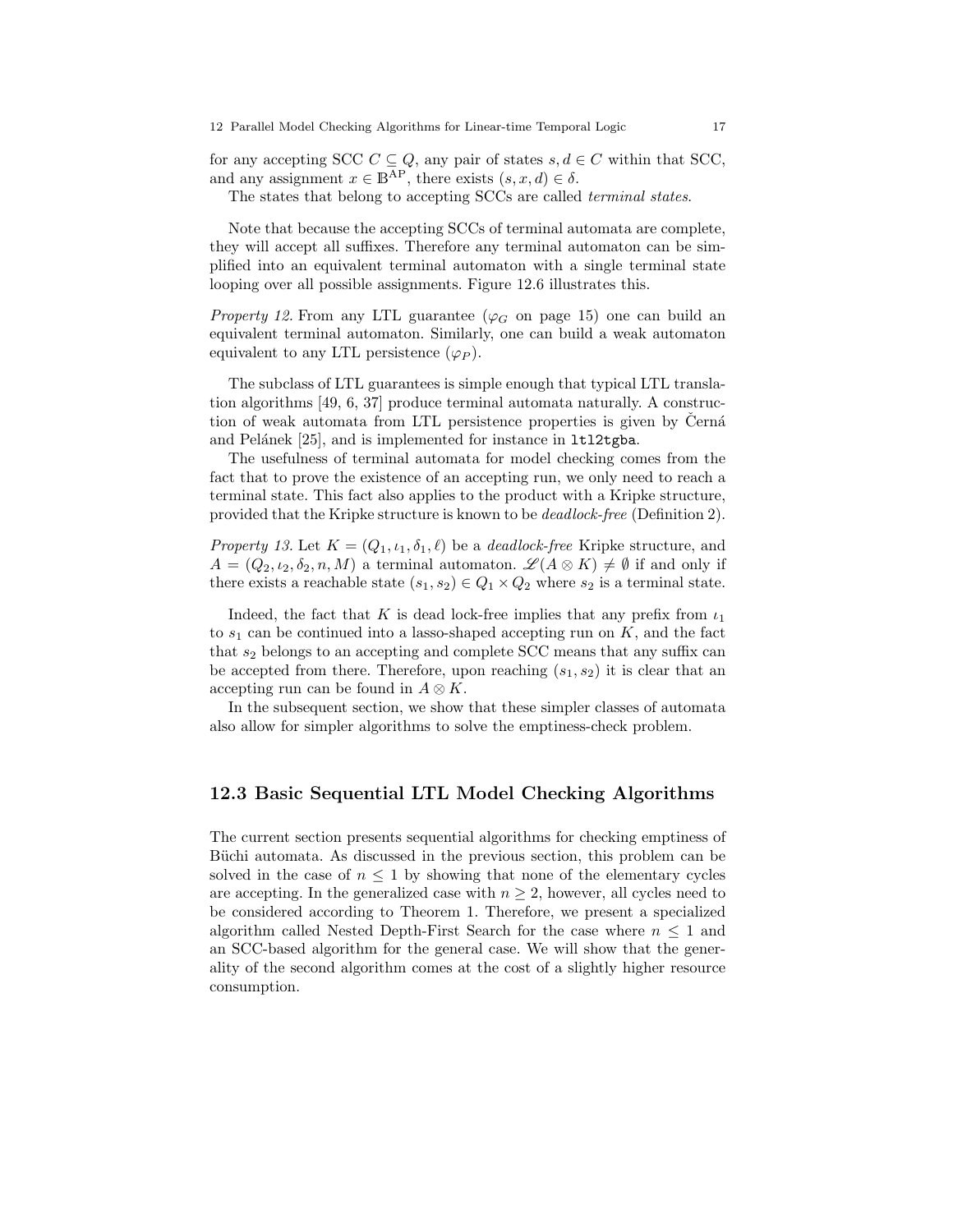We also saw that the automaton to check is the *product* between the property automaton  $A_{\neg \varphi}$  and the Kripke structure  $K_M$ . Since this product can be large, a classical technique these algorithms employ is to compute this product *on the fly.* Before presenting the algorithms, we first discuss the on-the-fly technique and its advantages.

# 12.3.1 On-The-Fly Algorithms

While the automaton  $A_{\neg \varphi}$  representing the specification is usually quite small (often fewer than 10 states), the automaton  $K_M$  can have billions of states. and the product of these two automata is a Cartesian product of their states in the worst case (i.e.,  $|K_M \otimes A_{\neg \varphi}| \leq |K_M| \otimes |A_{\neg \varphi}|$ ).

For efficiency reasons model checkers will therefore compute  $K_M$  and  $K_M \otimes$  $A_{\neg\varphi}$  on the fly, using the implicit definitions from Section 12.2.7. So instead of using the static definition of product transitions  $\delta$ , we use its implicit counterpart next-product. This approach has various advantages:

- any part of  $K_M$  that does not synchronize with  $A_{\neg \varphi}$  is not computed,
- we do not need to store the transitions of  $K_M$  and  $K_M \otimes A_{\neg \varphi}$  since these can be recomputed when needed, and

• states can be deleted and recomputed, at the expense of re-explorations of the automaton, thus allowing for trading of computation time for memory use.<sup>2</sup>

The advantages are especially important when we recall that the number of states in the product automaton is exponential in both the property and the system (see Property 11). As memory is often a bottleneck for model checking, it would be disastrous to store those as well since there might be up to quadratically more transitions than states.

An important consequence is that these emptiness-check algorithms are only allowed to move forward in the automaton: from a state of A, one can compute the successors, but not the predecessors. This restriction comes from the fact that the actions of the original model might not be reversible (it might be intractable to compute the inverse of next-product). While respecting this constraint, the emptiness check needs to explore the product automaton to find information about cycles or SCCs.

<sup>2</sup> Various state space caching techniques have been invented that also ensure termination of the model checking algorithm [55, 89].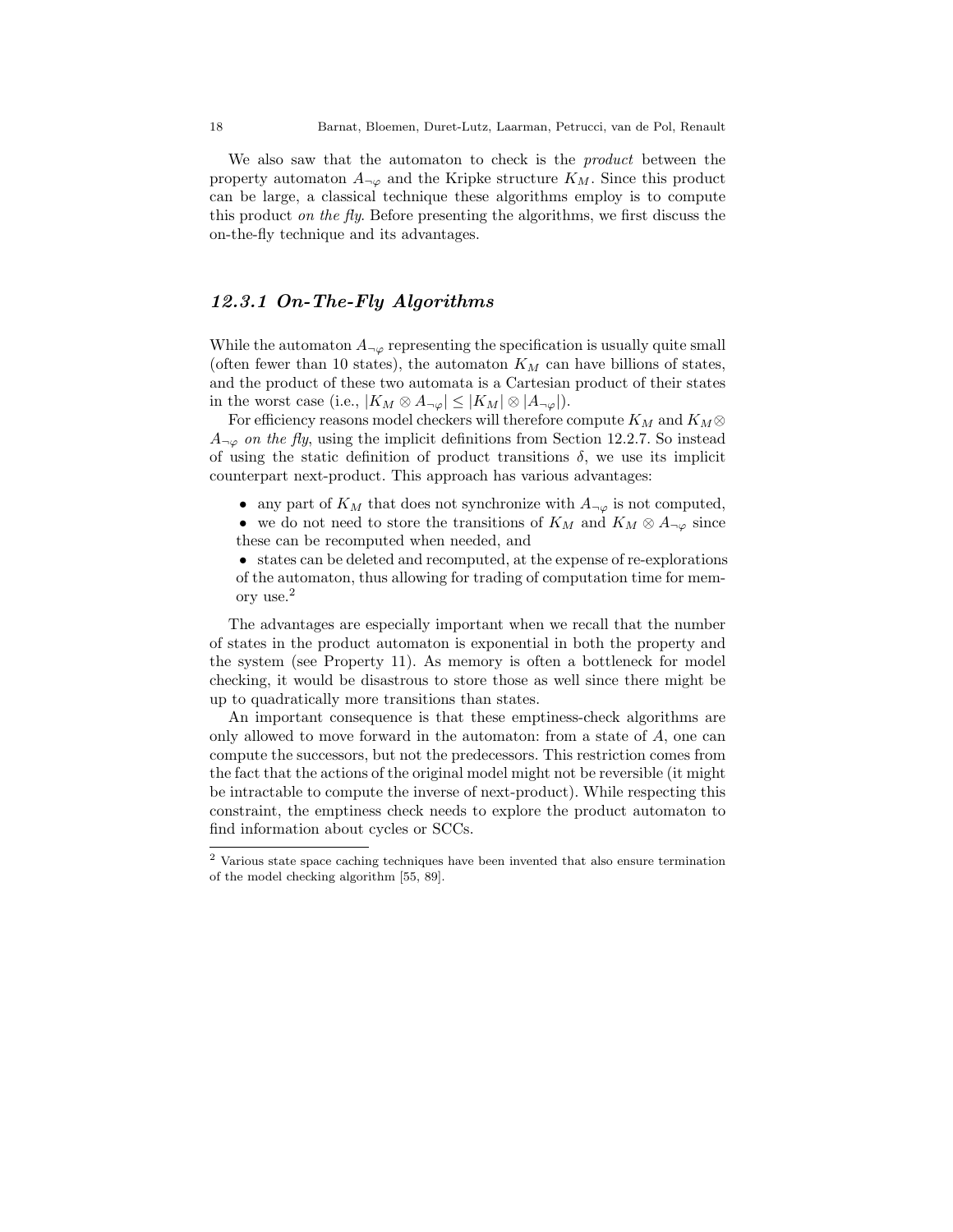#### 12.3.2 Depth-First Search

This exploration can be done using one of the two classical graph traversal algorithms: breadth-first search (BFS) or depth-first search (DFS). These algorithms iterate over vertices of a graph (or states of an automaton). The evolution of both DFS and BFS may be described as a process by which every state in the automaton is colored. At the beginning a state has no color and, at some point, it becomes "activated" and receives its color. In the general description of DFS below, we use  $\perp$  for "no color" and  $\top$  for "a color". These algorithms only differ by the order in which states are colored. In depth-first search, when choosing which state to explore next, children are favored over siblings. In contrast, in a breadth-first search siblings are favored over children. Even if both DFS and BFS have running time that is linear in the size of the product automaton (i.e., the number of states plus the number of transitions), most sequential emptiness checks are based on a DFS exploration since it can be used to detect cycles easily.

Algorithm 1: Depth-first search algorithm

1 function SETUP  $(A = (Q, \iota, \text{next-product}, n, M))$ 2  $DFS(A, \iota)$ 3 function DFS  $(A = (Q, \iota, \text{next-product}, n, M), s)$  $s.\mathit{color} := \top$ 5 **forall**  $t \in \text{next-product}(s)$  do  $\begin{array}{c|c} \mathbf{6} & \mathbf{1} & \mathbf{if} \; t^d.\mathit{color} = \bot \; \mathbf{then} \end{array}$  $\mathsf{z}$  | | DFS $(A, t^d)$ 

Algorithm 1 presents a DFS exploration for an implicit automaton  $A =$  $(Q, \iota, \text{next-product}, n, M)$ . Lines 1–2 only set up the exploration and launch the DFS exploration with the initial state  $\iota$  of the automaton A. The main procedure (lines 3–7) maintains for each state a Boolean *color*, initially set to  $\perp$ , that keeps track of "activated" states. Every time a state is visited, its field *color* is set to  $\top$  (line 4). At line 5 all successors of the currently visited state are processed: only new ones, i.e., with  $color = \perp$ , are recursively visited (line 7). The stack of recursive calls is also called the DFS stack. A state that is colored  $\top$  and is on the stack is called *scheduled* or *stacked*. Once all its successors have been considered, it is popped off the stack, or *backtracked*.

A closer look at this algorithm shows that DFS exploration by its nature supports on-the-fly processing: only the initial state is used at the beginning (line 2) and the predecessors of a state are never computed (line 5).

The emptiness of a terminal automaton  $A = (Q, \iota, \text{next-product}, n, M)$ (see Section 12.2.8) can easily be verified using the above DFS. All we have to do is to check whether  $M(t) = [n]$  (for transition-based acceptance) or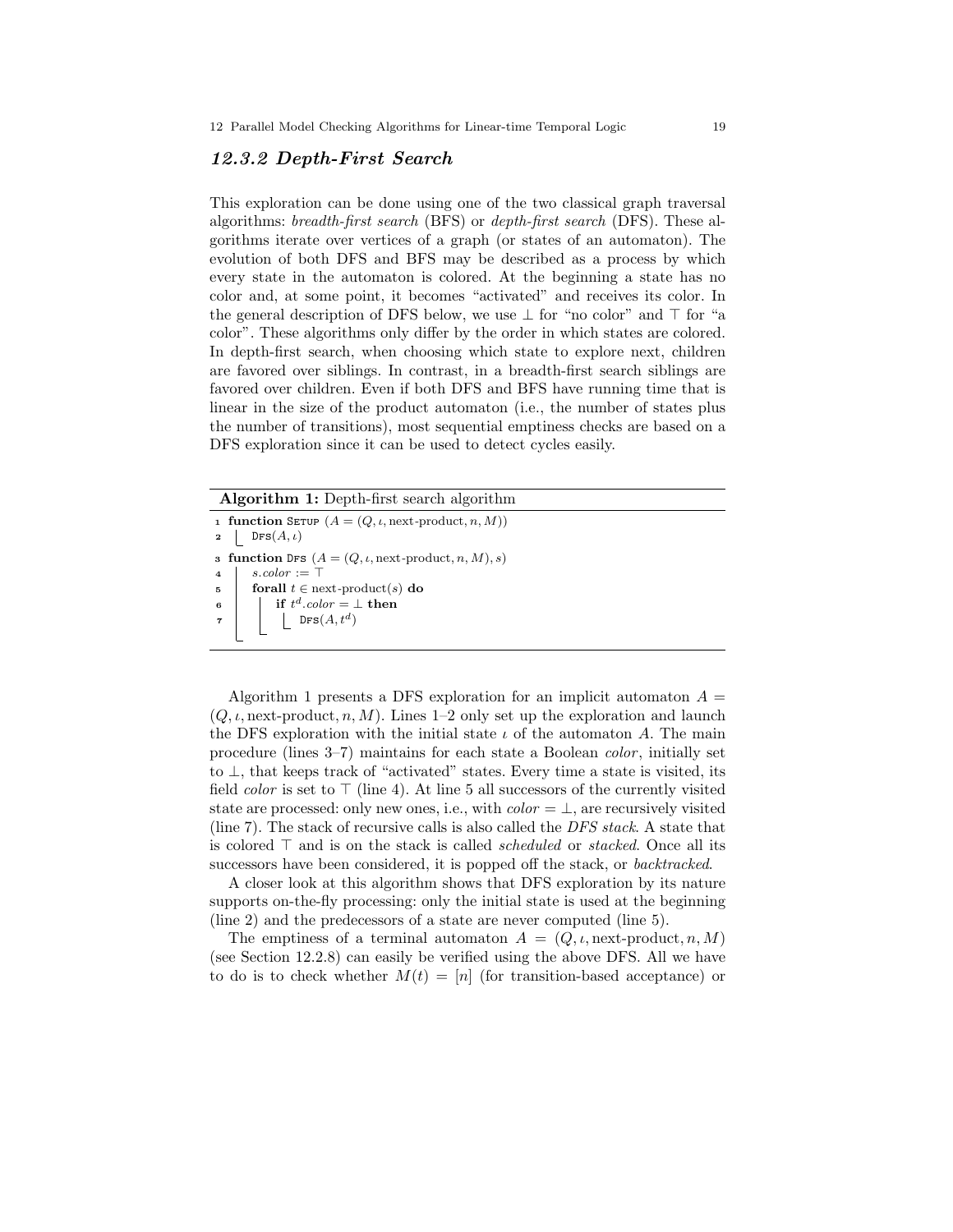$M(t^s) = [n]$  (for the state-based case) in the *for* loop. The check is so simple that it can be done by a BFS algorithm as well.

To detect elementary cycles of the automaton, the DFS algorithm has to be extended to keep track of the states on the stack. Algorithm 2 does this. It first marks the state s that is about to be explored *gray* at line 5. When backtracking over a state (removing it from the (program) stack), its color is set to *black* (line 11). When exploring the successor  $t^d$  of s at line 6, if  $t^d$ is in the DFS stack, a cycle has been found. Indeed, the states in the DFS stack between  $t^d$  and s form a path and  $t^d$  is a successor of s. Otherwise, if  $t<sup>d</sup>$  is not on the DFS stack, no information about cycles can be inferred.

The algorithm exploits this to check the accepting condition in the weak case (Definition 12). Since in this case either all states on the cycle are accepting or none are, the following solution is correct. At line 2, the automaton is first converted into an equivalent state-based version. Then at line 7, the check for elementary cycles is performed by checking whether  $t^d$  *color* = gray. If additionally the state  $t^d$  is accepting  $(M(t^d) = [1])$ , non-emptiness of the automaton is reported at line 8. We only need to check the accepting mark on  $t^d$  (or s), and not the marks of other states on the cycle, as all states in one SCC have the same mark by Definition 12 and consequently all states on the same cycle also carry the same mark.

| <b>Algorithm 2:</b> Sequential emptiness check for weak TGBAs based on<br><b>DFS</b> |  |  |  |  |  |  |
|--------------------------------------------------------------------------------------|--|--|--|--|--|--|
|                                                                                      |  |  |  |  |  |  |
| 1 function SETUP $(A = (Q, \iota, \text{next-product}, n, M))$                       |  |  |  |  |  |  |
| Convert A to an equivalent SBA $A'$ (e.g. Figure 12.5)<br>$\mathbf{2}$               |  |  |  |  |  |  |
| $DFS(A', \iota)$<br>$\overline{\mathbf{3}}$                                          |  |  |  |  |  |  |
| 4 function DFs $(A = (Q, \iota, \text{next-product}, 1, M), s)$                      |  |  |  |  |  |  |
| $s.\mathit{color} := \mathit{gray}$<br>5                                             |  |  |  |  |  |  |
| forall $t \in$ next-product(s) do<br>6                                               |  |  |  |  |  |  |
| if $t^d$ .color = gray $\wedge M(t^d) = [1]$ then<br>$\overline{7}$                  |  |  |  |  |  |  |
| report non-empty<br>8                                                                |  |  |  |  |  |  |
| if $t^d$ color = $\perp$ then<br>9                                                   |  |  |  |  |  |  |
| $ \text{DFS}(A, t^d) $<br>10                                                         |  |  |  |  |  |  |
| $s.color := black$<br>11                                                             |  |  |  |  |  |  |

Edelkamp et al. [40] show how such simple algorithms can be used even in the case when only part of the automaton is weak or terminal. In Section 12.4.1, we discuss similar parallel variants.

Since the Büchi emptiness-check problem requires an inspection of all cycles to exclude accepting cycles, most algorithms rely on a DFS exploration (with some more elaborate cycle checks for general, non-weak TGBAs/SBAs as we will show in the subsequent section on Nested-DFS). These algorithms either use DFS directly to conclude emptiness by inspecting elementary cy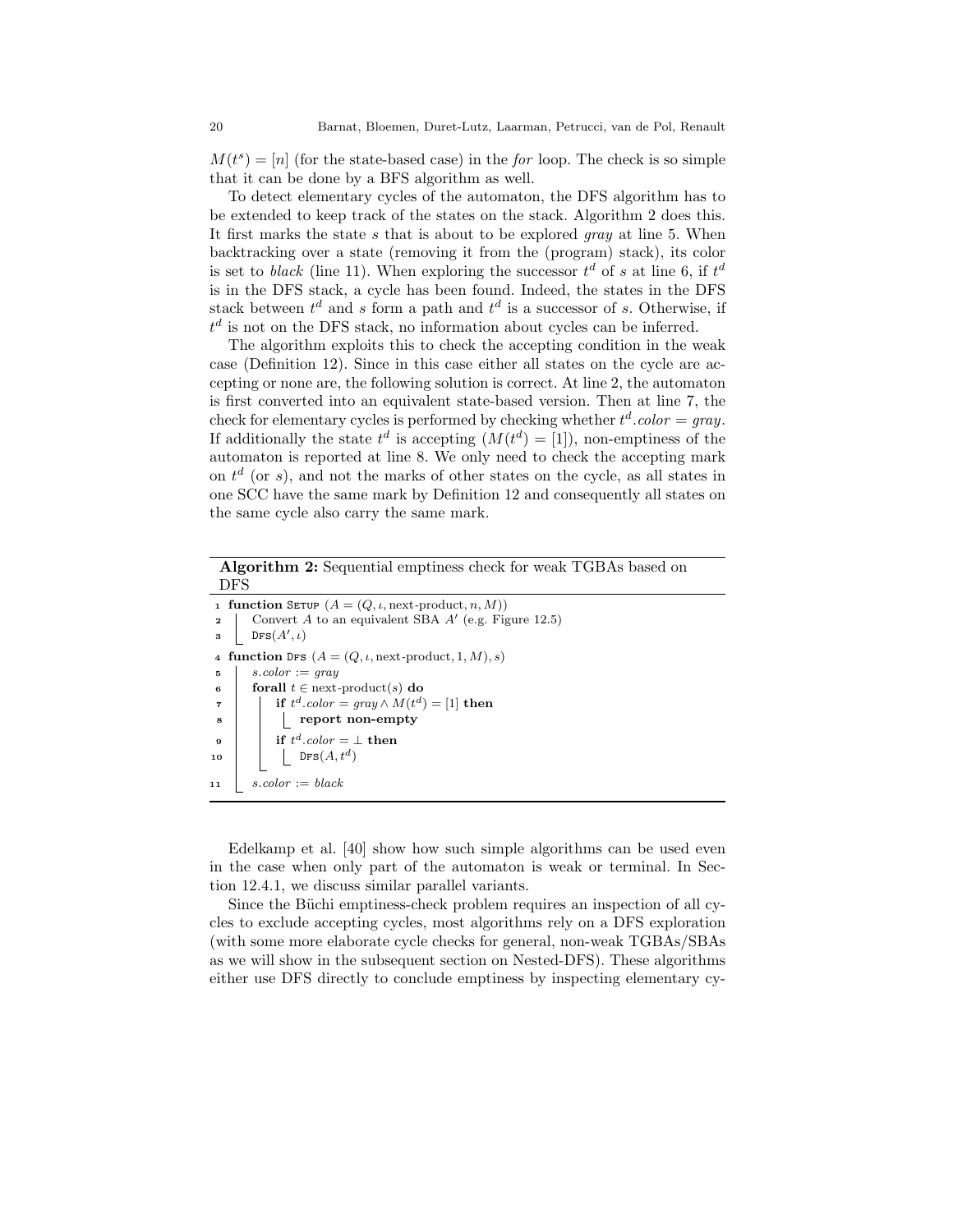cles, exploiting Property 7, or decompose the automaton into SCCs, exploiting Property 8. Nested-DFS falls in the former category, while the SCC algorithm falls in the latter.

In contrast, a BFS exploration cannot easily detect cycles. Consequently, using BFS as exploration strategy requires a redesign of the LTL model checking algorithms, as we will illustrate in Section 12.5.

# 12.3.3 Nested-DFS

The Nested-DFS algorithm (NDFS) was originally proposed by Courcoubetis et al. [31] and relies on the detection of accepting elementary cycles reachable from the initial state. This algorithm focuses on SBA with  $n \leq 1$  and runs in time linear with respect to the size of the graph. The algorithm accomplishes this by using DFS. Its use of DFS is however not as simple as we have seen in the previous section, because we cannot simply check the acceptance criterion on any state in the cycle as is sufficient in the case of weak automata.

NDFS uses a first DFS to detect accepting states, i.e., states of the automaton holding the unique acceptance mark. Traditionally this DFS is called blue-DFS since it colors in blue all the states encountered during the exploration. When an accepting state is about to be backtracked during this search, a second DFS is then invoked with the accepting state as a seed. This DFS colors all states in red and thus it is often called red-DFS. The goal of this second exploration is again to reach the seed state. If this state, which is accepting, can be reached itself, an accepting run is reported proving that the automaton has a non-empty language. Because the version in Algorithm 3 contains several improvements, we first discuss its details.

The BLUEDFS function (lines  $4-15$ ) is similar to the DFS presented in Algorithm 1. Nonetheless some improvements have been added to transform it into an emptiness check. First of all, this algorithm uses two bits per state to keep track of the associated colors. Four colors are used:

- white: the initial color of a state. We assume that states are white when they are generated for the first time.
- *cyan*: the state is still in the DFS stack of the blue search.
- blue: all the direct successors of the state have been visited by the blue-DFS but not yet by a red one.
- red: states that have been considered in both the blue- and the red-DFS.

The BLUEDFS function starts by coloring any new state in cyan (line 5). This color helps to detect accepting cycles directly inside the BlueDfs (lines 7 and 8): during this search, if the successor  $t^d$  of an accepting state s is cyan an accepting run exists since there is a path from  $d$  to  $s$  and vice versa. Similarly, if  $t^d$  is accepting and cyan, an accepting run exists. Otherwise, if  $t<sup>d</sup>$  has not yet been visited (line 9) a recursive call is performed (line 10).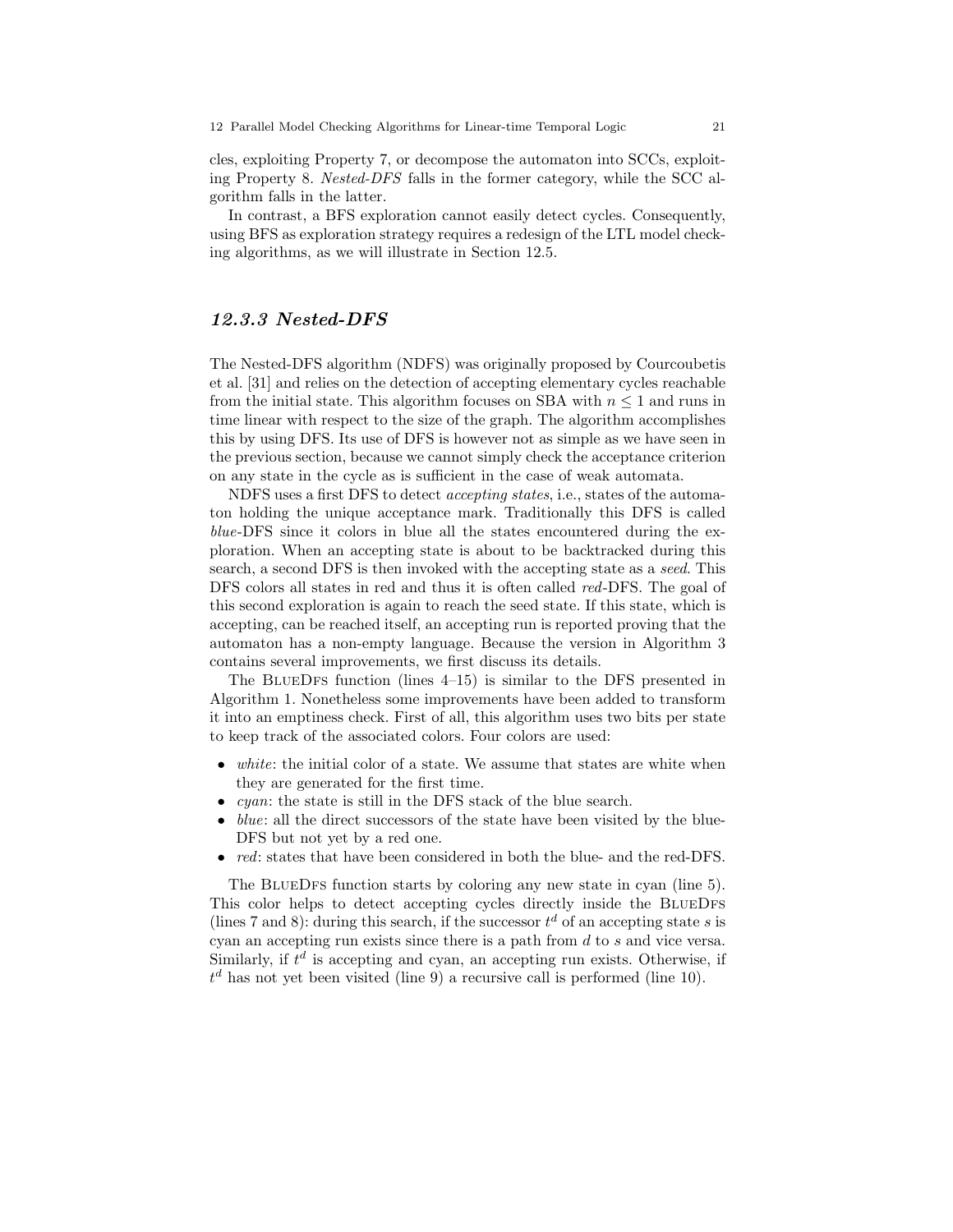Algorithm 3: Nested Depth-first search algorithm

|                          | 1 function NDFS $(A = (Q, \iota, \text{next-product}, n, M))$              |  |  |  |  |  |  |  |
|--------------------------|----------------------------------------------------------------------------|--|--|--|--|--|--|--|
| $\mathbf{2}$             | $\operatorname{assert}(n=1)$                                               |  |  |  |  |  |  |  |
| 3                        | ${\tt DFSBlue}(A,\iota)$                                                   |  |  |  |  |  |  |  |
| $\overline{4}$           | function DFSBLUE $(A = (Q, \iota, \text{next-product}, 1, M), s)$          |  |  |  |  |  |  |  |
| 5                        | $s.\mathit{color} := \mathit{cyan}$                                        |  |  |  |  |  |  |  |
| 6                        | forall $t \in$ next-product(s) do                                          |  |  |  |  |  |  |  |
| $\overline{\phantom{a}}$ | if $t^d \text{.} color = cyan \land (M(t^s) = [1] \lor M(t^d) = [1])$ then |  |  |  |  |  |  |  |
| 8                        | report non-empty                                                           |  |  |  |  |  |  |  |
| 9                        | else if $t^d$ color = white then                                           |  |  |  |  |  |  |  |
| 10                       | DFSBLUE $(A, t^d)$                                                         |  |  |  |  |  |  |  |
| 11                       | if $M(s) = [1]$ then                                                       |  |  |  |  |  |  |  |
| 12                       | DFSRED $(A, s)$                                                            |  |  |  |  |  |  |  |
| 13                       | $s.\mathit{color} := \mathit{red}$                                         |  |  |  |  |  |  |  |
| 14                       | else                                                                       |  |  |  |  |  |  |  |
| 15                       | $s.\mathit{color} := blue$                                                 |  |  |  |  |  |  |  |
| 16                       | function DFSRED $(A = (Q, \iota, \text{next-product}, 1, M), s)$           |  |  |  |  |  |  |  |
| 17                       | forall $t \in$ next-product(s) do                                          |  |  |  |  |  |  |  |
| 18                       | if $t^d$ color = cyan then                                                 |  |  |  |  |  |  |  |
| 19                       | report non-empty                                                           |  |  |  |  |  |  |  |
| 20                       | else if $t^d$ .color = blue then                                           |  |  |  |  |  |  |  |
| 21                       | $s.\mathit{color} := red$                                                  |  |  |  |  |  |  |  |
| 22                       | ${\tt DFSRED}(A, t^d)$                                                     |  |  |  |  |  |  |  |
|                          |                                                                            |  |  |  |  |  |  |  |

Two cases are of interest when all the successors of a state have been visited, i.e., just before backtracking it from the blue search. If the state is not accepting (line 15), its color becomes blue and the state is backtracked. Otherwise, the state is accepting (line 11) and the algorithm launches a nested exploration using the REDDFS function.

This function uses the accepting state as a seed, which is treated specially: it remains cyan during the red search and becomes red afterwards (line 13). This is required to limit the algorithm to four colors (which can be stored in two bits). The REDDFS function only looks for a state with the cyan color, i.e., a state that belongs to the DFS stack of the blue exploration. Because the stack of the blue search terminates in the seed, this condition is sufficient to demonstrate the reachability of a cycle over an accepting state. Therefore, if a cyan state is detected in the red search (line 18) then an accepting run exists and the automaton is reported to have a non-empty language (line 19).

Because the red search therefore never crosses the stack of the blue search, it will only explore blue states.

One can also note that all states visited by the REDDFS are marked red (line 21) and thus will be ignored by other (blue or red) explorations. This makes NDFS linear in the size of the input automaton (in terms of states and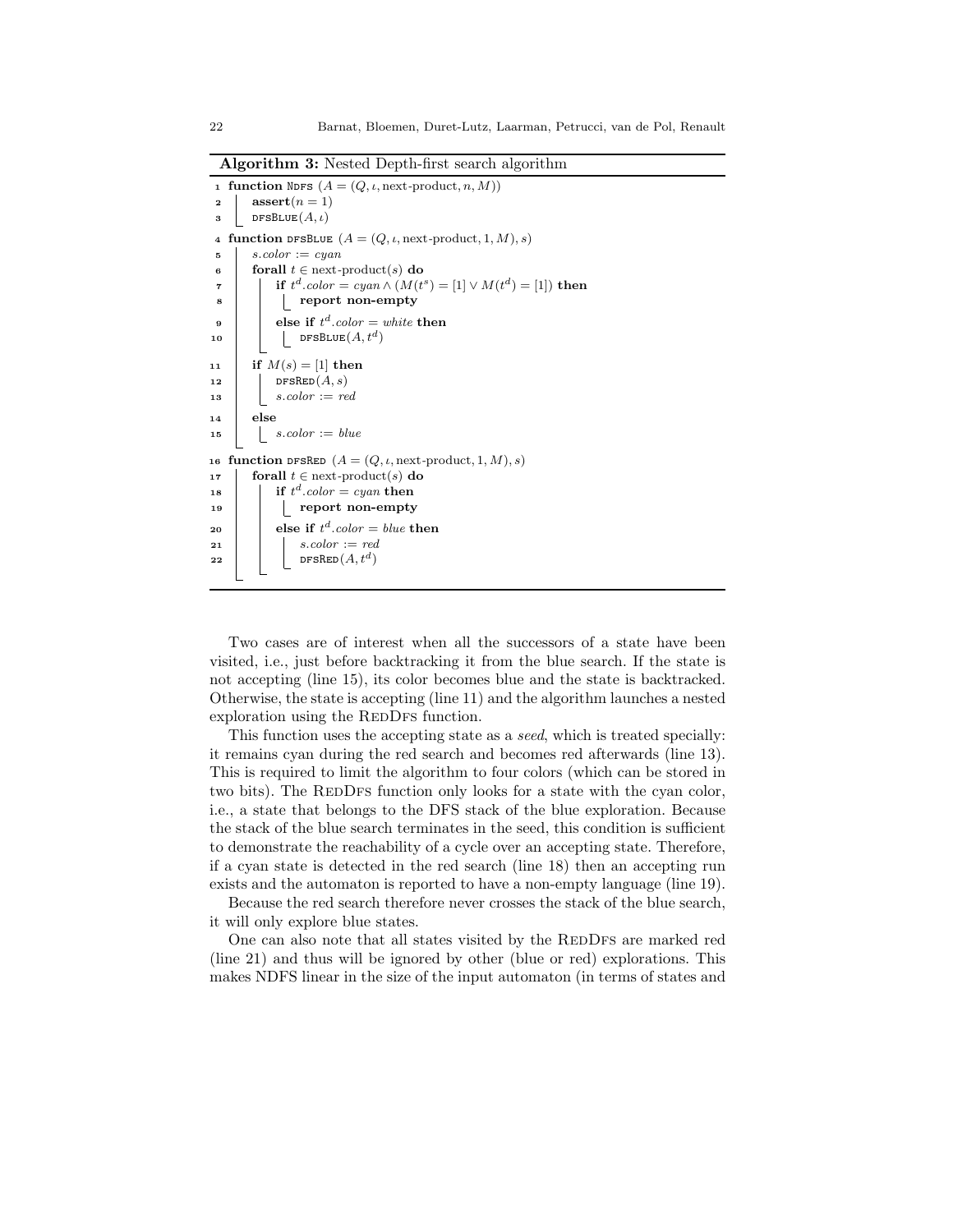transitions). But why does the red search not have to reset its visited states like the inner search of the previous algorithm? It turns out that the DFS order of the blue search plays a crucial role here. Consider the case where the red search is started from a seed s and it encounters a red state. It can be shown that this state can never lead back to the cyan stack, because that would contradict the depth-first order of the blue search. An intuition for this property can be found in [48] and a detailed proof in [64].

Note that if the automaton has no accepting state the NDFS is optimal since states and transitions are visited only by the blue-DFS.

Many improvements of this algorithm have been proposed [59, 50, 40] to faster detect non-emptiness, reduce the size of accepting runs if they exist, or to reduce memory footprint. Algorithm 3, derived from the work of Schwoon and Esparza [87], presents a combination of all these optimizations.

# 12.3.4 Algorithms Based on SCC Decomposition

The algorithm presented in the previous section works only if the automaton to check is a non-generalized Büchi automaton. If the input automaton is a generalized one, the emptiness check of Tauriainen [94] can be used. This algorithm derives from the NDFS and repeats the inner DFS several times (at worst  $n$  times, with  $n$  the number of acceptance marks). The main drawback of this algorithm is that its complexity depends of the number of acceptance marks: this reduces all the benefits of using a generalized Büchi automaton.

Another idea to check for the emptiness of a generalized Büchi automaton is to degeneralize this automaton (as described by Property 1) before checking its emptiness. In this approach, the degeneralized automaton may have  $n \cdot |Q|$ states, with  $|Q|$  the number of states of the input automaton and n the number of acceptance marks. Once again, this approach is not optimal since it depends of the number of acceptance marks.

Another emptiness-check approach is to compute the accepting strongly connected components of the generalized Büchi automaton. SCC-based emptiness checks [32, 52, 33, 4, 48] are still based on a DFS exploration of the automaton; they do not require another nested DFS, have a linear time complexity and directly support TGBA. These emptiness checks are based on the classical SCC decomposition algorithm for directed graphs by Tarjan [90], which partitions the set of states according to the SCC equivalence classes. Each partition is then associated with the set of acceptance marks that appears inside the corresponding SCC to facilitate the emptiness check.

Intuitively, Tarjan's algorithm maintains a separate stack (apart from the search stack) of partial SCCs. Partial SCCs are enlarged when the DFS finds a cycle by adding its states to the secondary SCC stack. Each partial SCC is associated with a potential root, i.e., the state of the partial SCC that is the lowest on the stack. Thus, every time the partial SCC is enlarged, a new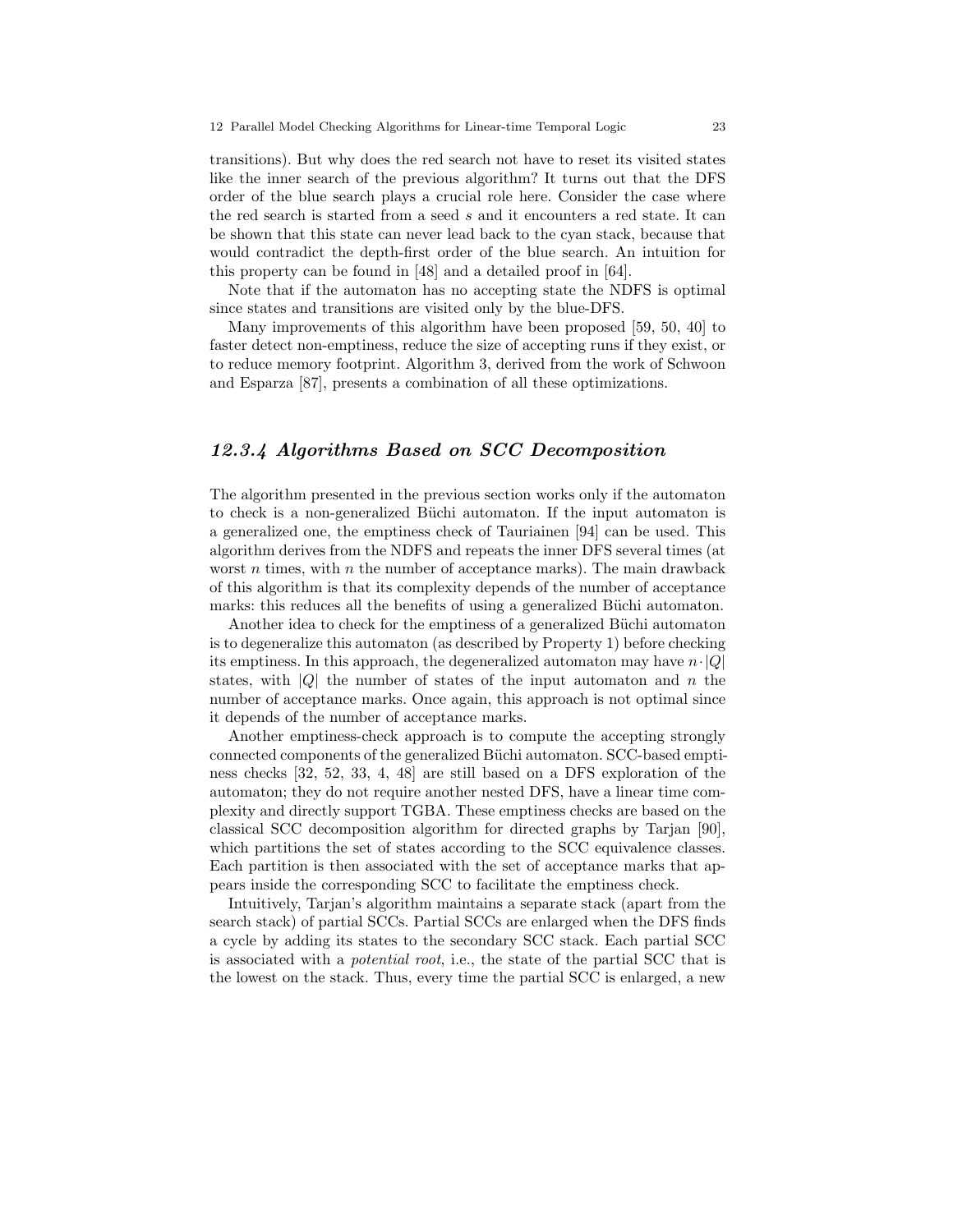potential root may be selected. When the root is backtracked, the DFS order guarantees that the entire SCC was visited and is on the secondary stack. This is the moment when it is popped off the stack and the SCC can be reported even before the algorithm finishes traversing the entire graph (i.e., on the fly). To identify current roots the algorithm uses indices. Therefore, it uses slightly more memory per state than the NDFS algorithm, which requires only two bits per state.

We focus on a version of Tarjan's algorithm that maintains partial SCCs in a database, as it forms the basis of communicating partial SCCs in our parallel algorithm (see Section 12.4.3). It was developed by Purdom [80] even before Tarjan's algorithm, and later optimized by Munro [79]. Like Tarjan's algorithm it uses DFS, but this is not explicitly mentioned (Tarjan was the first to do so). In this algorithm, the secondary stack only stores roots as the partial SCC is kept in the database. We also add the ability to collapse cycles into partial SCCs immediately (as in Dijkstra [35, 47]).

The database with partial SCCs is implemented using a union-find data structure. As its name suggests, a union-find is a data structure that represents sets and provides efficient union and membership-check procedures. The union-find structure partitions a set  $E$  of elements and associates a unique representative (an element of  $E$ ) with each partition. This structure offers the following methods on elements  $x, y \in E$ :

- MAKESET $(x)$ : creates a new partition containing the element x if x is not already in the union-find.
- FIND $(x)$ : returns null if x is not in the union-find, otherwise returns the actual representative of the partition containing  $x$ .
- SAMESET $(x, y)$ : returns a Boolean indicating whether x and y are in the same partition.
- UNITE $(x, y)$ : merges the partitions containing x and y.

With this structure, the set  $E$  of elements is partitioned into disjoint subsets  $\{S_1, \ldots, S_m\}$  where m corresponds to the number of disjoint subsets. The underlying data structure of each subset  $S_i$  is typically a reverse arborescence (an in-tree), represented by a *parent* function  $p(x) \in S_i$  for each  $x \in S_i$ . A unique representative  $y$  is appointed as the root of this in-tree. It is often designated with a self-pointer  $p(y) = y$ .

The parent function is usually implemented using an array of size  $|E|$ that stores, for each element in  $|E|$ , the index of its parent in the tree. The array elements are initialized to  $\perp$  representing the empty subset. The operation MAKESET $(x)$  then creates a singleton set consisting of its root  $p(x) := x$ . If two sets are merged with UNITE $(x, y)$ , first the representativity of  $r_x = \text{FIND}(x)$  and  $r_y = \text{FIND}(y)$  is identified. Then one of them, e.g.,  $r_y$ , is designated the new root by setting  $p(r_x) := r_y$ .

By compacting the paths in the in-tree, i.e., making leaves point directly to the root, the operations on the structure can all be solved in quasi-constant,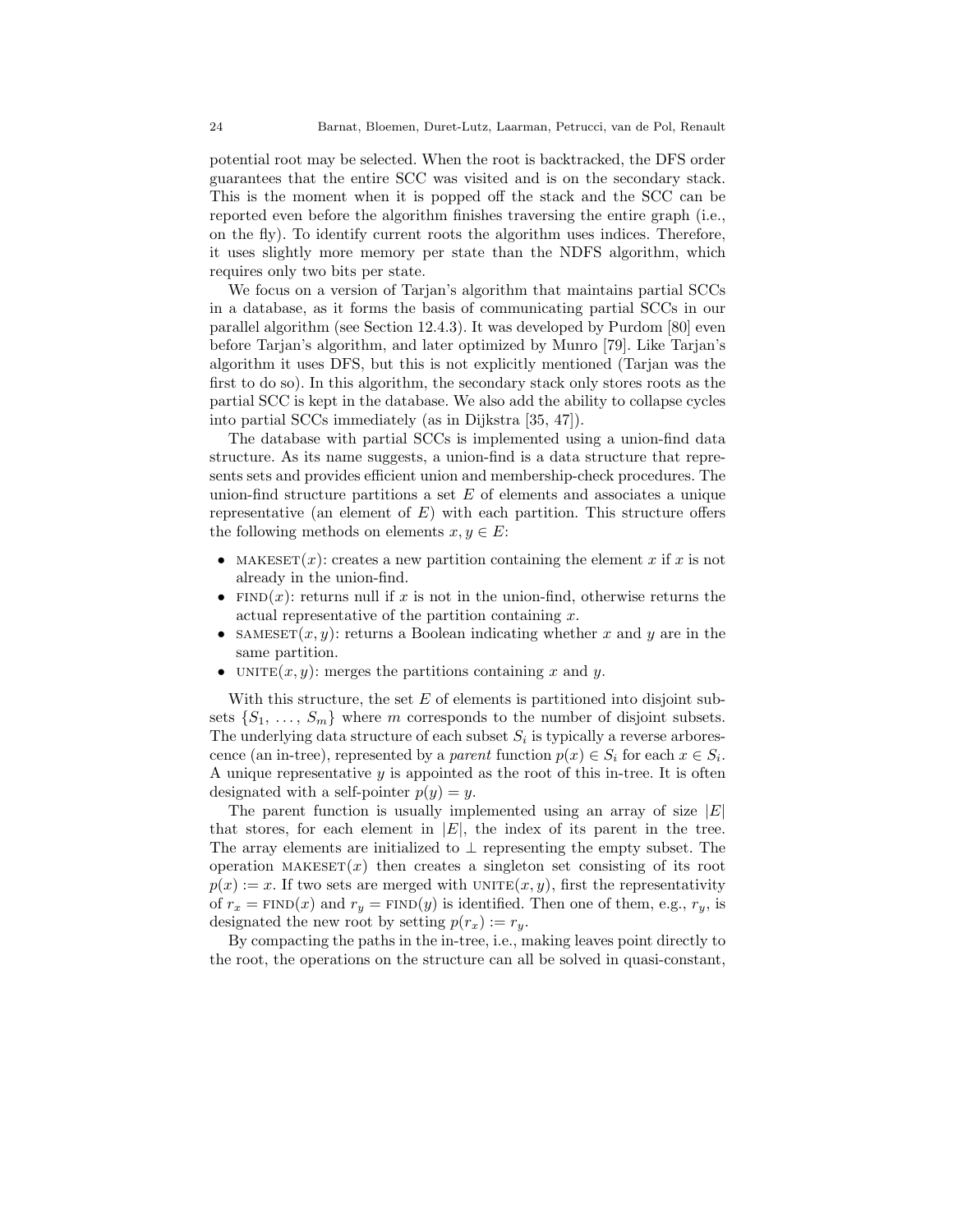amortized time [92]. Many variants on compaction schemes and unite strategies have been studied by Tarjan and van Leeuwen [93].

Algorithm 4: SCC-based emptiness check

| $\mathbf{1}$            | <b>Union-find</b> of $\langle Q \uplus \{Dead\} \rangle : uf$                         |  |  |  |  |  |  |
|-------------------------|---------------------------------------------------------------------------------------|--|--|--|--|--|--|
| $\overline{\mathbf{2}}$ | <b>Stack</b> of $\langle q \in Q, a \in 2^{[n]}, ingoing \in 2^{[n]} \rangle$ : roots |  |  |  |  |  |  |
| 3                       |                                                                                       |  |  |  |  |  |  |
| $\overline{\bf 4}$      | function SETUP $(A = (Q, \iota, \text{next-product}, n, M))$                          |  |  |  |  |  |  |
| 5                       | $uf.$ MAKESET $(Dead)$                                                                |  |  |  |  |  |  |
| 6                       | $\texttt{SccBASED}(A,\iota,\emptyset)$                                                |  |  |  |  |  |  |
| $\overline{7}$          | function SCCBASED $(A = (Q, \iota, \text{next-product}, n, M), s, acc)$               |  |  |  |  |  |  |
| 8                       | uf.MAKESET(s)                                                                         |  |  |  |  |  |  |
| 9                       | $roots.PUSH(\langle s, \emptyset, acc \rangle)$                                       |  |  |  |  |  |  |
| 10                      | forall $t \in$ next-product(s) do                                                     |  |  |  |  |  |  |
| 11                      | if $uf$ .SAMESET $(t^d, Dead)$ then                                                   |  |  |  |  |  |  |
| 12                      | continue                                                                              |  |  |  |  |  |  |
| 13                      | else if $uf$ . FIND $(t^d)$ = null then                                               |  |  |  |  |  |  |
| 14                      | $SCCBASED(A, t^d, M(t))$                                                              |  |  |  |  |  |  |
| 15                      | else                                                                                  |  |  |  |  |  |  |
| 16                      | $roots.\text{TOP}().a \leftarrow roots.\text{TOP}().a \cup M(t)$                      |  |  |  |  |  |  |
| 17                      | while $\neg u f$ . SAMESET $(t^d, s)$ do                                              |  |  |  |  |  |  |
| 18                      | $\langle r, a, i \rangle \leftarrow roots.POP()$                                      |  |  |  |  |  |  |
| 19                      | $roots.\text{TOP}(), a \leftarrow roots.\text{TOP}(), a \cup i \cup a$                |  |  |  |  |  |  |
| 20                      | $uf.$ UNITE $(r, roots.$ TOP $(), q)$                                                 |  |  |  |  |  |  |
| 21                      | if $roots$ TOP(). $a = [n]$ then                                                      |  |  |  |  |  |  |
| 22                      | report non-empty                                                                      |  |  |  |  |  |  |
|                         |                                                                                       |  |  |  |  |  |  |
| 23                      | if roots.TOP(). $q = s$ then                                                          |  |  |  |  |  |  |
| 24                      | roots.POP()                                                                           |  |  |  |  |  |  |
| 25                      | $uf.$ UNITE $(s, Dead)$                                                               |  |  |  |  |  |  |
|                         |                                                                                       |  |  |  |  |  |  |

Algorithm 4 presents the emptiness check [83] for TGBA. Two global variables are used:

- 1. The union-find uf (line 1), which stores the various partitions corresponding to the SCCs discovered so far by the exploration. This structure maintains a special partition Dead, which holds all states of already completed SCCs (without accepting run), i.e., all states that cannot be part of an accepting run.
- 2. The roots stack roots (line 2) that contains tuples composed of: q the potential root, a the set of acceptance marks (visited so far) associated with the SCC containing  $q$ , and a special field *ingoing*. This special field keeps track of the acceptance marks held by the ingoing transition. This information must be kept since it is not directly available on TGBAs.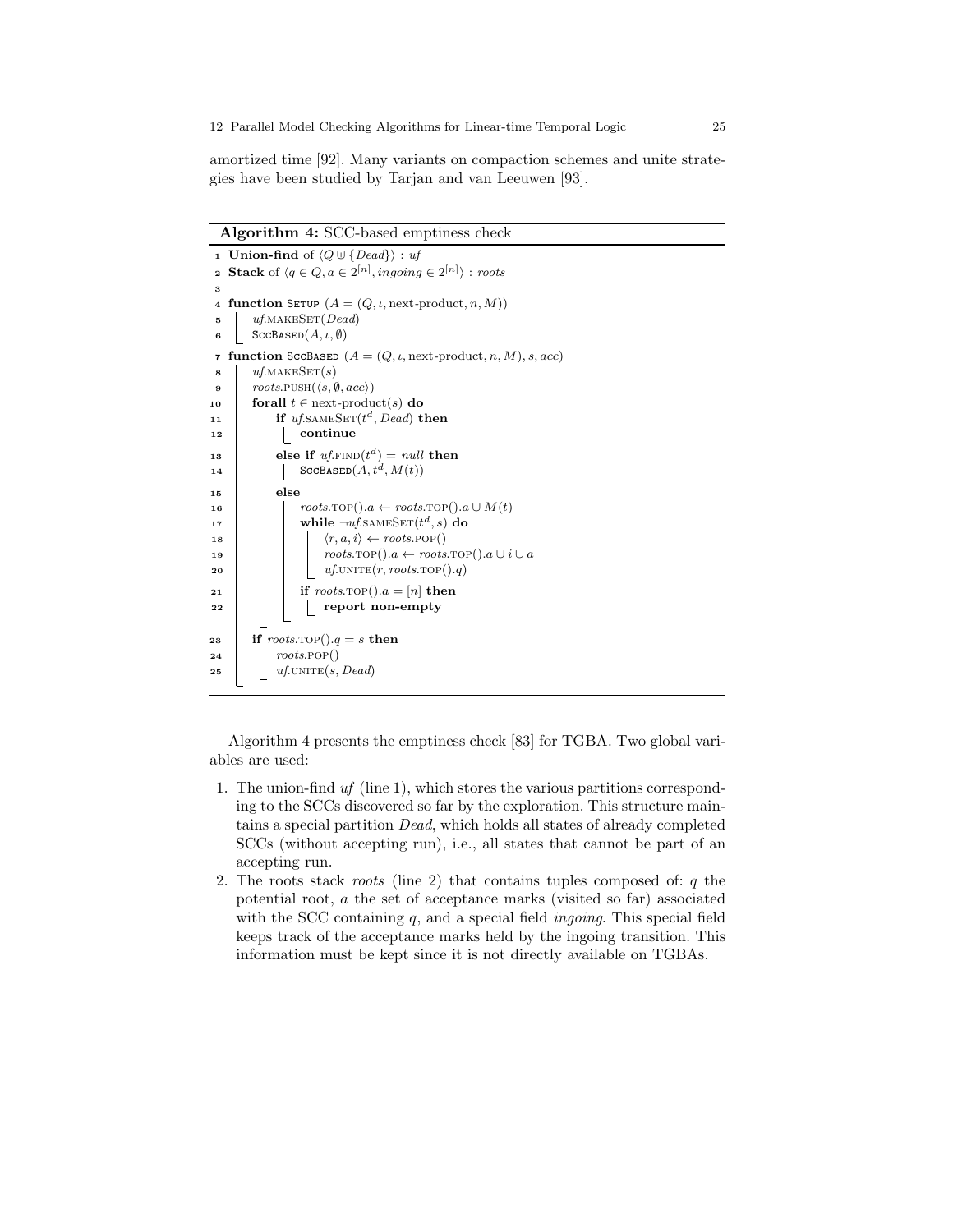Lines 4 to 6 only set up the union-find with the special partition *Dead*, and then call the recursive exploration through the SCCBASED function. This function takes three parameters: the automaton to check, the state to explore, and the acceptance mark held by the ingoing transition.

Lines 8 and 9 respectively insert the state into the union-find and the roots stack. Lines 10 to 22 process all the successors of the current state s. If the destination  $t^d$  of a transition is already DEAD (lines 11–12) then the transition is just skipped since it cannot lead to an accepting run. If the destination has not yet been visited (lines 13–14) the function is called recursively. Finally, the destination can be a part of an SCC (trivial or not) that is not yet marked Dead. In this case, a cycle has been found and partial SCCs stored in the roots stack (lines 16–20) must be merged. During this merge the acceptance marks in the SCC are also merged (line 19). When all partial SCCs have been merged, an accepting run exists iff the field a of the top of the roots stack contains all acceptance marks. Note that this test could also be done during the merge.

Finally, when the root of an SCC is about to be backtracked, all states belonging to this SCC must be marked Dead. Line 25 performs this operation in quasi-constant time, by virtue of the union-find data structure.

#### 12.4 Multi-core, DFS-Based Solutions

#### 12.4.1 Terminal and Weak Acceptance

In Section 12.3, we saw that the simplest classes of Büchi automata often allow for simpler and more efficient algorithms. Here we show that checking emptiness of weak and terminal automata can be done using a parallel version of DFS that preserves enough of the depth-first order to still be able to find all elementary cycles. First, we show how a simple parallel search can detect emptiness of terminal automata, as it illustrates nicely what low-level ingredients are required for shared-memory parallel algorithms.

#### Terminal acceptance

Algorithm 5 shows a parallel search algorithm with a shared state set. To simplify the acceptance condition, the algorithm first converts the terminal automaton, which is by extension also a weak automaton, to an equivalent SBA  $A'$  at line 4. Then it schedules the initial state in the stack or the queue of the first worker Queues[0]. The first worker will start exploring from this state and generate new states, as we will see later, while a load balancer will take care that work arrives in the queues of the other workers. When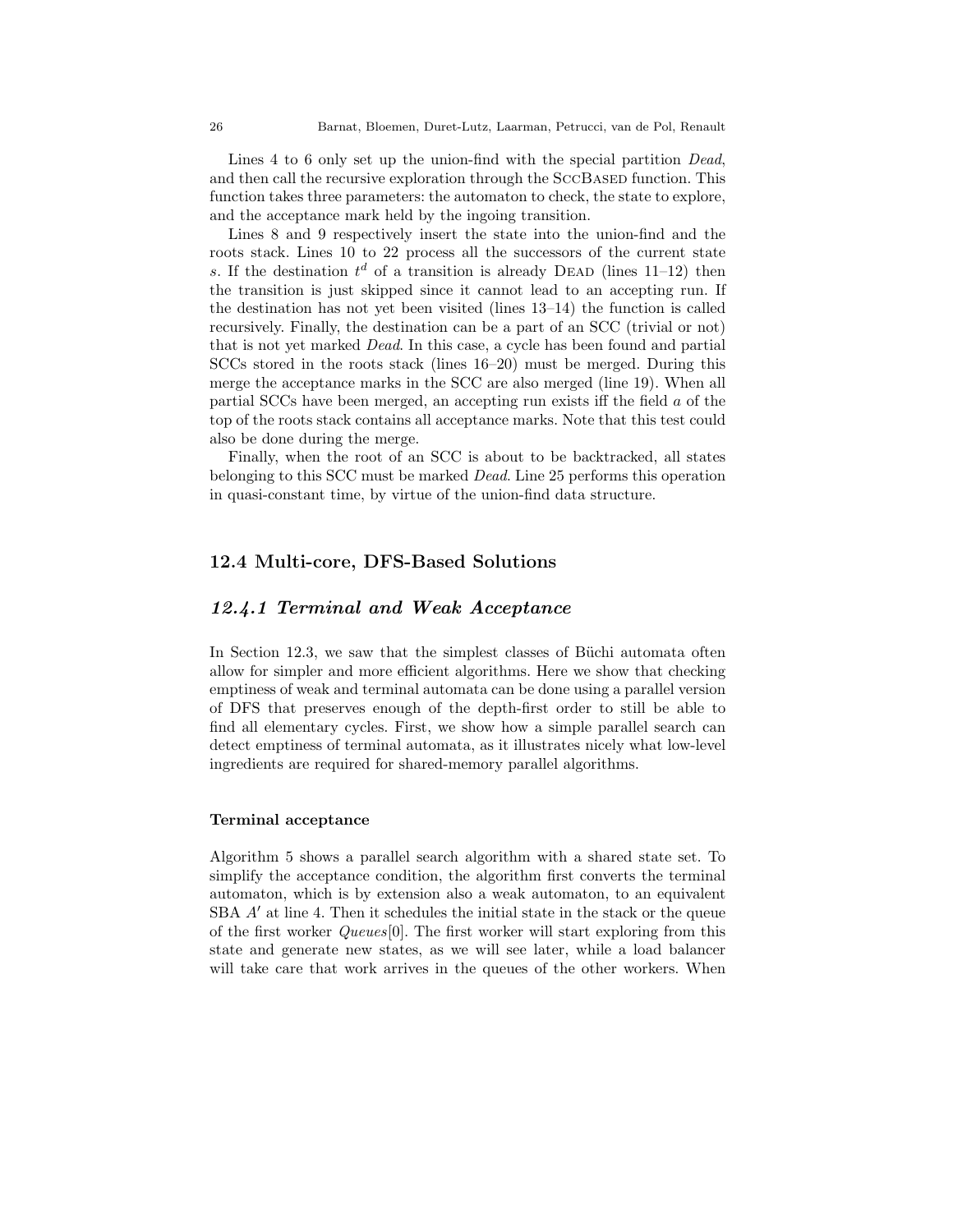the initializations are completed, the algorithm launches the actual search procedure in parallel at line 7. At the first encounter of an accepting state the algorithm terminates at line 15, just like the sequential algorithm for terminal acceptance discussed in Section 12.3.2.

Algorithm 5: A parallel search algorithm for checking the emptiness of terminal automata

```
1 global Queues[P]2 global StateSet
3 function par-terminal-check (A = (Q, \iota, \text{next-product}, n, M), P)4 Convert A into an equivalent SBA A' (e.g. Figure 12.5).
 5 \bigcup Queues[0] := \{i\}6 StateSet := \emptyset7 SEARCH<sub>1</sub>(A') || ... || search<sub>p</sub>(A')8 report no-cycle
9 function \texttt{SEARCH}_p (A = (Q, \iota, \text{next-product}, 1, M))10 while load-balance(Queues[p]) do
11 | s := Queues[p].dequeue()12 if StateSet.find-or-put(s) then
13 forall t \in \text{next-product}(s) do
\begin{array}{c|c|c|c|c} \text{14} & & \text{if } M(t^d) = [1] \text{ then} \end{array}15 | | | | report cycle and terminate
16 | | | Queues[p].queue(t^d)
```
Each worker perpetually calls the load balancer at line 10. When its queue is non-empty  $(Q[p] \neq \emptyset)$ , the *load-balance* function will merely return true. When a worker has run out of work  $(Q[p] = \emptyset)$ , however, the function takes some work from the queue of another thread and adds it to the local queue  $Q[p]$ . Only when the load balancer detects termination, using a specialized termination detection algorithm [85], will the load balancer return false, allowing the worker thread to exit the SEARCH function.

The use of a load balancer has the advantage that no communication occurs while workers still have work locally available (their queue is non empty). Only in the extreme cases when a worker is without work, e.g., right after initialization and when most of the state space has been processed, will the algorithm experience overhead from additional synchronization. Specialized concurrent "deque" data structures allow the load balancer to be particularly efficient [19].

For the rest, the parallel search function operates as expected: A state is taken from the local queue at line 11, its successors are considered at line 13, and when a new state is encountered it is added to the local queue at line 16. The worker thus traverses the state space more or less independently, with one exception: visited states are entered into a shared set *StateSet*. To atomically add states, this set implementation has a find-or -put operation, which at the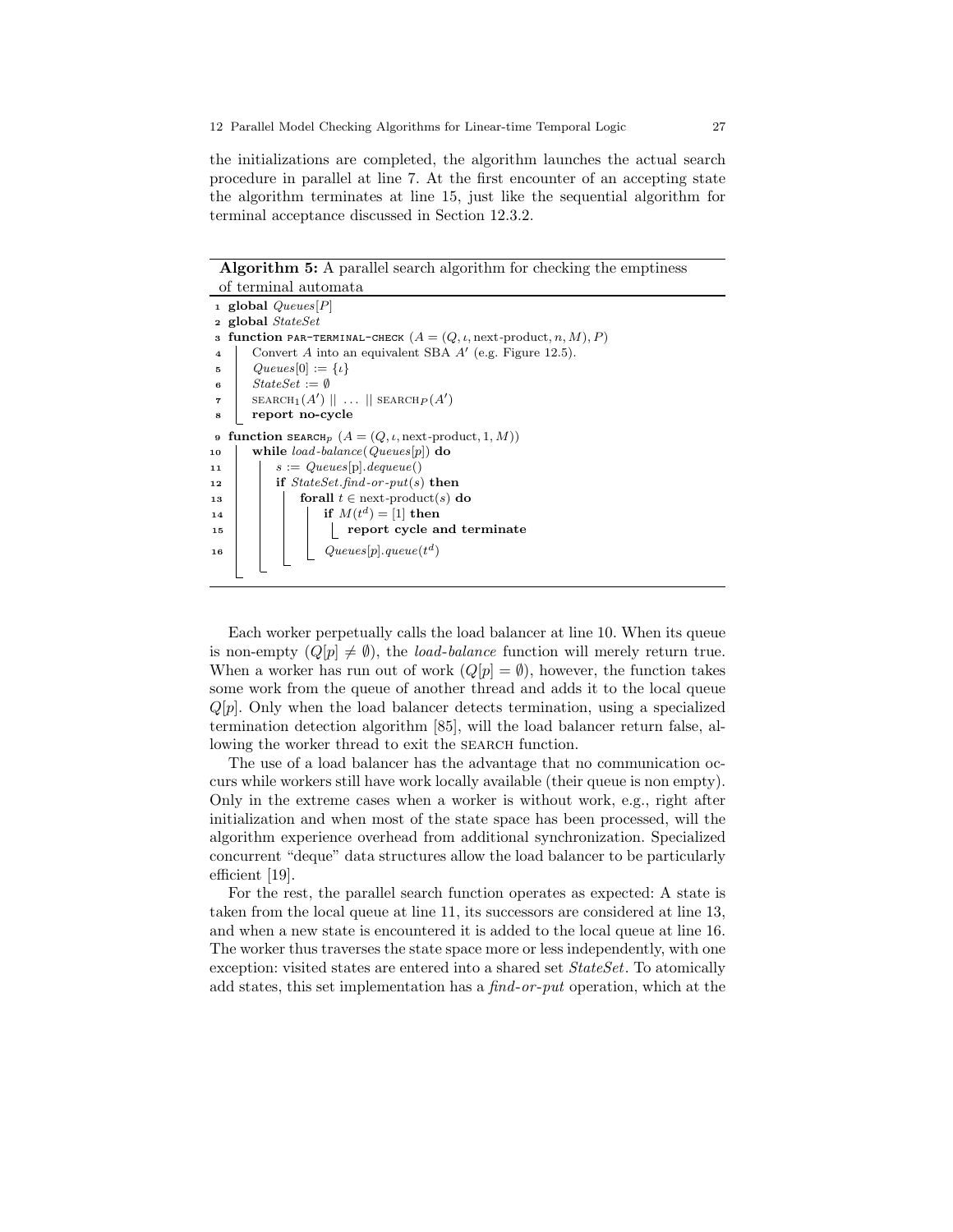same time checks whether a state s is already contained in the set, and when this is not the case, adds it to the set. It can be used to "grab" new states and thus exclusively assign them to the worker that encounters a state first.

The state set can be implemented efficiently as a concurrent hash table or tree table data structure [71, 68]. Because the set of visited states accounts for almost all memory use of the algorithm (recall from the previous section that transitions do not need to be stored), and because workers diverge into different parts of the (huge) state space, most lookups in the table do not collide, i.e., they access different parts of the table. This is another efficient aspect of the algorithm; it exploits the random memory characteristic of model checking algorithms (as also discussed in the introduction) to increase parallelism.

In the sequential case, the algorithm yields a strict DFS order when implementing Queues as a stack, and a strict BFS order when implementing Queues as a fifo-queue. This parallel algorithm variant however violates a strict order as soon as workers start encountering the same states. Because only one of them will win the race in the find-or -put call, the others are forced to violate the order. For this reason, the algorithm might just as well immediately try to "grab" each generated state  $t^d$  inside the for loop by moving line 12 right before line 16 (the state set should be initialized to  $\{\iota\}$ ). While this causes a more abnormal search order, it limits all duplication of states on local stacks.

Various researchers have found ways to approach BFS more precisely in parallel algorithms, while also limiting communication by introducing separate queues [2, 58]. A more precise order can have practical benefits, e.g., it allows the model checker to find the shortest counterexample, but also mitigates the on-the-fly behavior of the procedure. It is unknown yet whether (non-lexicographic) DFS can be preserved efficiently as well (recall from the introduction that lexicographic DFS, with fixed transition ordering, likely is not parallelizable according to theory). Nonetheless, we now show that with a simple parallel algorithm, we can preserve enough of the DFS order to find all elementary cycles, which is sufficient to tackle the LTL model checking problem as the following sections show.

#### Weak acceptance

Emptiness of weak automata is a little harder to compute than for terminal automata because the algorithm still needs to inspect all elementary cycles. In Section 12.3.2, we showed how DFS can solve it sequentially. Algorithm 6 does the same in parallel. Again, to simplify the acceptance condition, the algorithm first converts the terminal automaton to an equivalent SBA  $A'$  at line 2. Then, the algorithm launches the actual search procedure in parallel at line 3. All workers start searching from the same initial state.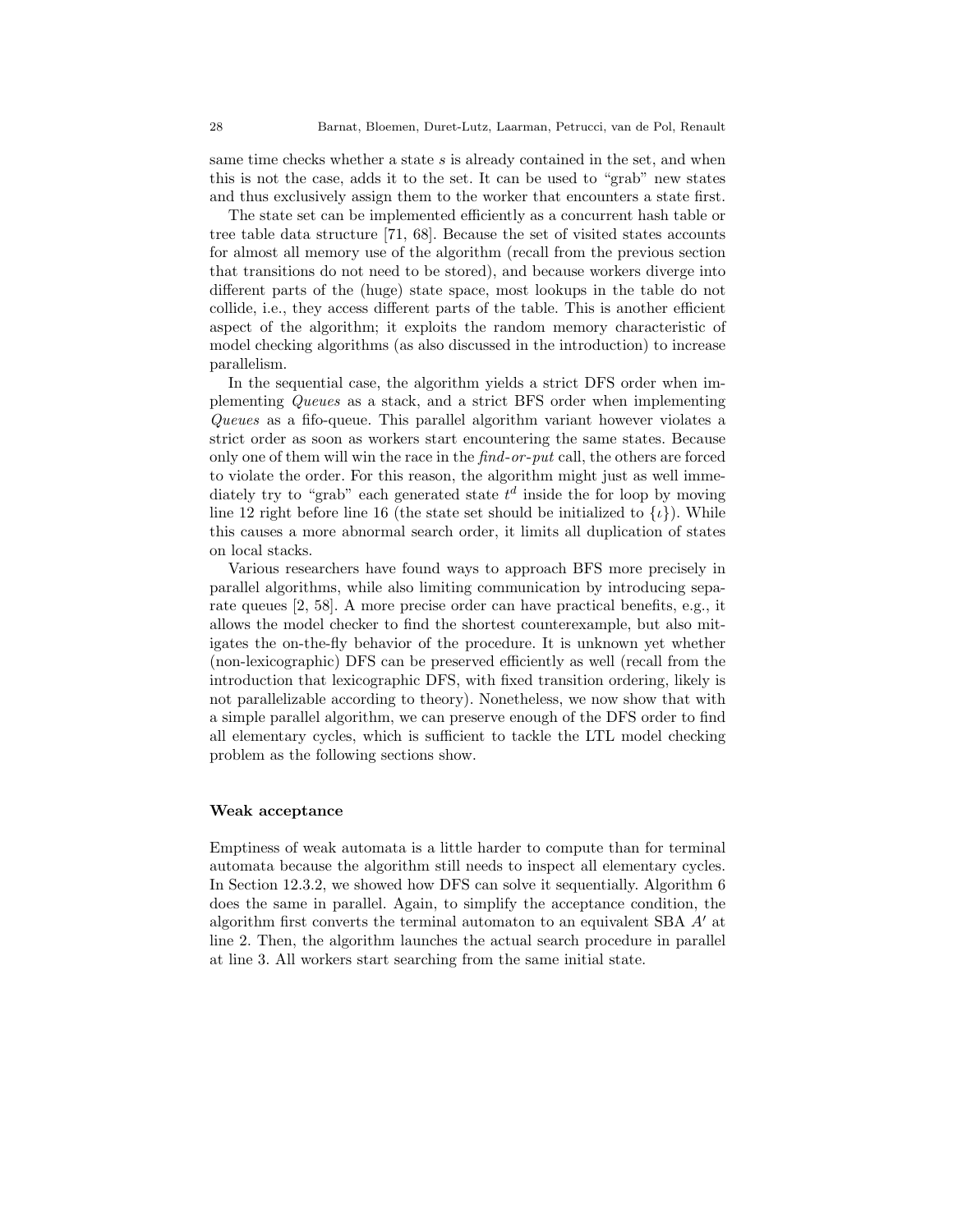Algorithm 6: A parallel DFS algorithm for checking emptiness of weak automata

```
1 function PAR-WEAK-CHECK (A = (Q, \iota, \text{next-product}, n, M), P)2 Convert A to an equivalent SBA A' (e.g. Figure 12.5)
 3 | PAR-DFS_1(A',\iota) || \ldots || par-DFS_P(A',\iota)4 report no-cycle
5 function PAR-DFS<sub>p</sub> (A = (Q, \iota, \text{next-product}, 1, M), s)6 | s.gray[p] := true7 forall t \in RANDOMIZE(next-product(s)) do
 \textbf{a} \quad | \quad \text{if} \; t^d \text{.} gray[p] \land M(t^d) = [1] \; \textbf{then}9 | | report cycle and terminate
10 if \neg t^d.gray[p] \wedge \neg t^d.black then
11 | | PAR-DFS_p(t^d)12 \quad | \quad s.black := true13 \Big| s.gray[p] := \text{false}
```
The search procedure resembles the sequential DFS procedure of Algorithm 2, with the exception that the stack states are now colored gray locally. This means that workers' stacks might overlap while searching through the state space. When backtracked, however, the states are colored globally black, pruning the search space for other workers. This is where the speedup of the parallel algorithm comes from. To obtain the best performance, the search order of each parallel worker should be randomized, so that workers are guided into different parts of the state space [65]. Although redundant due to the set inclusion, we nonetheless emphasize this with the RANDOMIZE function.

To detect cycles, the algorithm uses the same stack-based check as its sequential counterpart. It will not miss any cycles because of the parallel search for the following reasons:

- It is possible to show that all black states always have black or gray states as successors (gray for some worker).
- When a worker p ignores a state  $t^d$  for being black, and that state actually has a path to its gray stack, then by induction on the cycle, it can be shown that there is some other worker in a similar situation or able to find a path back to its stack.
- Because there are a finite number of workers, one will eventually find the cycle.

A full proof of correctness can be found in Laarman and Faragó [69].

Because the use of DFS, the weak emptiness check algorithm looks simpler than Algorithm 5. Indeed, it does not require a load-balancer, because work distribution is achieved by letting stacks (partly) overlap. While it may be the case that workers exclude each other from parts of the state space, there are easy ways to remedy that [69]. Because the lack of a load-balancer, the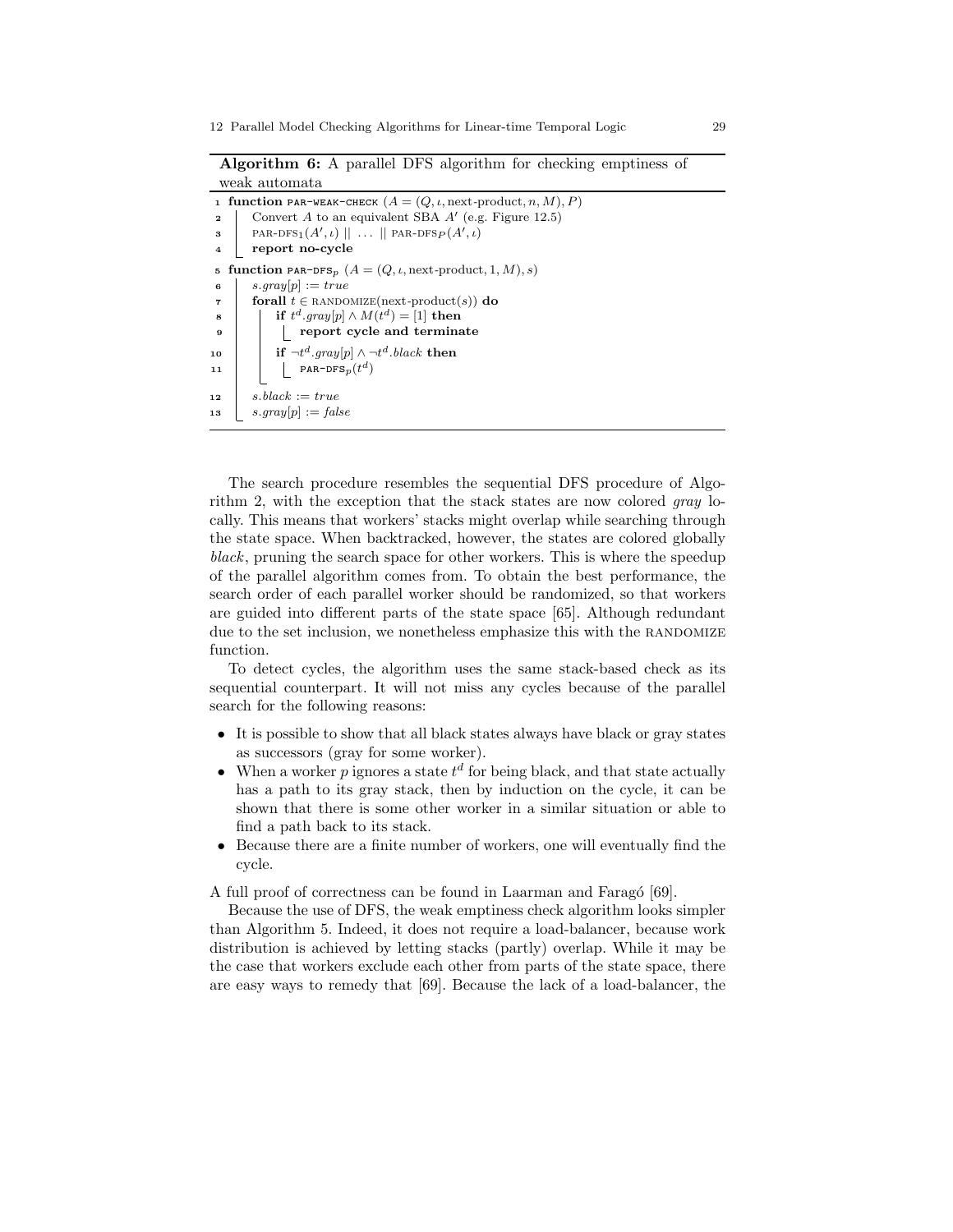stack can be completely local (here it is maintained as part of the program stack). However, it is not the case that the algorithm does without a global state set. The set is hidden behind the color variables and implicitly accessed when these are referenced in the algorithm. Therefore, an efficient concurrent hash table or tree data structure is again crucial for its performance.

To detect non-progress properties, another subset of LTL, Laarman et al. [69] introduce DFS-FIFO, an algorithm that utilizes a similar parallel DFS. It can be used for checking emptiness of weak automata as well and improves the parallel scalability by combining the search with a highly scalable BFS. A similar approach was taken for parallel checking of weak LTL properties on timed automata in [34]. The parallel DFS approach has the additional benefit that it combines well with state space reduction techniques, as these can implemented with the same on-the-fly algorithm [70].

# 12.4.2 CNDFS

Two algorithms were presented simultaneously (LNDFS by Laarman et al. [66] and ENDFS by Evangelista et al.  $[42]$ ) that adapted the Nested-DFS (NDFS) algorithm to multi-core architectures. Both share the principle of launching multiple instances of NDFS that synchronize themselves to avoid useless state revisits, just like the algorithm for checking emptiness of weak automata discussed in the previous section. Although they are heuristic algorithms in the sense that, in the worst case, they reduce to spawning multiple unsynchronized instances of NDFS, the experiments reported by Laarman et al. [66, 65] show good practical speedups.

They were then combined and improved in the CNDFS algorithm by Evangelista et al. [43]. This algorithm is both much simpler and uses less memory, making it more compatible with exact compression techniques such as tree compression [68] that can compress large states down to two integers.

CNDFS is presented in Alg. 7 for  $P$  threads. It is based on the principle of swarm worker threads (indicated by subscript  $p$  here), sharing information via colors stored in the visited states: here blue and red. After randomly visiting all successors (lines 13–15), a state is marked blue at line 16 (meaning "globally visited"), causing the (other) blue-DFS workers to lose the strict postorder property.

If the state s is accepting, as in the sequential NDFS algorithm, a red-DFS is launched at line 19 to find a cycle. At this point, state  $s$  is called "the seed." All states visited by  $DFSRED_p$  are collected in  $\mathcal{R}_p$ . If no cycle is found in the red-DFS, none exists for the seed. Still, because the red-DFS was not necessarily called in postorder, other (non-seed, non-red) accepting states may be encountered about which we know nothing, except the fact that they are out of order and reachable from the seed. These are handled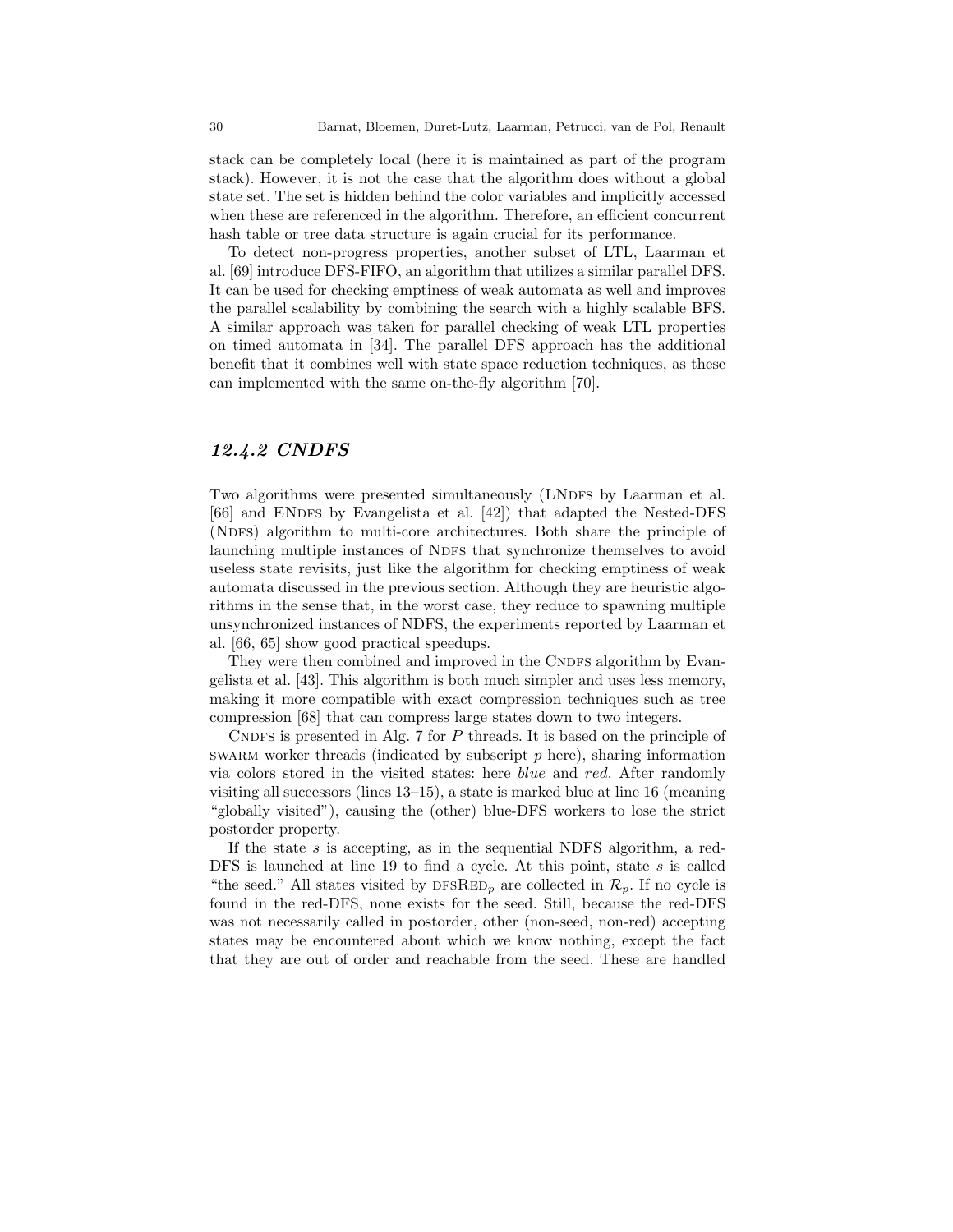after completion of the red-DFS at line 20 by simply waiting for them to become red.

In this scenario there is always another worker that can color such a state red. The intuition behind this is that there has to be another worker to cause the out-of-order red search in the first place (by coloring blue) and, in the second place, this worker can continue its execution because cyclic waiting configurations can only happen for accepting cycles. These accepting cycles would however be encountered first, causing termination and a cycle report (line 8). After completion of the waiting procedure, CNDFS marks all states in  $\mathcal{R}_p$  globally red, pruning other red-DFSs.

Algorithm 7: CNDFS, a multi-core algorithm for LTL model checking

| $\mathbf{1}$            | function CNDFS $(\iota, P)$                                                                       |
|-------------------------|---------------------------------------------------------------------------------------------------|
| 2                       | DFSBLUE <sub>1</sub> ( <i>t</i> ) $      $ DFSBLUE <sub>P</sub> ( <i>t</i> )                      |
| 3                       | return no-cycle                                                                                   |
| $\overline{\mathbf{4}}$ | function $DFSRED_p(A = (Q, \iota, next-product, n, M), s)$                                        |
| 5                       | $\mathcal{R}_n := \mathcal{R}_n \cup \{s\}$                                                       |
| 6                       | forall $t \in$ RANDOMIZE(next-product(s)) do                                                      |
| 7                       | if $t^d$ cyan[p] then                                                                             |
| 8                       | return cycle and terminate                                                                        |
| 9                       | if $t^d \notin \mathcal{R}_p \wedge \neg t^d$ red then                                            |
| 10                      | $\vert$ DFSRED <sub>p</sub> $(A, t^d)$                                                            |
|                         |                                                                                                   |
| $\mathbf{11}$           | function DFSBLUE <sub>p</sub> ( $A = (Q, \iota, \text{next-product}, n, M), s$ )                  |
| 12                      | s.cyan p  := true                                                                                 |
| 13                      | forall $t \in$ RANDOMIZE(next-product(s)) do                                                      |
| 14                      | if $\neg t^d.cyan[p] \wedge \neg t^d.blue$ then                                                   |
| 15                      | $ \quad{\rm DFSBLUE}_p(A,t^d)$                                                                    |
|                         |                                                                                                   |
| 16                      | $s.b lue := true$                                                                                 |
| 17                      | if $M(s) \neq \emptyset$ then                                                                     |
| 18                      | $\mathcal{R}_n := \emptyset$                                                                      |
| 19                      | $DFSRED_p(A,s)$                                                                                   |
| 20                      | await $\forall s' \in \mathcal{R}_p$ s.t. $M(s') \neq \emptyset$ : $s \neq s' \Rightarrow s'.red$ |
| 21                      | forall $s' \in \mathcal{R}_p$ do                                                                  |
| 22                      | $  \quad s'.red := true$                                                                          |
| 23                      | $s.cyan[p] := false$                                                                              |

An efficient parallelization of the blue-DFS is absolutely essential for scalability, since the number of blue states (all reachable states) typically exceeds the number of red states (visited by the red-DFS). Since it was impossible to color both blue and red while backtracking from the respective DFS procedures, CNDFS uses an intermediate solution, using a wait statement as a compromise, leaving enough parallelism to maintain scalability.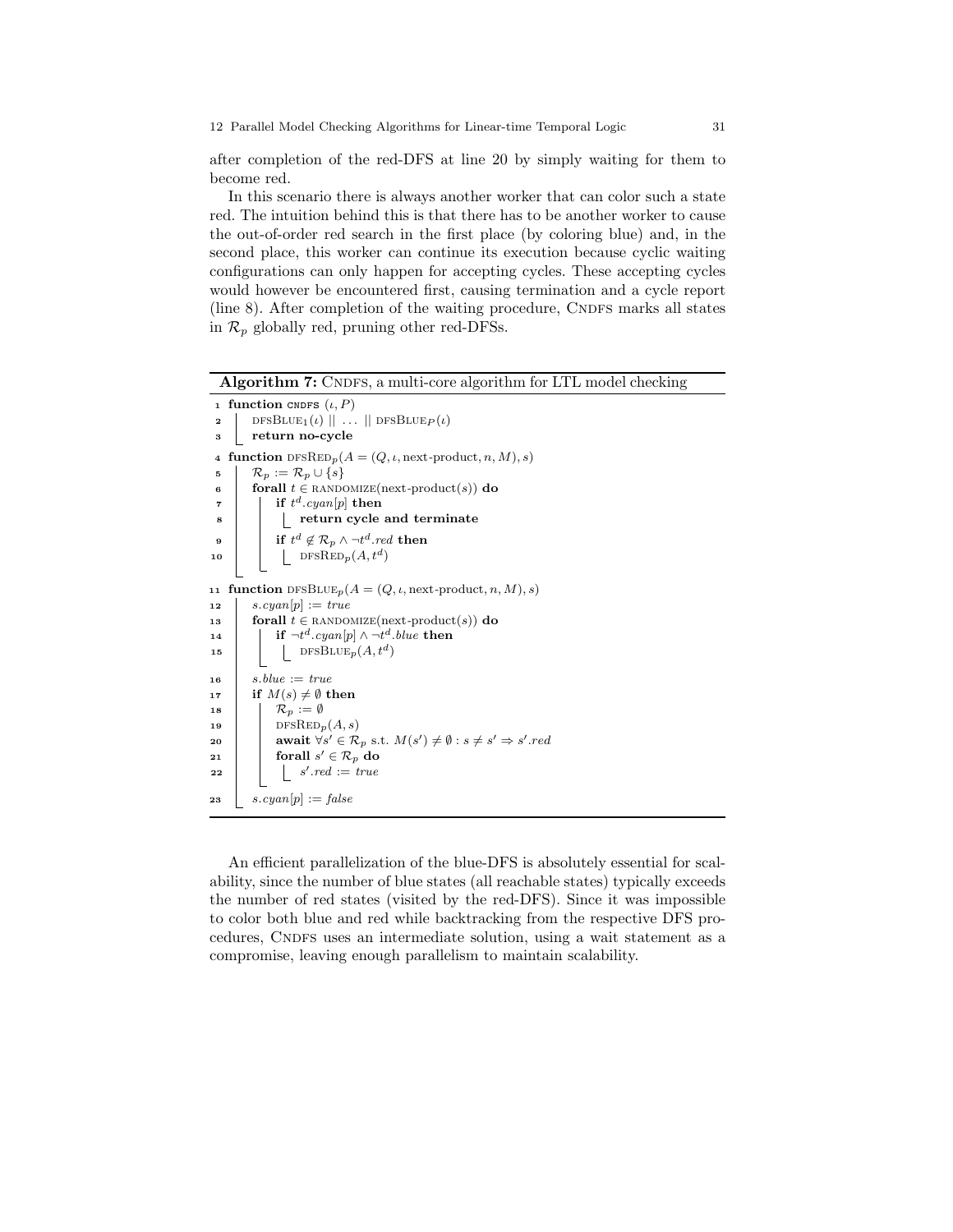CNDFS only uses  $P+2$  bits per state plus the sizes of R. In the theoretical worst case (an accepting initial state), each worker  $p \in [P]$  could collect all states in  $\mathcal{R}_p$ . According to extensive experiments, the set rarely contains more than one state and never more than thousands, which is still negligible compared to  $|Q|$ .

# 12.4.3 Multi-core/DFS-Based SCC Decomposition

To handle emptiness checking of TGBAs, a parallel SCC-based algorithm is required as Theorem 1 indicates. Traditional parallel SCC algorithms [86, 46, 13, 98, 60, 88] are BFS-based implementations of divide-and-conquer approaches, which are not on the fly [18]. Also, these algorithms often exhibit an  $n \times \log(n)$  or quadratic-time worst-case complexity. We therefore rely on DFS to detect SCCs in parallel since DFS-based SCC detection can be both on the fly and linear time. The main difficulty here, like in the previous section, is that a sufficient amount of the DFS order must be preserved for correctly detecting cycles.

We first briefly discuss a fully synchronized approach and show how bottlenecks impose limitations on the algorithm's performance. Then we present a random search/swarmed approach that performs linearly and show how this technique scales for multiple workers.

#### Fully synchronized parallel SCC algorithm

The general idea of the fully synchronized algorithm [74] is to have multiple non-overlapping search instances. Every reachable state is visited by exactly one worker, who globally takes ownership of the state. Searches are spawned from unvisited successor states. Upon encountering a state taken by a different worker, the search suspends until the state is marked as being completely explored. Otherwise, the search proceeds similarly to Tarjan's algorithm [91].

A cycle of suspended searches can occur as a consequence. In case no further actions are taken, the algorithm may never finish. A map of suspended searches is used to detect such cycles. If a worker suspends a search and detects a cycle of suspended searches, it transfers all relevant states from the suspended searches to one search and proceeds normally. For example, suppose that a worker visits edge  $v \to w$  and detects that w is part of a different search. Before suspending, it checks whether the path  $w \rightarrow^* v$  can be found by traversing states from the suspended searches. If so, a cycle is detected, which should be resolved by the current worker.

Maintaining the suspended map and resolving cycles of suspended searches is a costly process. The sequential linear-time performance of Tarjan's algorithm reduces to a quadratic worst-case performance in the synchronized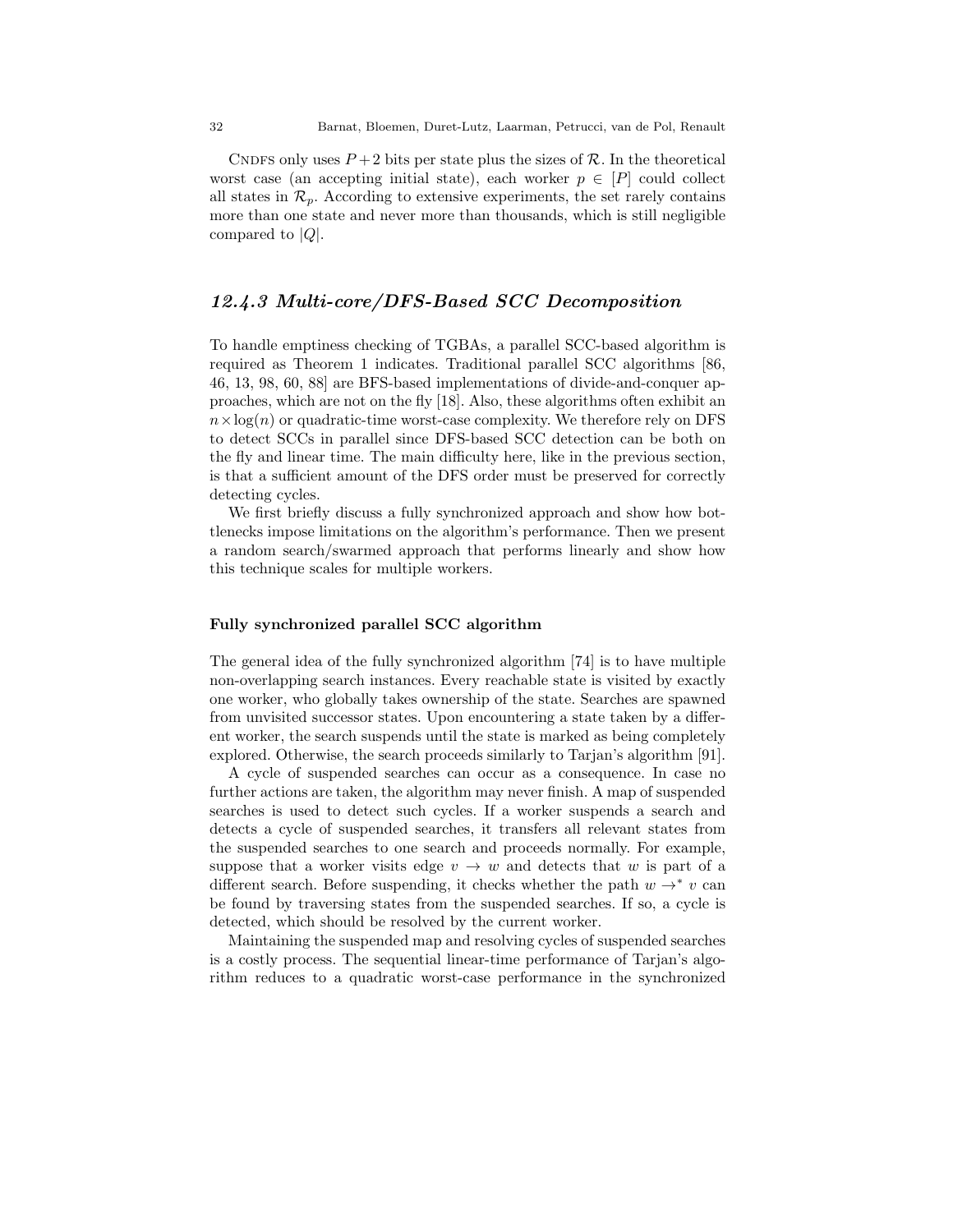variant. For the practical performance of the algorithm, two important cases can be distinguished: graphs containing relatively *large* SCC sizes ( $|C| \sim |Q|$ ), often consisting of many interconnections; and small SCCs, consisting of only a few states ( $|C| \sim 1$ ). The synchronized algorithm exhibits good scalability for graphs containing only small SCCs, since the different searches do not tend to interfere with each other. For graphs with large SCCs, a fully synchronizing algorithm can pay a large performance penalty if the worstcase time complexity is attained due to the wait-cycle checks. On the other hand, this algorithm totally avoids any redundant explorations as searches never overlap. Hence, while in appearance similar to the multi-core NDFS approaches discussed in the previous subsection, the fully synchronous algorithm has characteristics similar to the BFS-based algorithms that will be discussed in Section 12.5.

#### Swarmed parallel SCC algorithm

A different approach is to detect SCCs in a swarmed fashion, similarly to CNDFS (Section 12.4.2). The general idea of the algorithm is to spawn multiple instances of a sequential DFS algorithm and communicate the fully explored SCCs in a shared data structure [84]. An SCC is considered to be fully explored when all its successors (direct or indirect) have been explored. As a consequence, an instance of the algorithm can ignore all states belonging to a fully explored SCC. Thus, communicating fully explored SCCs allows us to prune other DFSs since an instance will never traverse a state that belongs to a fully explored SCC.

In this approach, two instances can still visit the same SCC (in a swarmed fashion) until one of the instances detects that it has been fully explored. If the SCC contains an accepting run, we want to be able to speed up its discovery. The multiple instances can then share the acceptance marks discovered so far for each (partial) SCC. This information helps us to find whether an accepting run exists. Suppose that we have two instances of a classical SCC-based algorithm running on the example of Figure 12.7 without sharing acceptance marks. Neither of these instances can detect an accepting cycle before



Fig. 12.7 Sharing acceptance marks

 $\delta_0, \delta_1, \delta_2$ , and  $\delta_3$  have all been visited. Let us now suppose that they share acceptance marks and that the first instance  $i_0$  has visited  $\delta_1$  and  $\delta_2$  while the other instance  $i_1$  has visited  $\delta_0$ . When instance  $i_1$  discovers the transition  $\delta_3$ it also discovers that  $s_0$  and  $s_1$  are in the same SCC. In this case, since  $i_0$  and  $i_1$  share information about acceptance marks, they can detect the existence of an accepting cycle.

In the sequential SCC-based emptiness check (Algorithm 4) the information about fully explored SCCs is already stored inside a union-find data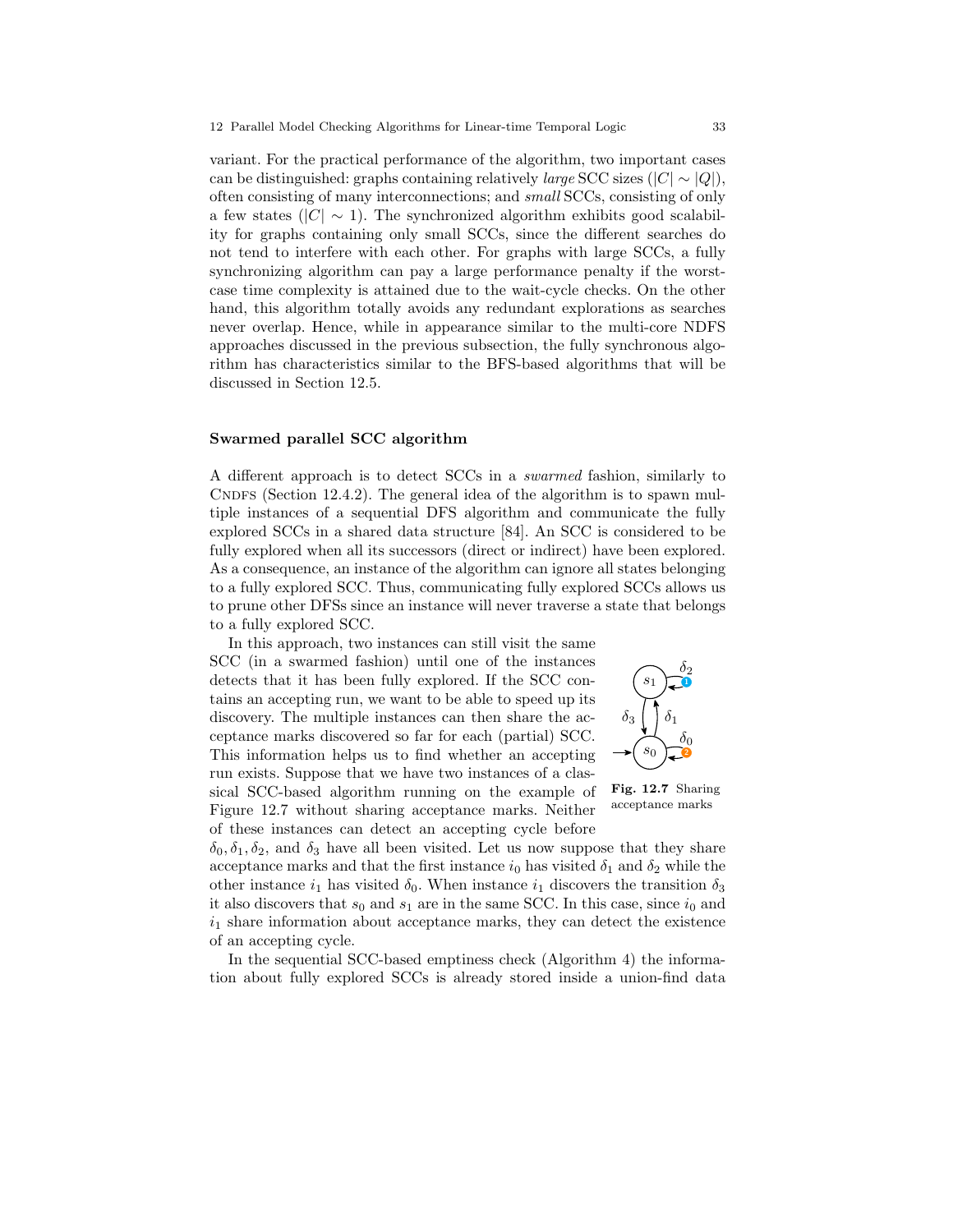structure with a dedicated partition Dead. Lock-free versions of the unionfind structure exist [5]. A simple implementation of this structure is presented in Algorithm 8. As mentioned Section in 12.3.4 each element stored by the union-find maintains a field parent which represents a forest of reverse arborescences. In a parallel setting this field must not be updated concurrently by two threads. This can be done using a compare-and-swap (CAS) operation (line 13 and 15). This operation is an atomic instruction used in multithreading to achieve synchronization:  $CAS(m, v_1, v_2)$  compares the contents of a memory location  $m$  to a given value  $v_1$  and, only if they are the same, modifies the contents of that memory location to a given new value  $v_2$ . The CAS operation returns true if the modification was successful and false otherwise. A closer look to Algorithm 8 shows that this structure is only lock-free and not wait-free because of the spin-wait loops of lines 8 and 19. The rest of this union-find remains similar to the sequential version apart from the use of atomic operations.

This union-find can then be shared among the multiple instances to communicate fully explored SCCs. This structure can also be extended to store, for each partition, a set of acceptance marks. This modification slightly impacts the interface of union-find:

- When MAKESET $(e)$  effectively creates a partition for e (because it did not exist before), the associated acceptance set is  $\emptyset$ .
- The UNITE function takes an extra argument representing the set of acceptance marks that occur in the (partial) SCC. During this operation, the union-find must propagate the acceptance set to the representative of the partition. This is costless since this representative is already computed by the FIND function. Also note that for implementation details, a union with the partition containing Dead always returns  $\emptyset$ .

This swarmed emptiness check is presented in Algorithm 9 and mostly relies on the sequential SCC-based emptiness check presented in Algorithm 4. It performs a DFS, maintains a roots stack, and uses a union-find to store partitions representing partial SCC and Dead states. Nonetheless, some minor changes have been made:

- Only the union-find is shared among the threads. The roots stack is local to each instance.
- Each instance p now maintains a local integer counter<sub>p</sub> (line 3). This integer is only incremented (line 10) so it can be used to (locally) order states that have been visited.
- For an instance  $p$ , each state  $s$  is associated with a *live number*, i.e., an integer accessible via  $s.$ *livenum<sub>p</sub>*. This live number is given according to *counter<sub>p</sub>* the first time the state is visited by the thread  $p$  (line 11).
- Line 21 has been changed since SAMESET cannot be used to pop the roots stack until the new root is discovered. Indeed, since the union-find is shared among all threads, no assumptions about its internal state can be made.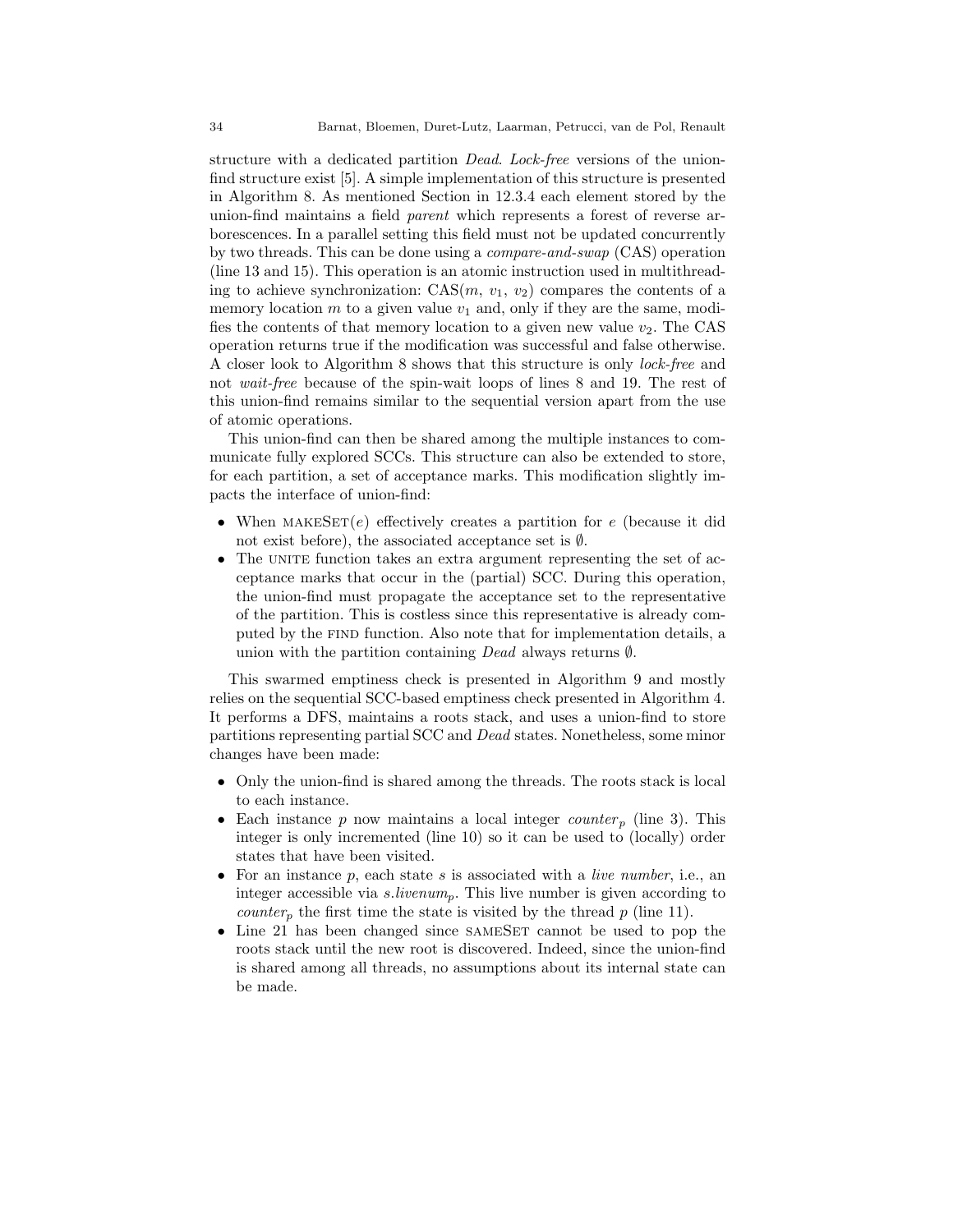Algorithm 8: Concurrent union-find data structure

| if $\text{cas}(x.parent, x, y)$ then return |
|---------------------------------------------|
|                                             |
| if $\text{cas}(y.parent, y, x)$ then return |
|                                             |
|                                             |
|                                             |
|                                             |
|                                             |
|                                             |
|                                             |
|                                             |
| else if x.parent = x then return FALSE      |
|                                             |

It is worth noting that the union-find structure collects the acceptance marks that are discovered by all threads. Thus, at line 23 the algorithm uses the global uf structure to detect which acceptance marks have been found, by any worker, in the partial SCC. This helps speed up reporting the existence of an accepting run. Nonetheless, if an SCC is not accepting, its states cannot be marked Dead before a thread has visited all the states and all the transitions of this SCC. This is a serious drawback of this algorithm when the automaton to check is composed of a single large SCC: in this case, the expected speedup is null. The next algorithm solves this problem.

#### Improved parallel swarmed SCC algorithm

The key aspects of the improved algorithm are to communicate partially found SCCs and globally track the remaining work left for each SCC. The SCC algorithm is presented in [18] and is applied to LTL model checking in [17]. It is presented in Algorithm 10 and differs slightly from Algorithm 9.

The local counter and livenum have been replaced by globally tracking worker IDs in the union-find structure. This *worker set*,  $w \in 2^P$ , is a bit-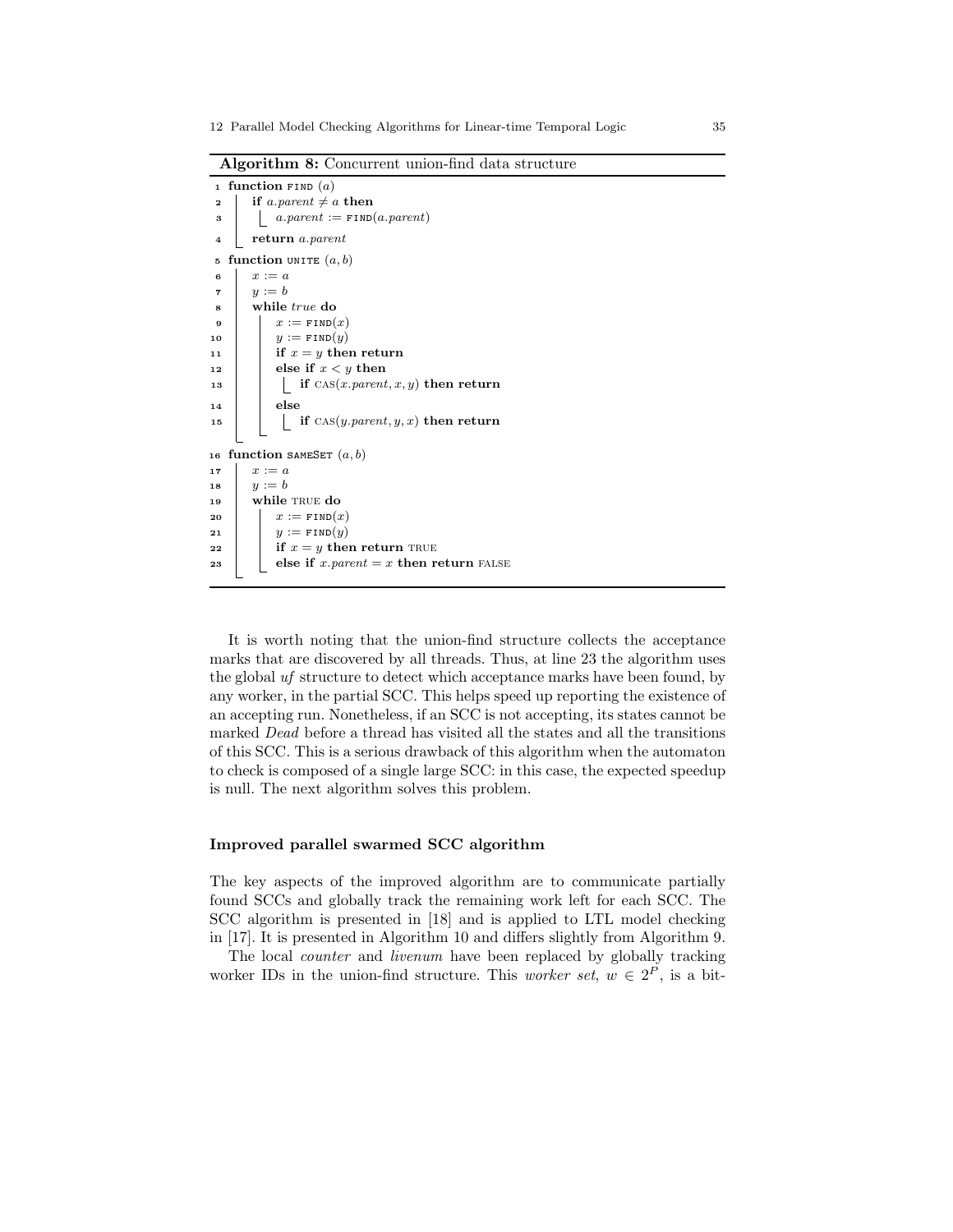Algorithm 9: Swarmed SCC-based algorithm

1 Shared Union-find of  $\langle Q \cup \{Dead\}, a \in 2^{[n]} \rangle : uf$ 2 Local Stack of  $\langle q \in Q$ , ingoing  $\in 2^{[n]} \rangle$  : roots<sub>p</sub>  $3$  Local Integer *counterp* 4 5 function setup  $(A = (Q, \iota, \text{next-product}, n, M))$ 6 |  $uf.\text{MAKESET}(Dead)$  $counter_1 \leftarrow 0; \ldots; counter_P \leftarrow 0$  $\mathbf{s}$  | swarmedSccBased<sub>1</sub>( $\iota, \emptyset$ ) || ... || swarmedSccBased<sub>P</sub>( $\iota, \emptyset$ ) 9 function SWARMEDSCCBASED<sub>p</sub>  $(A = (Q, \iota, \text{next-product}, n, M), s, acc)$ 10 counter<sub>p</sub> := counter<sub>p</sub> + 1 11 | s.livenum<sub>p</sub> := counter<sub>p</sub> 12 |  $uf.\text{MAKESET}(s)$ 13  $roots_p.PUSH(\langle s, acc \rangle)$ 14 forall  $t \in$  RANDOMIZE(next-product(s)) do 15 **if**  $uf.\text{SAMESET}(t^d, Dead)$  then  $16$  | | | continue 17 else if  $uf$ . FIND $(t^d)$  = null then 18 | SWARMEDSCCBASED<sub>p</sub> $(A, t^d, M(t))$  $_{19}$  | else 20 | |  $uf.\text{FIND}(s).a := uf.\text{FIND}(s).a \cup M(t)$ 21 while  $t^d$  livenum  $_p <$  roots<sub>p</sub>.top().q.livenum  $_p$  do 22  $\vert \vert \vert \vert \langle r, i \rangle := roots_p.POP()$ 23 | | |  $uf.\text{UNITE}(r, roots_p.\text{TOP}(), q, i)$ 24 if  $uf.\text{FIND}(s).a = [n]$  then  $25$  | | | report non-empty 26 if  $roots_p.\text{TOP}() . q = s$  then  $27$  |  $roots_p.POP()$ 28 |  $uf.\text{UNITE}(s, Dead, \emptyset)$ 

set that tracks which worker threads are active in the current SCC. The MAKESET $(p, s)$  is extended to set the bit for worker p in the partial SCC of s, which is tracked in the representative of the set. This worker set is used in line 14 to detect a cycle. Note that if worker  $p$  has visited some state  $s$ in a partial SCC, every state of this partial SCC is considered to have been visited before. This is valid since there is a path from every other state in the SCC to s. Also note that multiple workers aid each other by concurrently adding more states to the set, thus increasing the number of states that have been "visited before."

In order to collaborate in detecting when an SCC has been fully explored, the union-find structure has been further extended to track a list of Busy states in each partial SCC. The idea is to initially keep a global list consisting of every state in the SCC. Then, after concluding that no new knowledge can be obtained from a state, it gets removed from the list and another state is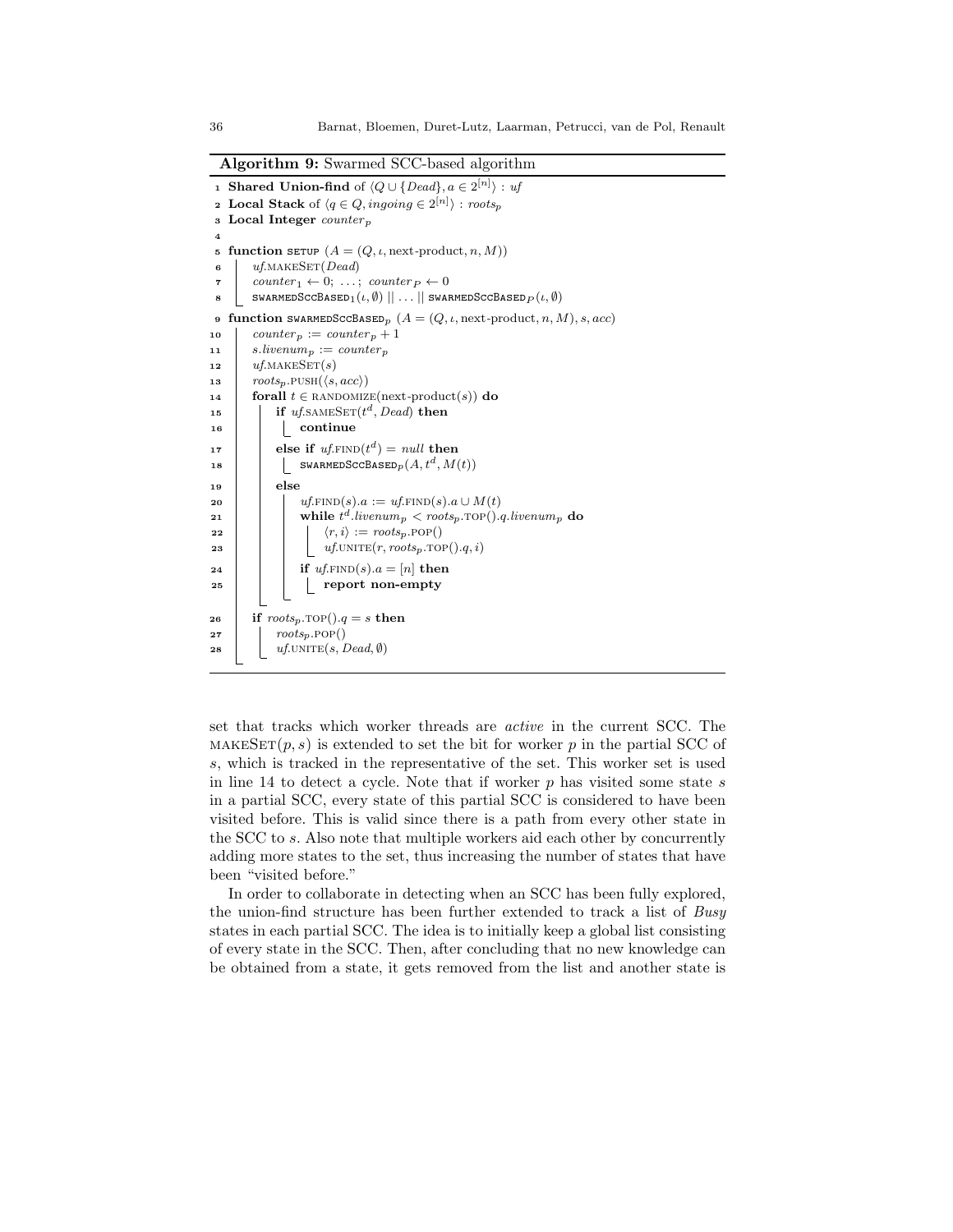Algorithm 10: Ufscc Algorithm: Improved swarmed SCC algorithm

1 Shared Union-find of  $\langle Q \cup \{Dead\}, a \in 2^{[n]}, w \in 2^P, list \in 2^Q \rangle : uf$ 2 Local Stack of  $\langle q \in Q$ , ingoing  $\in 2^{[n]} \rangle$  : roots<sub>p</sub> 3 4 function setup  $(A = (Q, \iota, \text{next-product}, n, M))$  $5 \mid uf.\text{MAKESET}(Dead)$ 6 | IMPROVEDSCC $_1(\iota, \emptyset)$  || ... || IMPROVEDSCC $_P(\iota, \emptyset)$ 7 function IMPROVEDSCC<sub>p</sub>  $(A = (Q, \iota, \text{next-product}, n, M), s, acc)$  $\mathbf{s}$  | uf.MAKESET $(p, s)$ 9  $roots_p.\text{PUSH}(\langle s, acc \rangle)$ 10 while  $s' \in uf.PICKFROMLIST(s)$  do 11 **forall**  $t \in$  RANDOMIZE(next-product(s')) do 12 **if**  $uf.\text{SAMESET}(t^d, Dead)$  then  $13 \mid \cdot \mid \cdot \mid$  continue 14 else if  $p \notin \mathit{uf}$ . FIND $(t^d)$ .w then 15 | | | IMPROVEDSCC<sub>p</sub> $(A, t^d, M(t))$  $16$  else 17 | |  $\text{u}f.\text{FIND}(s).a := \text{u}f.\text{FIND}(s).a \cup M(t)$ 18 | | | | while  $\neg$ SAMESET(s, t<sup>d</sup>) do 19  $\vert$   $\vert$   $\vert$   $\vert$   $\vert$   $\vert$   $\langle r, i \rangle$  :=  $roots_p.POP()$ 20 | | | UNITE $(r, roots_p.\text{TOP}(), q, i)$ 21 if  $uf$ . FIND(s).  $a = [n]$  then  $22 \mid | \cdot |$  report non-empty 23 |  $uf$ REMOVEFROMLIST $(s')$ 24  $\left\{ \text{u}f.\text{UNITE}(s, Dead, \emptyset) \right\}$ 25 | if  $roots_p$ .TOP() = s then 26  $roots_p.POP()$ 

chosen. In the algorithm this is shown in lines 10 and 23. When all successors of state  $s'$  have been handled (lines  $11-22$ ) we can conclude that for every successor d of s' we either have: (1) d is part of a Dead SCC, or (2) d is part of the same SCC as  $s'$ . In the latter case, d has been added to the list of  $Busy$ states and therefore  $s'$  can be removed from the list. Multiple workers pick states from the list, explore them, and correspondingly remove them from the list to cooperatively reduce the number of states in the list. Once the list is empty (exit condition for line 10), every state of the SCC has been fully explored and the SCC can be marked Dead.

In the implementation, the union-find structure is extended such that every state contains a worker set of size  $|P|$ , which is maintained (similarly to the acceptance set) in the UNITE procedure. Every state in the structure also contains a list-next pointer such that a cyclic list is formed of all states in the partial SCC. See Figure 12.8 for an illustration. Combining two lists in the UNITE procedure is then realized by swapping two list pointers with a fine-grained lock to form a single list containing all states. A Boolean flag is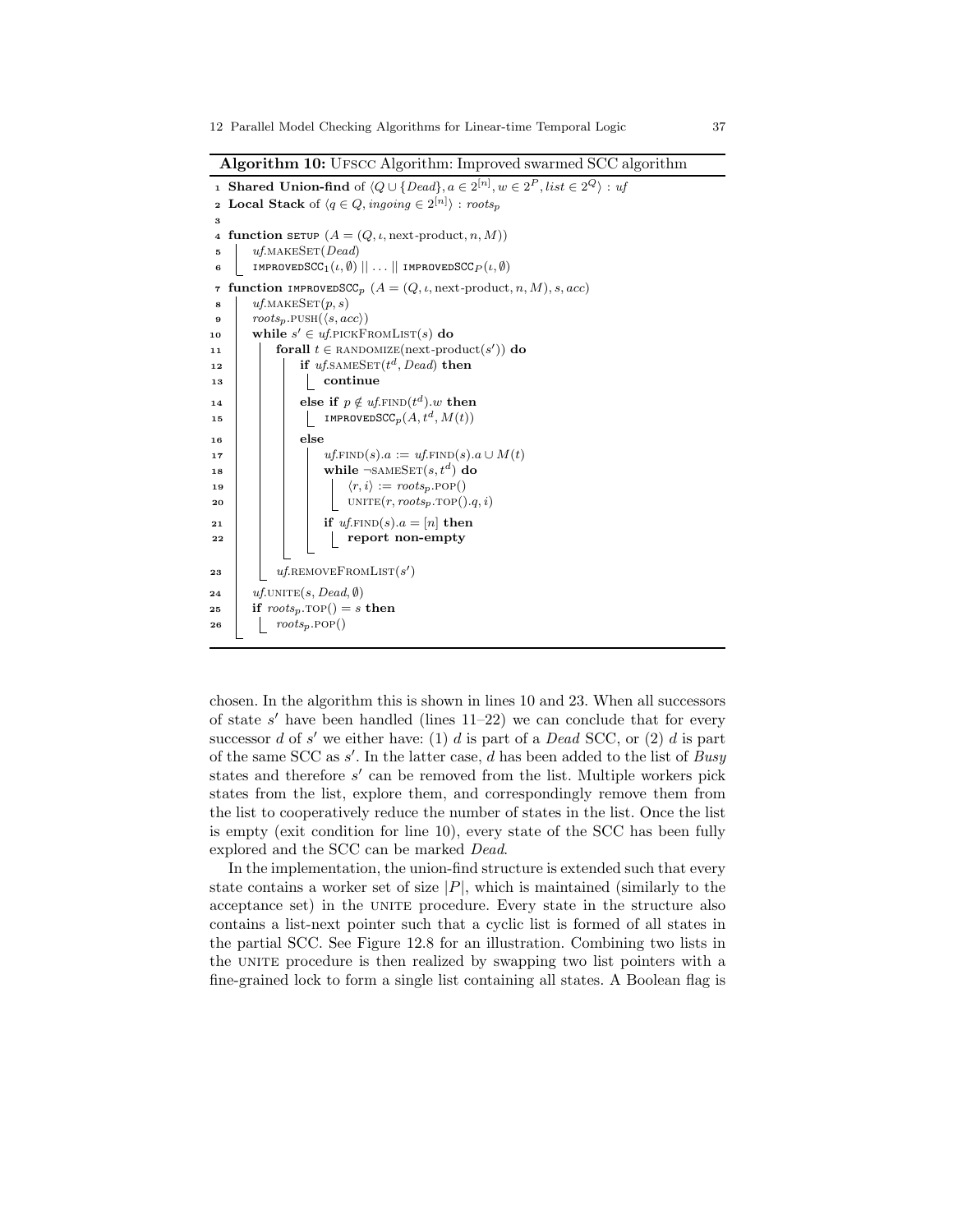

Fig. 12.8 Cyclic list of Busy states. White nodes are Busy and gray nodes have been removed from the list

used to mark a state to be removed from the list. Workers then traverse the list to find Busy states and update the next pointers such that the removed states are detached from the list.

# 12.5 Distributed, BFS-Based Solutions

In shared-memory, parallel algorithms can exploit relatively fast accesses to concurrent data structures to dynamically distribute the search procedure over the processor cores, as achieved in the previous section through the use of a shared state set. In the distributed setting, such synchronous communication would be too costly. To solve this problem, distributed algorithms statically partition the states over the workers, using so called hash-based partitioning. Under this scheme, every state of the graph to be stored is assigned to a single workstation that is responsible for its storage. The function to assign an owner of a state is referred to as the partition or owner function.

This section discusses two algorithms suitable for distributed computation. Because the static partitioning works best in combination with the highly scalable breadth-first search, the emptiness-check problem is first rephrased so that it can be solved by an iterative approach. In the worst case, each iteration represents one pass over the state space, but can be implemented with BFS. Nonetheless, for many inputs the time complexity of this approach is still optimal and we demonstrate that the emptiness check can even be made partially on the fly. At the end of this section, we show how this approach compares to the DFS approaches in the previous section.

# 12.5.1 One-Way-Catch-Them-Young

The emptiness-check algorithm discussed in this section is built on top of a procedure for topological sorting. It relies on the fact that vertices of a directed graph may be topologically sorted if and only if the graph is acyclic.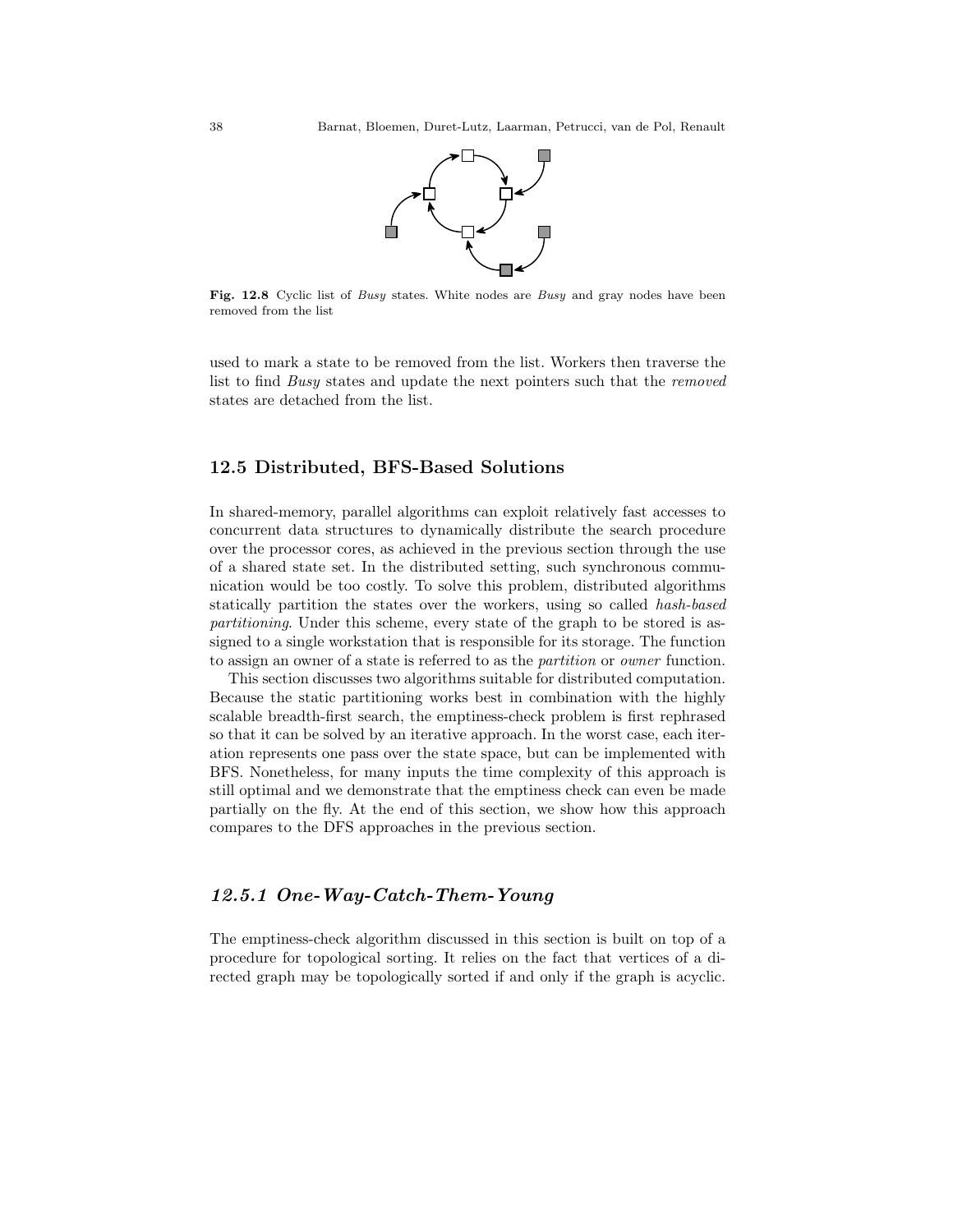The topological sort procedure may be effectively adapted for parallel processing without any increase in the theoretical time complexity. While topological sort can directly detect the presence of a cycle in a directed graph, it cannot distinguish between accepting and non-accepting cycles. Therefore, it must be accompanied by another technique in order to be used as a Büchi automata emptiness check. One of the options to achieve accepting-cycle detection is to combine the topological sort procedure with a forward reachability analysis that eliminates states not reachable from accepting states. The algorithm relying on this combination is referred to as the Owctry algorithm (One-Way-Catch-Them-Young) [44, 26].

The idea of the Owctry algorithm is to remove leading rejecting SCCs  $(SCCs$  without accepting states) from the graph of the product Büchi automaton, then use the topological sort procedure to remove leading accepting states that do not lie on a cycle. This process is iterated until a fixpoint is reached. When the remaining graph is empty, it contains no accepting cycle. When the remaining graph is non-empty, the presence of an accepting cycle in the graph is guaranteed.

The Owctr algorithm therefore uses two removal procedures, ELIM-No-Accepting and Elim-No-Predecessors, which alternate. See Algorithm 11 for details. ELIM-NO-ACCEPTING is a procedure that computes all states that are reachable from an accepting state in the graph and removes the rest. Efficiently, this procedure removes all leading SCCs that contain no accepting states at all. Obviously, these SCCs must be rejecting. After that, all leading SCCs in the rest of the graph contain an accepting state; however, they might all be trivial SCCs (contain no edges). To detect whether there is a non-trivial leading SCC with an accepting state in the graph, the trivial leading SCCs must be removed. For that, the ELIM-NO-PREDECESSORS procedure is used. Note that after the removal of a leading trivial SCC another trivial SCC may become leading. To deal with that the Elim-No-PREDECESSORS procedure proceeds iteratively, and removes all trivial SCCs from the top of the graph (mimicking the topological sort procedure). After ELIM-NO-PREDECESSORS finishes, all leading SCCs in the remaining part of the graph are non-trivial, hence a new round of the elimination is executed, starting again with the ELIM-NO-ACCEPTING procedure.

To learn whether a state is a trivial leading component, the algorithm needs to detect not-yet-removed predecessors of the state. To do so, the algorithm maintains an integer value associated with every vertex to keep the number of not-yet-removed direct predecessors, the so called indegree. The unique feature of the Owctry algorithm is that the indegrees are updated without the need to enumerate the predecessors of a state. In fact, the algorithm only performs forward traversal procedures to maintain the indegrees. This is exactly what the  $One-Way$  in the name of the algorithm stands for. While this does not immediately make the algorithms on the fly (we do so in the subsequent section), it does already avoid the costly need to store all edges of the graph for reverse traversals as discussed in Section 12.3.1. To emphasize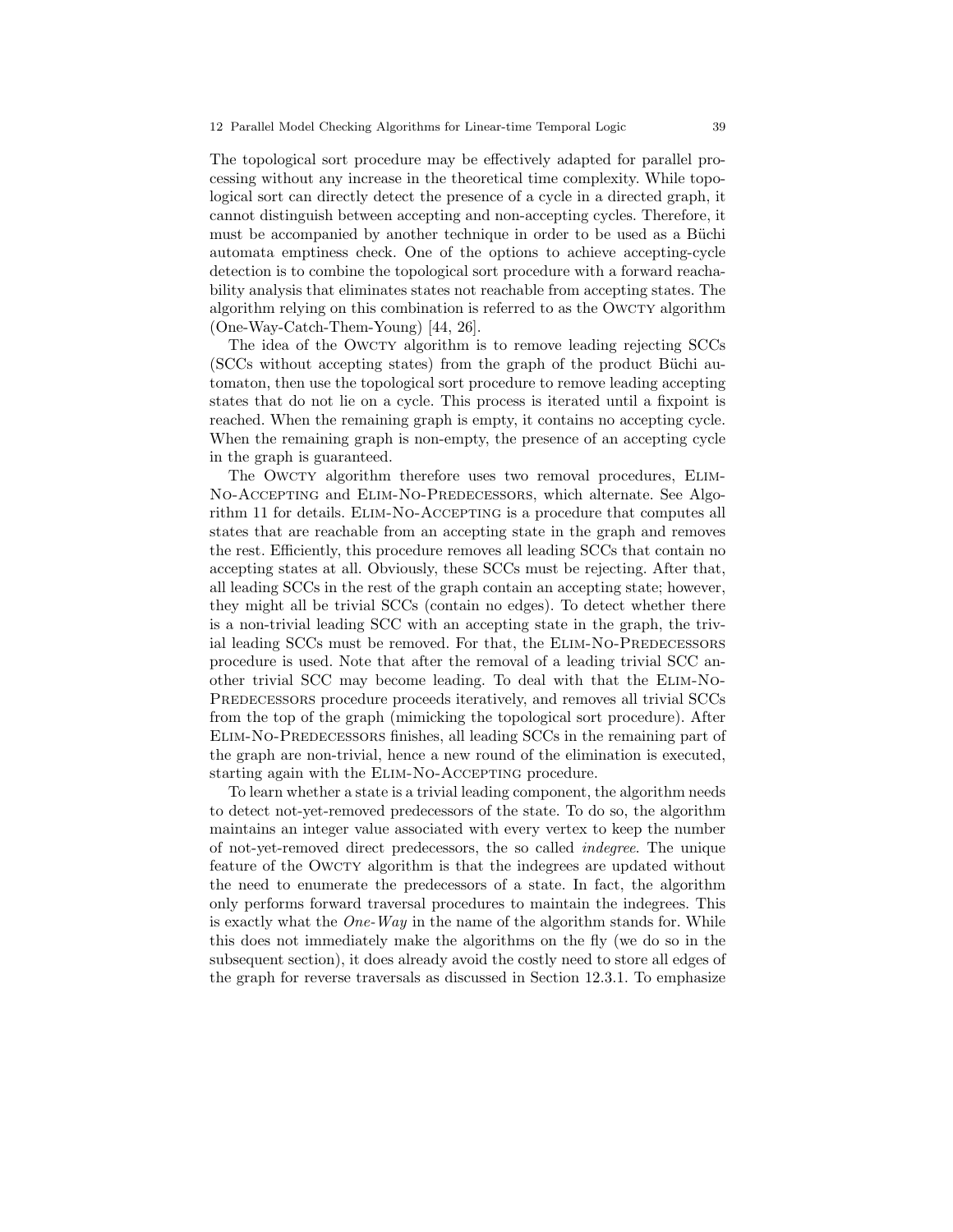this fact, we again use the implicit definition of the Büchi automaton, i.e., with next-product instead of  $\delta$ , as defined in Section 12.2.7.

The pseudo code of the Owcry algorithm depends on the following notational conventions. Distributed data structures  $R$ , Open, and OldR are referred to either in a global way, in which case no subscript is used, or in a local (partitioned) way, in which case the subscript denotes which part of a distributed data structure is accessed. For example, a set of states  $R$  is a union over distributed data parts of R denoted by  $R_1, \ldots, R_n$ .  $R_p$  is used in procedure ELIM-NO-PREDECESSORS<sub>p</sub> to denote that the algorithm accesses the local part of the data structure. The indegrees are denoted as fields of the states, but in reality should be stored in the state set  $R_p$ , which can be implemented as a hash map. At line 20, the indegree is set to 0 for (newly encountered) accepting states, as these are the roots of the search tree, but to 1 for other states, indicating that these are reachable from one accepting state. At line 17, the indegree is incremented when other incoming edges of the state s are found. Termination detection is implemented by Termination.

# 12.5.2 MAP

Yet another approach to accepting-cycle detection in distributed memory is taken by the algorithm Map [21]. The main idea behind the algorithm is based on the fact that each accepting state lying on an accepting cycle is its own predecessor. When the algorithm computes the set of all accepting predecessors for every accepting state, it is sufficient to check, whether any of the accepting states is present in its own predecessor set. However, to compute and store all this information would be rather expensive. The algorithm instead stores only a single unique representative of the set of all accepting predecessors per state. Let us assume a linear ordering  $\prec$  of vertices (given; e.g., by their representation in memory), then the unique representative could just be the *maximal accepting predecessor* (MAP). Let  $\perp$  be a unique value that is the lowest in the order. We will present here a sequential version of the Map algorithm and explain in a subsequent section how it can be integrated into the Owctry algorithm to achieve a parallel version with on-the-fly properties. See Algorithm 12 for the pseudocode of the sequential version of the Map algorithm.

For a state  $u$ , we denote its maximal accepting predecessor in the graph G by  $map_G(u)$ . Clearly, if an accepting state is its own maximal accepting predecessor  $(map_G(u) = u)$ , then it lies on an accepting cycle. Unfortunately, the converse does not hold in general. Assume that  $u$  is the largest accepting state on some accepting cycle. It can happen that the maximal accepting predecessor of u lies outside the cycle, i.e.,  $map_G(u) = v$  for some accepting state v. However, for this accepting state v either  $map_G(v) = v$ , in which case the presence of an accepting cycle can be detected on v, or  $map_G(v) \prec v$ ,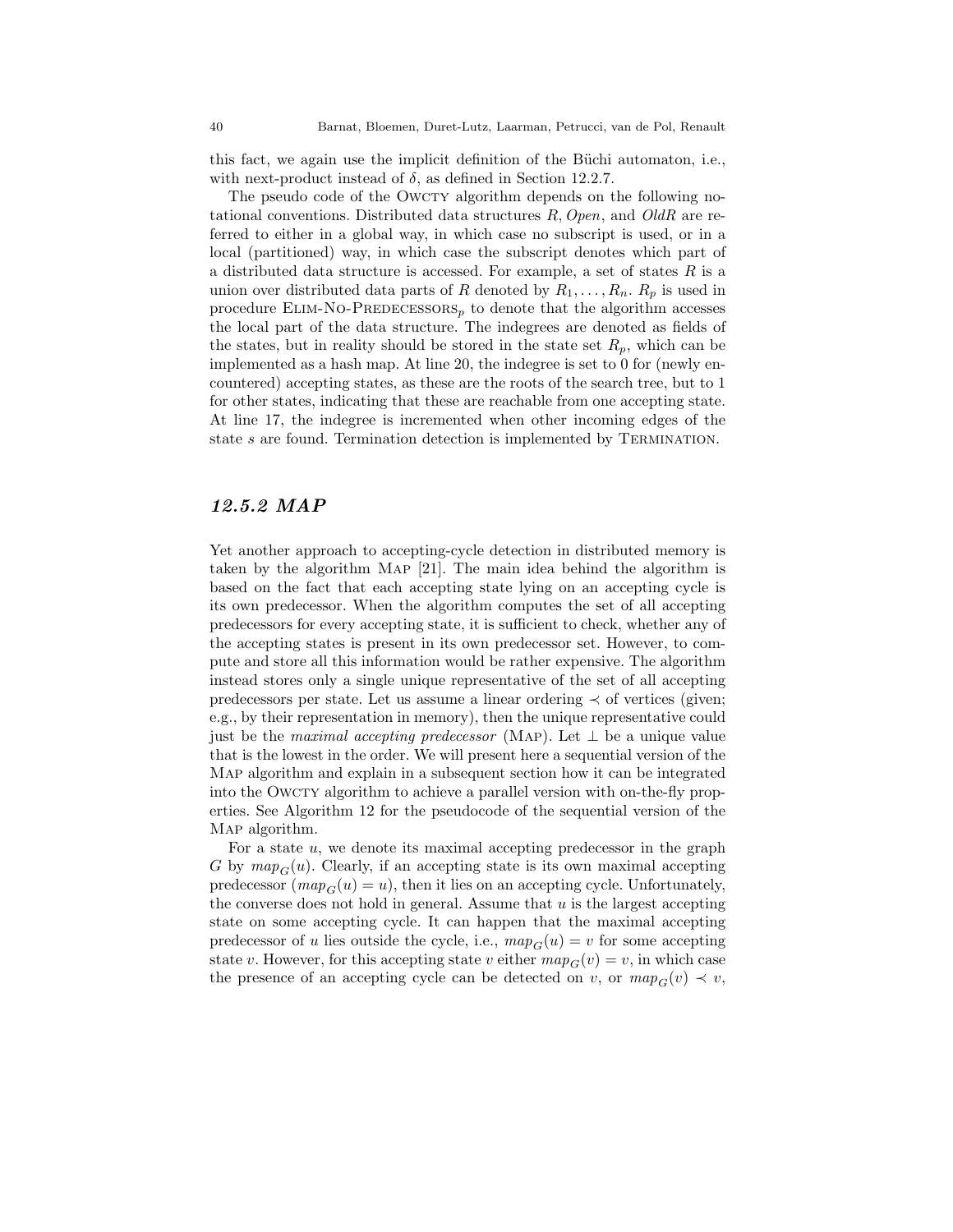Algorithm 11: Owcty Algorithm

<sup>1</sup> global Open, R, OldR 2 function  $\text{OWCTY}(A = (Q, \iota, \text{next-product}, n, M))$  $\mathbf{s} \mid R := Open := \emptyset$ 4  $o := owner(t)$ 5  $\bigcup$   $Open_{o} := \{\iota\}$ 6 REACH $(A, R_p)$  $7 \mid O \, dR := \emptyset$ 8 while  $(R ≠ OldR) \wedge (R ≠ ∅)$  do  $\Box$   $OldR := R$ 10 | ELIM-NO-ACCEPTING<sub>1</sub> $(A, R_1)$  || ... || ELIM-NO-ACCEPTING<sub>n</sub> $(A, R_n)$ 11 | ELIM-NO-PREDECESSORS $_1(A, R_1)$  || ... || ELIM-NO-PREDECESSORS $_n(A, R_n)$ 12 if  $R \neq \emptyset$  then report "accepting cycle" else report "no accepting cycle" 13 function  $\text{REACH}_p$   $(A = (Q, \iota, \text{next-product}, n, M), R_p)$ 14 while  $Open_p \neq \emptyset \land \neg \text{TERMINATION}(Open)$  do 15  $\vert$   $s := Open_p.dequeue()$ 16 if  $s \in R_p$  then 17 | |  $\Box$  s.indegree := s.indegree + 1  $18$  else 19 |  $\big|$   $\big|$   $\big|$   $\big|$   $\big|$   $\big|$   $\big|$   $\big|$   $\big|$   $\big|$   $\big|$   $\big|$   $\big|$   $\big|$   $\big|$   $\big|$   $\big|$   $\big|$   $\big|$   $\big|$   $\big|$   $\big|$   $\big|$   $\big|$   $\big|$   $\big|$   $\big|$   $\big|$   $\big|$   $\big|$   $\big|$   $\big|$   $\big|$   $\big|$   $\big|$   $\big|$  20 | |  $s.index = \textbf{if } M[s] = [1] \textbf{ then } 0 \textbf{ else } 1$ 21 | corall  $t \in \text{next-product}(s)$  do <sup>22</sup> o := owner(t d) 23 | |  $\log_{10}$ .queue $(t^d)$ 24 function ELIM-NO-ACCEPTING<sub>p</sub>  $(A = (Q, \iota, \text{next-product}, n, M), R_p)$ 25  $\vert$  forall  $s \in R_p$  do 26 **if**  $M[s] = [1]$  then 27 |  $\bigcup$  Open<sub>p</sub>.queue(s)  $\begin{array}{ccc} \textbf{28} & \mid & R_p' := \emptyset \end{array}$ 29 BARRIER()  $//$  Wait until all workers reinitialized  $R'_p$ 30 REACH $(A, R'_p)$ 31 function ELIM-NO-PREDECESSORS<sub>p</sub>  $(A = (Q, \iota, \text{next-product}, n, M), R_p)$ 32  $\Big|$  forall  $s \in R_p$  do 33 if s.indegree  $= 0$  then  $34$  | |  $Open_p. queue(s)$ 35 while  $Open_p \neq \emptyset \land \neg \text{TERMINATION}(Open)$  do 36  $\vert$   $s := Open_p.dequeue()$  $\vert$  s.indegree := s.indegree - 1 38 if s.indegree  $\leq 0$  then 39 | |  $R_p$ .remove(s) 40 **forall**  $t \in \text{next-product}(s)$  do <sup>41</sup> o := owner(t d)  $42$  | |  $Open_o. queue(t^d)$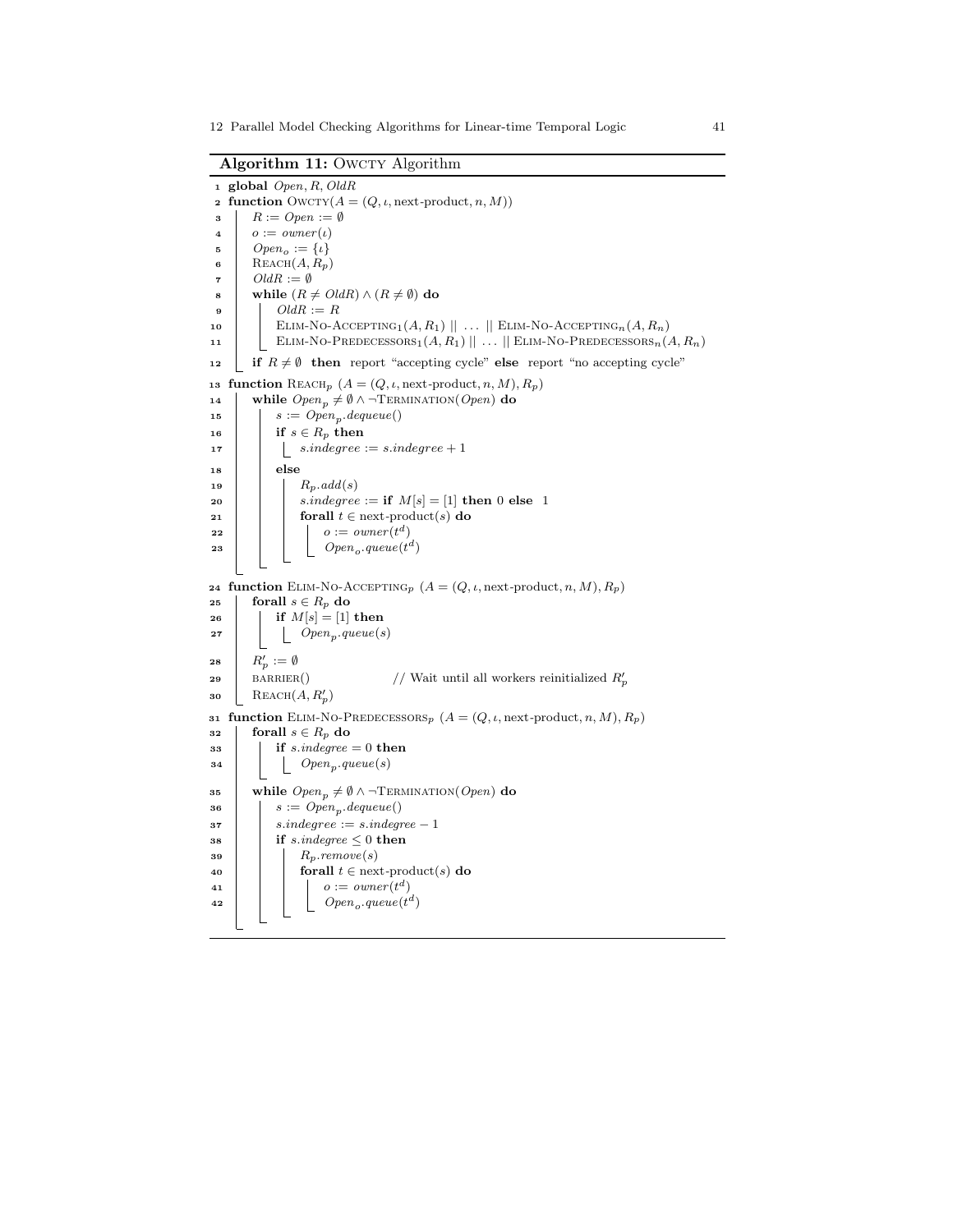Algorithm 12: Map Algorithm

| $\mathbf{1}$   | function $\text{MAP}(A = (Q, \iota, \text{next-product}, n, M))$                            |  |  |  |  |  |  |
|----------------|---------------------------------------------------------------------------------------------|--|--|--|--|--|--|
| $\overline{2}$ | Waiting.add(t)                                                                              |  |  |  |  |  |  |
| 3              | $oldmap(Q) := \perp$                                                                        |  |  |  |  |  |  |
| 4              | $ShrinkM := \emptyset$                                                                      |  |  |  |  |  |  |
| 5              | while $Waiting \neq \emptyset$ do                                                           |  |  |  |  |  |  |
| 6              | while <i>Waiting</i> $\neq \emptyset$ do                                                    |  |  |  |  |  |  |
| 7              | $seed := Waiting.dequeue()$                                                                 |  |  |  |  |  |  |
| 8              | $PROPAGATE-MAP(A, seed, ShrinkM)$                                                           |  |  |  |  |  |  |
| 9              | $Waiting := ShrinkM$                                                                        |  |  |  |  |  |  |
| 10             | $ShrinkM := \emptyset$                                                                      |  |  |  |  |  |  |
| 11             | report "no accepting cycle"                                                                 |  |  |  |  |  |  |
| 12             | <b>function</b> PROPAGATE-MAP( $A = (Q, \iota, \text{next-product}, n, M)$ , seed, ShrinkM) |  |  |  |  |  |  |
| 13             | $oldmap(seed) := seed$                                                                      |  |  |  |  |  |  |
| 14             | $map(seed) := \bot$                                                                         |  |  |  |  |  |  |
| 15             | $\textit{Seeds}.queue(\textit{seed})$                                                       |  |  |  |  |  |  |
| 16             | while $Seeds \neq \emptyset$ do                                                             |  |  |  |  |  |  |
| 17             | $u := S$ eeds.dequeue()                                                                     |  |  |  |  |  |  |
| 18             | if $M[u] = [1] \wedge (u \neq \text{oldmap}(u))$ then                                       |  |  |  |  |  |  |
| 19             | if $map(u) \leq u$ then                                                                     |  |  |  |  |  |  |
| 20             | $propagate := u$                                                                            |  |  |  |  |  |  |
| 21             | ShrinkM.add(u)                                                                              |  |  |  |  |  |  |
| 22             | else                                                                                        |  |  |  |  |  |  |
| 23             | propagate := $map(u)$                                                                       |  |  |  |  |  |  |
| 24             | $ShrinkM$ .remove $(u)$                                                                     |  |  |  |  |  |  |
| 25             | else                                                                                        |  |  |  |  |  |  |
| 26             | $propagate := map(u)$                                                                       |  |  |  |  |  |  |
| 27             | forall $t \in$ next-product $(u)$ do                                                        |  |  |  |  |  |  |
| 28             | if propagate $= t^d$ then                                                                   |  |  |  |  |  |  |
| 29             | report "accepting cycle"                                                                    |  |  |  |  |  |  |
| 30             | if $map(t^d) = oldmap(t^s)$ then                                                            |  |  |  |  |  |  |
| 31             | $oldmap(t^d) := oldmap(t^s)$                                                                |  |  |  |  |  |  |
| 32             | $map(t^d) := propagate$                                                                     |  |  |  |  |  |  |
| 33             | $S$ eeds.queue $(t^d)$                                                                      |  |  |  |  |  |  |
| 34             | else if $(propagate > map(t^d)) \wedge (oldmap(t^d) = oldmap(t^s))$ then                    |  |  |  |  |  |  |
| 35             | $map(t^d) := propagate$                                                                     |  |  |  |  |  |  |
| 36             | $\textit{Seeds}. \textit{queue}(t^d)$                                                       |  |  |  |  |  |  |
|                |                                                                                             |  |  |  |  |  |  |

in which case  $v$  is not part of any cycle in the graph. In the latter case,  $v$ can safely be removed from the set of accepting states (or marked as nonaccepting). However, removing  $v$  from the set of accepting states invalidates the value of  $map_G(u)$ , which has to be recomputed.

The basic workflow of the algorithm is thus to compute maximal accepting predecessors for accepting states in the graph, and when no accepting cycle can be proved, to shrink the set of accepting states. These two steps are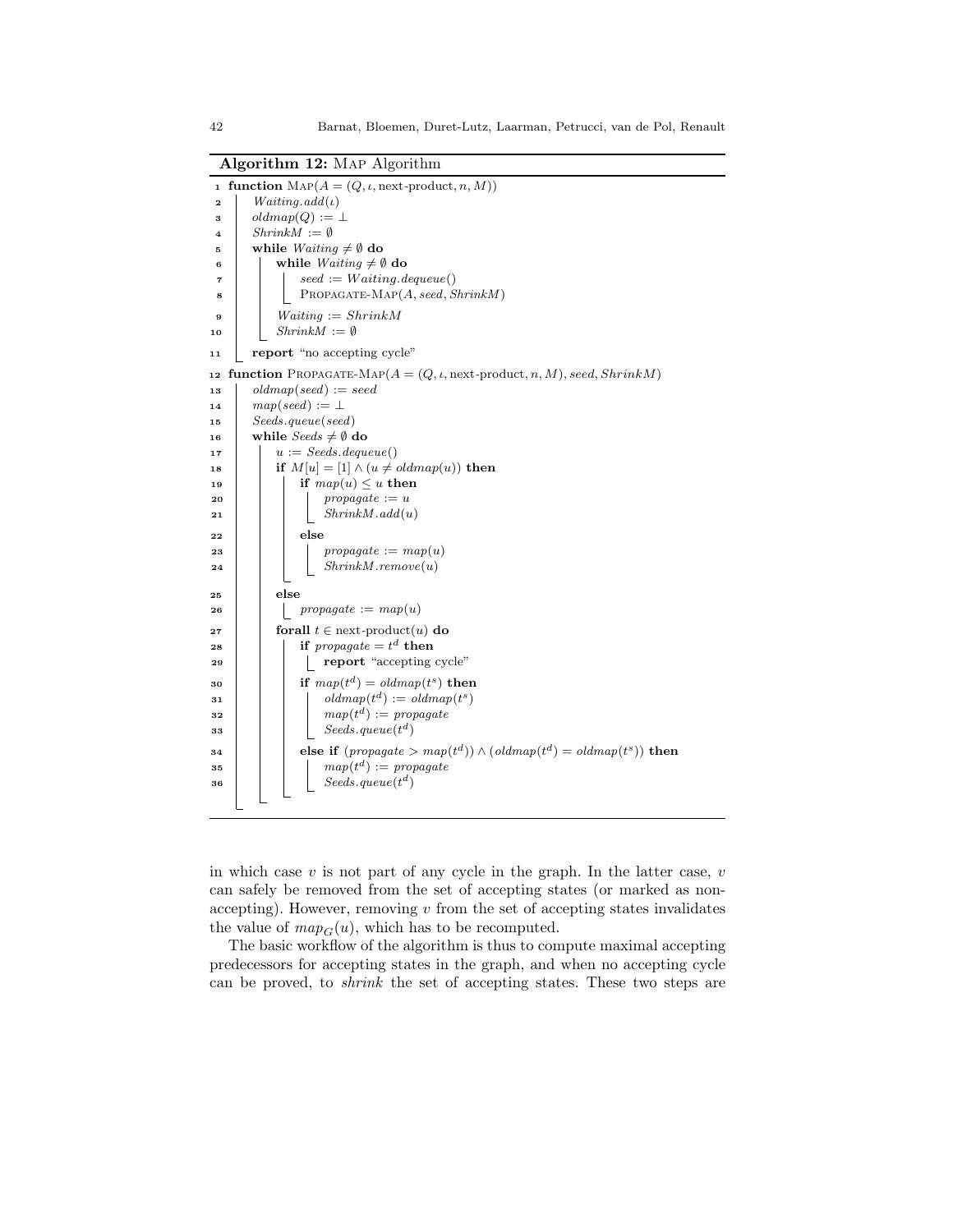alternated until either a cycle is found, or there are no more accepting states in the graph to be removed.

To compute the value of the  $map_G$  function, Algorithm 12 proceeds by the principle of value propagation. Note that whenever some value is propagated to a state from which a low value had been propagated before, the new higher value must be repropagated. Due to these duplicate propagations, this procedure requires quadratic time with respect to the size of the graph.

An interesting property of the  $map_G$  function is that once computed, the values of  $map_G$  partition the graph into subgraphs. More precisely, states that share the same value of  $map_G$  may lie on a cycle, however, states that do not share the same value of  $map_G$  cannot lie on the same cycle (they cannot be part of the same SCC). The algorithm takes advantage of this observation and in the propagation phase it restricts the propagation to only the subgraphs given by the same value of the  $map_G$  function from the previous iteration. In particular, when exploring a transition  $t$  within a given subgraph for the first time, it is the case that  $map_G(t^d) = oldmap_G(t^s)$  (line 30); later on,  $\textit{oldmap}_G(t^d) = \textit{oldmap}_G(t^s)$  is used to localise the exploration to a single subgraph (line 34).

To do so, the algorithm maintains oldmap values for all states. Also note that the subgraphs where the next iteration of map propagation is about to be computed are rooted in the accepting states that were just shrunk. Note that some accepting states may be temporarily recorded as roots of a subgraph, but later on they may become dominated by some other accepting state, in which case they are no longer considered to be roots (see line 24).

An interesting question is how to define the ordering with respect to which the maximal accepting state is determined. It has been shown [22] that for every graph an optimal ordering exists, however, to find it is as difficult as to define a DFS postorder, which is hard to parallelize, and would bring us back to the algorithms in Section 12.4.

#### 12.5.3 Combining OWCTY and MAP

Algorithm Map works on the fly, i.e., it is capable of reporting the presence of accepting cycles without the need to explore the whole underlying graph. This is not the case with algorithm OWCTY, as to properly compute the indegrees, the whole graph has to be traversed. On the other hand, the time complexity of the Owcty algorithm is quadratic, while the time complexity of Map is cubic. In [11] a combination of the two algorithms has been presented to obtain the best of both worlds. In particular, while performing the Elim-No-ACCEPTING procedure in the OWCTY algorithm, it is possible to perform limited propagation of map values at the same time. The propagation is limited to a single visit of a state (no repropagation is allowed). Still, if the algorithm finds an accepting state that is its own predecessor, the accepting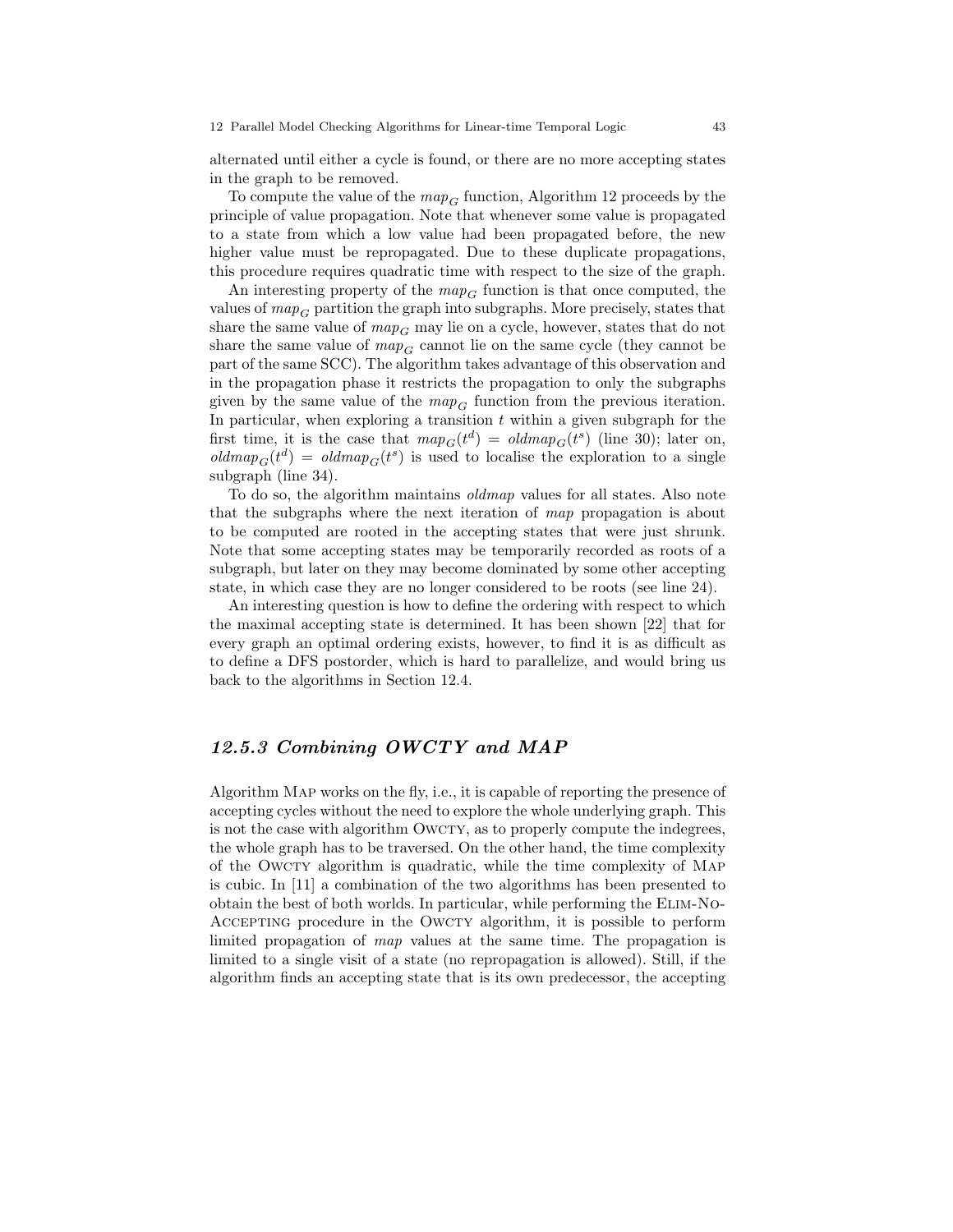cycle may be reported and the algorithm may terminate without the need for the whole exploration of the graph.

Table 12.1 provides an overview of all emptiness algorithms discussed in this chapter. We use a subjective scale for the scalability of these algorithms, as a theoretical treatise on the matter is out of the scope of this handbook. The DFS algorithms feature optimal runtimes, but not necessarily good scalability. The BFS algorithms on the other hand sacrifice the optimality property to attain better scalability. However, in practice, both approaches have been shown to scale well on multi-core machines [43, 65, 12]. Moreover, in many important cases, i.e., for weak automata, the OwcTY algorithms and its combination with Map also achieve optimal runtime in theory.

The integration of MAP into the OWCTY algorithm further yields some on-the-fly behavior. While not completely on the fly, Owcty tends to deliver shorter counterexamples because of its use of BFS. Short counterexamples are important for repairing errors in the model as they simplify error diagnosis. In practice, CNDFS has been shown to also be able to yield similarly short counterexamples with increasing parallelism [43], but it provides no guarantees about counterexample length. Thus far, only the SCC algorithms are suitable for direct use on TGBAs. CNDFS likely cannot be adapted to support TGBAs without increasing the complexity, but we consider the combination of the BFS algorithms with TGBAs to be an open problem.

## 12.6 Conclusion

This chapter has revisited the automata-theoretic approach to LTL model checking in Section 12.2. The starting point is a translation of an LTL formula into a (Transition-based Generalized) Büchi Automaton. Fragments of LTL

|               | Complexity                   | Scalability | Optimal        | $On$ -the-fly | TGBA |
|---------------|------------------------------|-------------|----------------|---------------|------|
| <b>CNDFS</b>  | $\mathcal{O}(V+E)$           | $^{+}$      | Yes            | Yes           | No   |
| UFSCC         | $\mathcal{O}(V+E)$           | $^{+}$      | Yes            | Yes           | Yes  |
| OWCTY         |                              |             |                |               |      |
| general Büchi | $\mathcal{O}(V.(V + E))$     | $++$        | No             | No            | 7    |
| weak Büchi    | $\mathcal{O}(V+E)$           | $++$        | Yes            | No            | 7    |
| MAP           | $\mathcal{O}(V^2\cdot(V+E))$ | $++$        | No             | Partially     | ?    |
| $OWCTY + MAP$ |                              |             |                |               |      |
| general Büchi | $\mathcal{O}(V\cdot(V+E))$   | $++$        | N <sub>o</sub> | Partially     | 7    |
| weak Büchi    | $\mathcal{O}(V+E)$           | $++$        | Yes            | Partially     | 7    |

Table 12.1 Overview of distributed-memory algorithms for accepting-cycle detection. Complexity is expressed in the number of vertices  $V$ , the number of edges  $E$ , and the number of processes P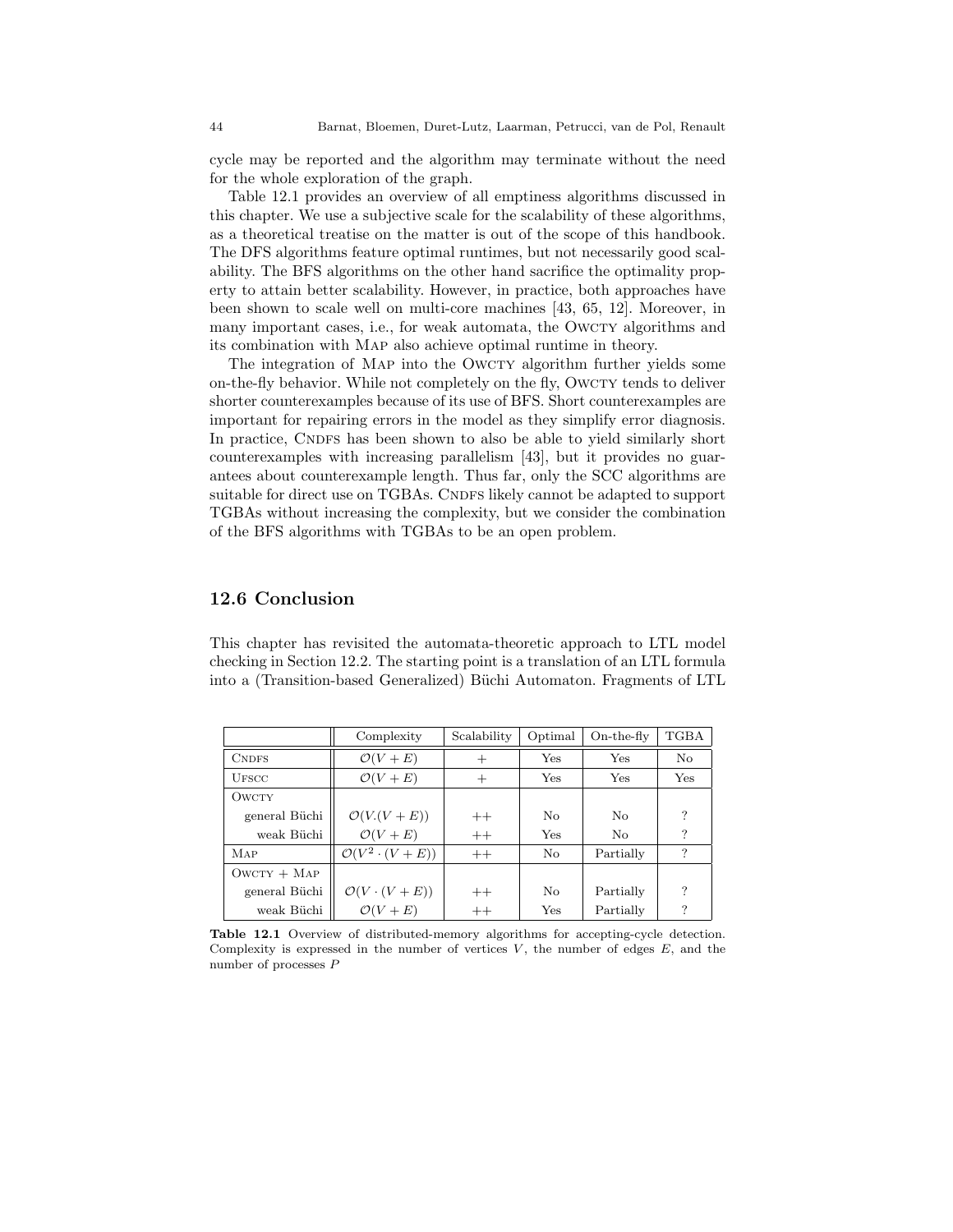12 Parallel Model Checking Algorithms for Linear-time Temporal Logic 45

lead to weak or even terminal automata. The LTL model checking algorithm is reduced to emptiness checking of automata, which boils down to detecting accepting cycles.

To speed up cycle detection, we have introduced parallel algorithms for shared-memory multi-core machines in Section 12.4. These algorithms are based on Depth-First Search and come in two flavors: those based on Nested-DFS, and those based on SCC detection. We showed instances of both.

Based on the observation that DFS is hard to parallelize, an alternative is to design BFS-based algorithms to detect accepting cycles. We have done so in Section 12.5. This type of algorithm is used in shared-memory machines, but was originally designed for distributed clusters of machines connected by a fast communication network.

Although this chapter has focused on the algorithmic ideas behind the various parallel LTL model checking algorithms, we would like to stress that the algorithms that we have explained are also available to the community in open-source tools. The translations from LTL to automata are available in the Spot toolset<sup>3</sup> [36, 38]. Various DFS-based multi-core algorithms are available in the LTSmin toolset<sup>4</sup> [67, 62]. Finally, the distributed and multicore implementation of the BFS-based algorithms are available through the DiVinE toolset<sup>5</sup> [10, 14].

The scientific papers connected to the algorithms implemented in these tools report on extensive experiments to investigate the practical efficiency and parallel speedup on various benchmark suites of realistic examples, and on their performance in international model checking competitions.

## References

- [1] P. Abdulla, S. Aronis, B. Jonsson, and K. Sagonas. Optimal dynamic partial order reduction. In Proceedings of the 41st ACM SIGPLAN-SIGACT Symposium on Principles of Programming Languages, POPL '14, pages 373–384, New York, NY, USA, 2014. ACM. ISBN 978-1-4503-2544-8. doi: 10.1145/2535838.2535845. URL http://doi.acm.org/10.1145/2535838.2535845.
- [2] V. Agarwal, F. Petrini, D. Pasetto, and D. A. Bader. Scalable Graph Exploration on Multicore Processors. In Proceedings of the 2010 ACM/IEEE International Conference for High Performance Computing, Networking, Storage and Analysis, SC '10, pages 1–11, Washington, DC, USA, 2010. IEEE Computer Society. ISBN 978-1-4244-7559-9. doi: 10.1109/SC.2010.46.

<sup>3</sup> https://spot.lrde.epita.fr

<sup>4</sup> http://fmt.cs.utwente.nl/tools/ltsmin

<sup>5</sup> https://divine.fi.muni.cz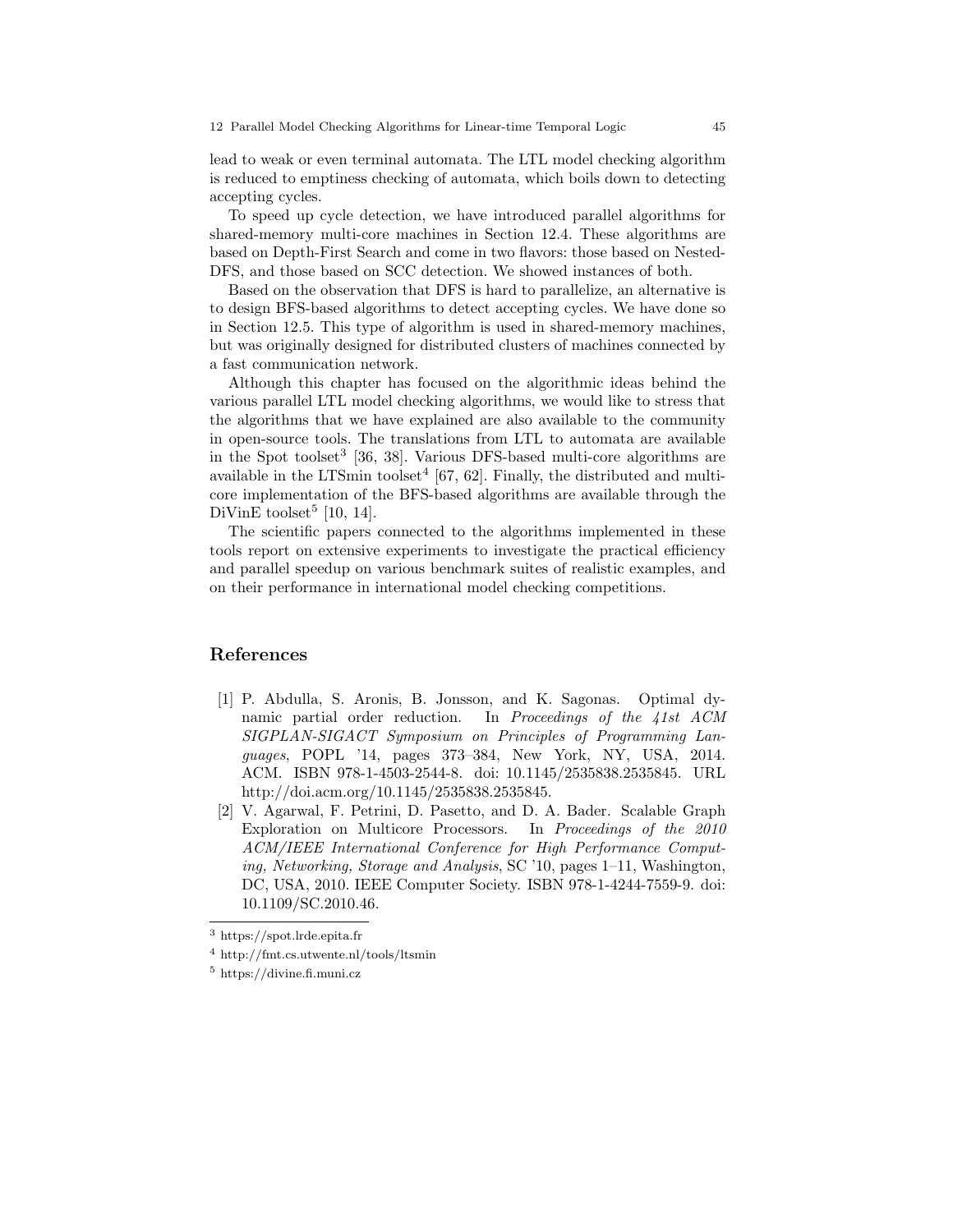- [3] A. Aggarwal, R. J. Anderson, and M. Kao. Parallel depth-first search in general directed graphs. SIAM J. Comput., 19(2):397–409, 1990. doi: 10.1137/0219025. URL http://dx.doi.org/10.1137/0219025.
- [4] R. Alur, S. Chaudhuri, K. Etessami, and P. Madhusudan. On-the-fly reachability and cycle detection for recursive state machines. In N. Halbwachs and L. Zuck, editors, *Proceedings of the 11th International Con*ference on Tools and Algorithms for the Construction and Analysis of Systems (TACAS'05), volume 3440 of Lecture Notes in Computer Science, pages 61–76. Springer Berlin Heidelberg, April 2005.
- [5] R. Anderson and H. Woll. Wait-free Parallel Algorithms for the Unionfind Problem. In Proceedings of the Twenty-third Annual ACM Symposium on Theory of Computing, STOC '91, pages 370–380, New York, NY, USA, 1991. ACM. ISBN 0-89791-397-3. doi: 10.1145/103418.103458. URL http://doi.acm.org/10.1145/103418.103458.
- [6] T. Babiak, M. Křetínský, V. Řehák, and J. Strejček. LTL to Büchi automata translation: Fast and more deterministic. In Proc. of the 18th Int. Conf. on Tools and Algorithms for the Construction and Analysis of Systems  $(TACAS'12)$ , volume 7214 of LNCS, pages 95–109. Springer, 2012.
- [7] T. Babiak, T. Badie, A. Duret-Lutz, M. Křetínský, and J. Strejček. Compositional approach to suspension and other improvements to LTL translation. In Proceedings of the 20th International SPIN Symposium on Model Checking of Software (SPIN'13), volume 7976 of Lecture Notes in Computer Science, pages 81–98. Springer, July 2013. doi: 10.1007/978- 3-642-39176-7˙6.
- [8] C. Baier and J.-P. Katoen. Principles of Model Checking. The MIT Press, 2008.
- [9] T. Ball, V. Levin, and S. K. Rajamani. A decade of software model checking with SLAM. Commun. ACM, 54(7):68–76, 2011. doi: 10.1145/1965724.1965743. URL http://doi.acm.org/10.1145/1965724.1965743.
- [10] J. Barnat, L. Brim, and P. Rockai. DiVinE 2.0: High-performance model checking. In Proceedings of the International Workshop on High Performance Computational Systems Biology (HiBi'09), pages 31–32. IEEE Computer Society Press, 2009.
- [11] J. Barnat, L. Brim, and P. Ročkai. A time-optimal on-the-fly parallel algorithm for model checking of weak LTL properties. In Proceedings of the 11th International Conference on Formal Engineering Methods (ICFEM'09), volume 5885 of LNCS, pages  $407-425$ , Berlin, Heidelberg, 2009. Springer-Verlag.
- [12] J. Barnat, L. Brim, and P. Ročkai. Scalable shared memory LTL model checking. International Journal on Software Tools for Technology Trans $fer, 12(2):139-153, 2010.$
- [13] J. Barnat, P. Bauch, L. Brim, and M. Ceka. Computing strongly connected components in parallel on cuda. In 2011 IEEE International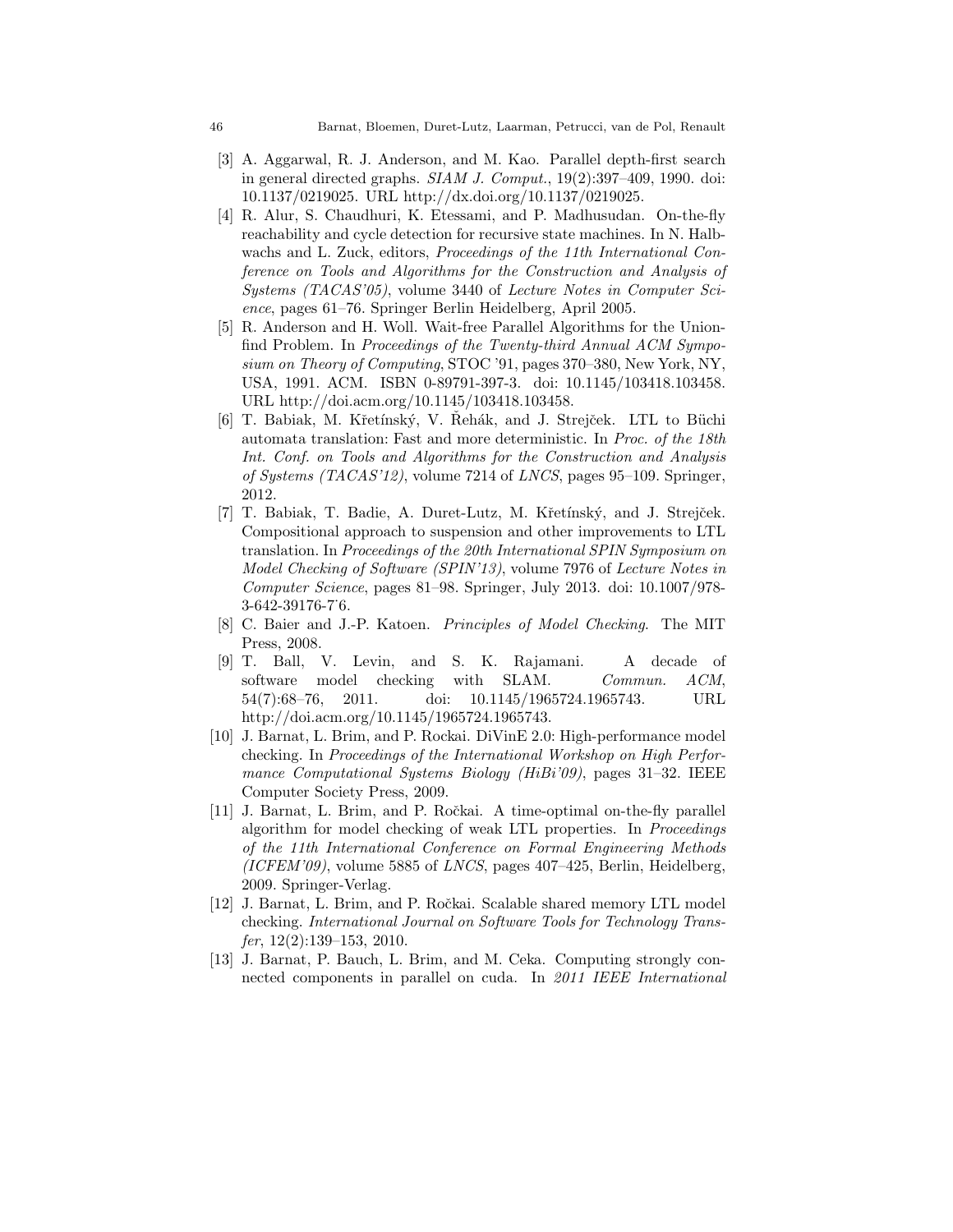Parallel Distributed Processing Symposium, pages 544–555, May 2011. doi: 10.1109/IPDPS.2011.59.

- [14] J. Barnat, L. Brim, V. Havel, J. Havlícek, J. Kriho, M. Lenco, P. Rockai, V. Still, and J. Weiser. Divine 3.0 - an explicit-state model checker for multithreaded C & C++ programs. In N. Sharygina and H. Veith, editors, Computer Aided Verification - 25th International Conference, CAV 2013, Saint Petersburg, Russia, July 13-19, 2013. Proceedings, volume 8044 of Lecture Notes in Computer Science, pages 863–868. Springer, 2013. ISBN 978-3-642-39798-1. doi: 10.1007/978-3-642-39799-8˙60. URL http://dx.doi.org/10.1007/978-3-642-39799-8˙60.
- [15] S. Ben-David, C. Eisner, D. Geist, and Y. Wolfsthal. Model checking at IBM. Formal Methods in System Design, 22 (2):101–108, 2003. doi: 10.1023/A:1022905120346. URL http://dx.doi.org/10.1023/A:1022905120346.
- [16] A. Biere, A. Cimatti, E. M. Clarke, M. Fujita, and Y. Zhu. Symbolic model checking using sat procedures instead of bdds. In Proceedings of the 36th Annual ACM/IEEE Design Automation Conference, DAC '99, pages 317–320, New York, NY, USA, 1999. ACM. ISBN 1-58113-109-7. doi: 10.1145/309847.309942. URL http://doi.acm.org/10.1145/309847.309942.
- [17] V. Bloemen and J. van de Pol. Multi-core SCC-Based LTL Model Checking. In R. Bloem and E. Arbel, editors, Hardware and Software: Verification and Testing: 12th International Haifa Verification Conference, HVC 2016, Haifa, Israel, November 14-17, 2016, Proceedings, pages 18–33, Cham, 2016. Springer International Publishing. ISBN 978-3-319-49052-6. doi: 10.1007/978-3-319-49052-6˙2. URL http://dx.doi.org/10.1007/978-3-319-49052-6˙2.
- [18] V. Bloemen, A. Laarman, and J. van de Pol. Multi-core On-thefly SCC Decomposition. In Proceedings of the 21st ACM SIG-PLAN Symposium on Principles and Practice of Parallel Programming, PPoPP '16, pages 8:1–8:12, New York, NY, USA, 2016. ACM. ISBN 978-1-4503-4092-2. doi: 10.1145/2851141.2851161. URL http://doi.acm.org/10.1145/2851141.2851161.
- [19] R. D. Blumofe and C. E. Leiserson. Scheduling multithreaded computations by work stealing. Journal of the ACM (JACM),  $46(5)$ :720–748. 1999.
- [20] D. Bošnački. A nested depth first search algorithm for model checking with symmetry reduction. In D. A. Peled and M. Y. Vardi, editors, Formal Techniques for Networked and Distributed Sytems, volume 2529 of LNCS, pages 65–80. Springer Berlin Heidelberg, 2002. ISBN 978-3- 540-00141-6. doi: 10.1007/3-540-36135-9˙5.
- $[21]$  L. Brim, I. Cerná, P. Moravec, and J. Simša. Accepting predecessors are better than back edges in distributed LTL model-checking. In A. J. Hu and A. K. Martin, editors, Proceedings of the 5th International Conference on Formal Methods in Computer-Aided Design (FMCAD'04),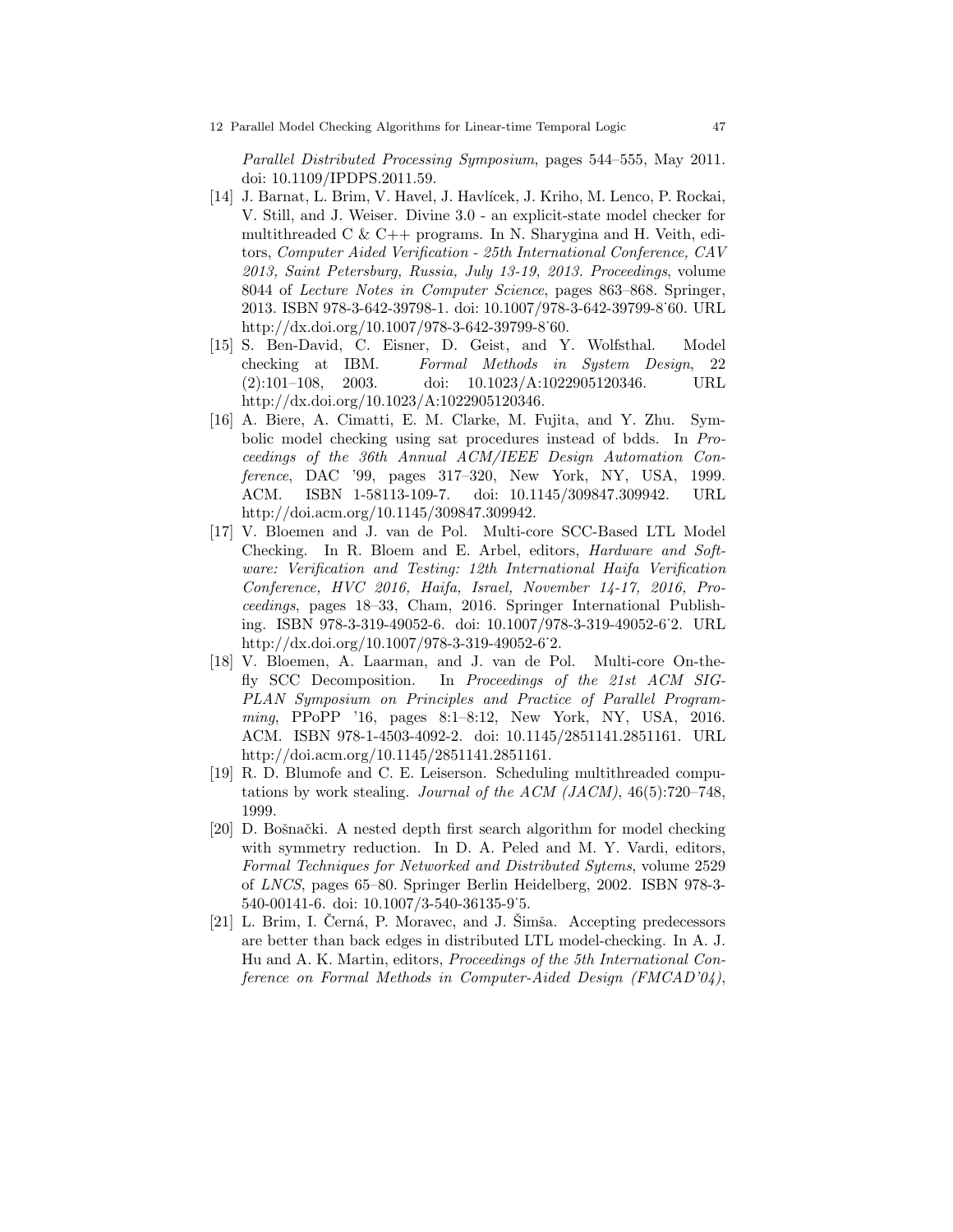volume 3312 of Lecture Notes in Computer Science, pages 352–366. Springer, November 2004.

- $[22]$  L. Brim, I. Cerná, P. Moravec, and J. Simša. How to Order Vertices for Distributed LTL Model-Checking Based on Accepting Predecessors. In Proceedings of the 4th International Workshop on Parallel and Distributed Methods in verifiCation (PDMC 2005), pages 1–12, Lisboa, Portugal, 2005. TU Munchen.
- [23] R. E. Bryant. Graph-based algorithms for boolean function manipulation. IEEE Transactions on Computers, 35(8):677–691, Aug. 1986.
- [24] J. R. Burch, E. M. Clarke, K. L. McMillan, D. L. Dill, and L. Hwang. Symbolic model checking:  $10^{20}$  states and beyond. In *Proceedings of the* Fifth Annual IEEE Symposium on Logic in Computer Science, pages 1–33, Washington, D.C., 1990. IEEE Computer Society Press.
- [25] I. Černá and R. Pelánek. Relating hierarchy of temporal properties to model checking. In B. Rovan and P. Vojtáă, editors, Proceedings of the 28th International Symposium on Mathematical Foundations of Computer Science (MFCS'03), volume 2747 of Lecture Notes in Computer Science, pages 318–327, Bratislava, Slovak Republic, Aug. 2003. Springer-Verlag.
- [26] I. Cerná and R. Pelánek. Distributed explicit fair cycle detection (set based approach). In T. Ball and S. Rajamani, editors, Proceedings of the 10th International SPIN Workshop on Model Checking of Software (SPIN'03), volume 2648 of Lecture Notes in Computer Science, pages 49–73. Springer Berlin Heidelberg, May 2003.
- [27] E. Clarke, O. Grumberg, S. Jha, Y. Lu, and H. Veith. Counterexample-Guided Abstraction Refinement, pages 154–169. Springer Berlin Heidelberg, Berlin, Heidelberg, 2000. ISBN 978-3-540-45047-4. doi: 10.1007/10722167˙15. URL http://dx.doi.org/10.1007/10722167˙15.
- [28] E. Clarke, A. Biere, R. Raimi, and Y. Zhu. Bounded model checking using satisfiability solving. Formal Methods in System Design,  $19(1)$ : 7–34, 2001.
- [29] E. M. Clarke, E. A. Emerson, S. Jha, and A. P. Sistla. Symmetry reductions in model checking, pages 147–158. Springer, 1998. ISBN 978-3-540-69339-0. doi: 10.1007/BFb0028741. URL http://dx.doi.org/10.1007/BFb0028741.
- [30] E. M. Clarke, O. Grumberg, and D. A. Peled. Model Checking. The MIT Press, 2000.
- [31] C. Courcoubetis, M. Y. Vardi, P. Wolper, and M. Yannakakis. Memoryefficient algorithm for the verification of temporal properties. Formal Methods in System Design, 1:275–288, 1992.
- [32] J.-M. Couvreur. On-the-fly verification of temporal logic. In J. M. Wing, J. Woodcock, and J. Davies, editors, Proceedings of the World Congress on Formal Methods in the Development of Computing Systems (FM'99), volume 1708 of Lecture Notes in Computer Science, pages 253– 271, Toulouse, France, Sept. 1999. Springer-Verlag. ISBN 3-540-66587-0.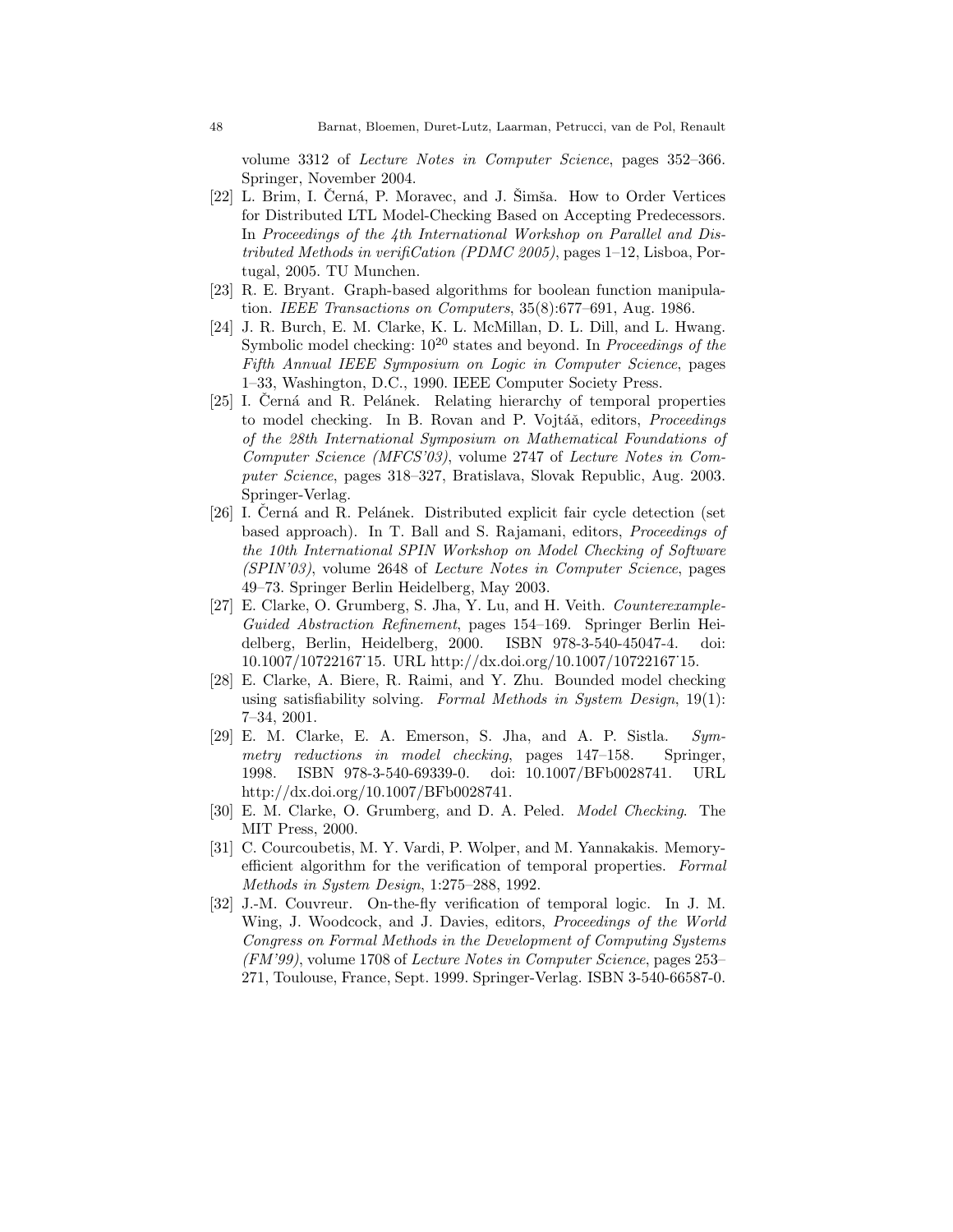- 12 Parallel Model Checking Algorithms for Linear-time Temporal Logic 49
- [33] J.-M. Couvreur, A. Duret-Lutz, and D. Poitrenaud. On-the-fly emptiness checks for generalized Büchi automata. In P. Godefroid, editor, Proceedings of the 12th International SPIN Workshop on Model Checking of Software (SPIN'05), volume 3639 of Lecture Notes in Computer Science, pages 143–158. Springer, Aug. 2005.
- [34] A. Deshpande, F. Herbreteau, B. Srivathsan, T. Tran, and I. Walukiewicz. Fast detection of cycles in timed automata. CoRR, abs/1410.4509, 2014. URL http://arxiv.org/abs/1410.4509.
- [35] E. W. Dijkstra. EWD 376: Finding the maximum strong components in a directed graph. http://www.cs.utexas.edu/users/EWD/ewd03xx/EWD376.PDF, May 1973.
- [36] A. Duret-Lutz. Manipulating LTL formulas using Spot 1.0. In *Proceed*ings of the 11th International Symposium on Automated Technology for Verification and Analysis (ATVA'13), volume 8172 of Lecture Notes in Computer Science, pages 442–445, Hanoi, Vietnam, Oct. 2013. Springer. doi: 10.1007/978-3-319-02444-8˙31.
- [37] A. Duret-Lutz. LTL translation improvements in Spot 1.0. International Journal on Critical Computer-Based Systems, 5(1/2):31–54, Mar. 2014. doi: 10.1504/IJCCBS.2014.059594.
- [38] A. Duret-Lutz, A. Lewkowicz, A. Fauchille, T. Michaud, E. Renault, and L. Xu. Spot  $2.0 - a$  framework for LTL and  $\omega$ -automata manipulation. In Proceedings of the 14th International Symposium on Automated Technology for Verification and Analysis (ATVA'16), volume 9938 of Lecture Notes in Computer Science, pages 122–129. Springer, 2016.
- [39] M. B. Dwyer, G. S. Avrunin, and J. C. Corbett. Property specification patterns for finite-state verification. In M. Ardis, editor, Proceedings of the 2nd Workshop on Formal Methods in Software Practice (FMSP'98), pages 7–15, New York, Mar. 1998. ACM Press.
- [40] S. Edelkamp, A. L. Lafuente, and S. Leue. Directed explicit model checking with HSF-SPIN. In Proceedings of the 8th international Spin workshop on model checking of software (SPIN'01), volume 2057 of Lecture Notes in Computer Science, pages 57–79. Springer-Verlag, 2001.
- [41] E. A. Emerson and T. Wahl. Dynamic Symmetry Reduction, pages 382– 396. Springer, 2005. ISBN 978-3-540-31980-1. doi: 10.1007/978-3-540- 31980-1˙25. URL http://dx.doi.org/10.1007/978-3-540-31980-1˙25.
- [42] S. Evangelista, L. Petrucci, and S. Youcef. Parallel nested depth-first searches for LTL model checking. In Proceedings of the 9th international conference on Automated technology for verification and analysis (ATVA'11), volume 6996 of Lecture Notes in Computer Science, pages 381–396. Springer-Verlag, 2011.
- [43] S. Evangelista, A. Laarman, L. Petrucci, and J. van de Pol. Improved multi-core nested depth-first search. In Proceedings of the 10th international conference on Automated technology for verification and analysis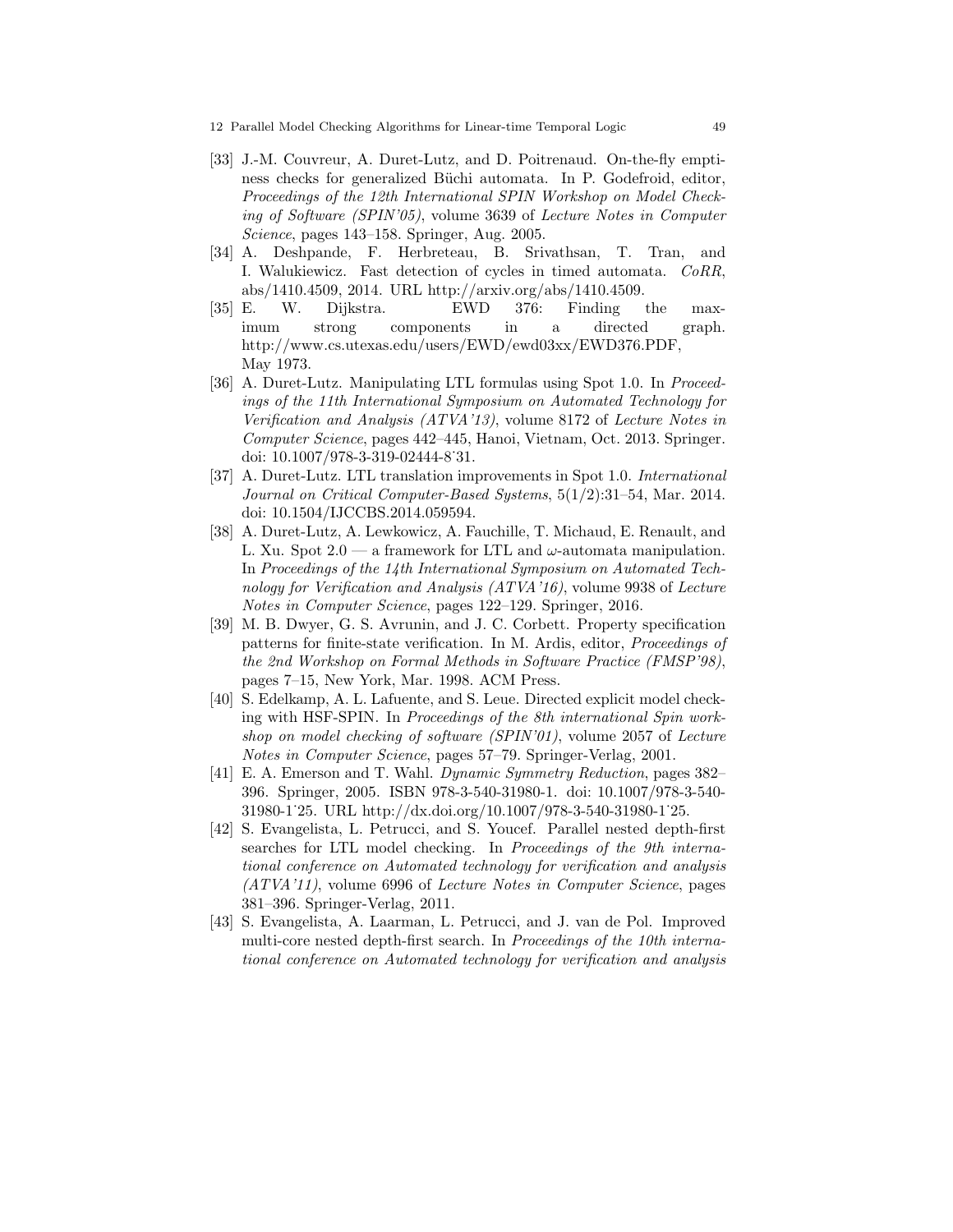(ATVA'12), volume 7561 of Lecture Notes in Computer Science, pages 269–283. Springer-Verlag, 2012.

- [44] K. Fisler, R. Fraer, G. Kamhi, M. Y. Vardi, and Z. Yang. Is there a best symbolic cycle-detection algorithm? In Proceedings of the fourth International Conference on Tools and Algorithms for the Construction and Analysis of Systems (TACAS'01), volume 2031 of LNCS, pages 420– 434. Springer-Verlag, 2001.
- [45] L. Fix. Fifteen years of formal property verification in intel. In O. Grumberg and H. Veith, editors, 25 Years of Model Checking - History, Achievements, Perspectives, volume 5000 of Lecture Notes in Computer Science, pages 139–144. Springer, 2008. ISBN 978-3-540-69849-4. doi: 10.1007/978-3-540-69850-0˙8. URL http://dx.doi.org/10.1007/978- 3-540-69850-0˙8.
- [46] L. K. Fleischer, B. Hendrickson, and A. Pinar. On Identifying Strongly Connected Components in Parallel, pages 505–511. Springer Berlin Heidelberg, Berlin, Heidelberg, 2000. ISBN 978-3-540-45591-2. doi: 10.1007/3-540-45591-4˙68. URL http://dx.doi.org/10.1007/3-540-45591- 4˙68.
- [47] H. N. Gabow. Path-based depth-first search for strong and biconnected components. Information Processing Letters, 74(3-4):107–114, February 2000.
- [48] A. Gaiser and S. Schwoon. Comparison of algorithms for checking emptiness on Büchi automata. In P. Hlinený, V. Matyás, and T. Vojnar, editors, Procedings of Annual Doctoral Workshop on Mathematical and Engineering Methods in Computer Science (MEMICS'09), volume 13 of OASICS. Schloss Dagstuhl, Leibniz-Zentrum fuer Informatik, Germany, Nov. 2009.
- [49] P. Gastin and D. Oddoux. Fast LTL to Büchi automata translation. In G. Berry, H. Comon, and A. Finkel, editors, Proceedings of the 13th International Conference on Computer Aided Verification (CAV'01), volume 2102 of *Lecture Notes in Computer Science*, pages 53–65, Paris, France, 2001. Springer-Verlag.
- [50] P. Gastin, P. Moro, and M. Zeitoun. Minimization of counterexamples in SPIN. In S. Graf and L. Mounier, editors, Proceedings of the 11th International SPIN Workshop on Model Checking of Software (SPIN'04), volume 2989 of Lecture Notes in Computer Science, pages 92–108, Apr. 2004.
- [51] H. Gazit and G. L. Miller. An improved parallel algorithm that computes the BFS numbering of a directed graph. Inf. Process. Lett., 28(2):61–65, 1988. doi: 10.1016/0020-0190(88)90164-0. URL http://dx.doi.org/10.1016/0020-0190(88)90164-0.
- [52] J. Geldenhuys and A. Valmari. More efficient on-the-fly LTL verification with Tarjan's algorithm. Theoretical Computer Science, 345(1):60-82, Nov. 2005. Conference paper selected for journal publication.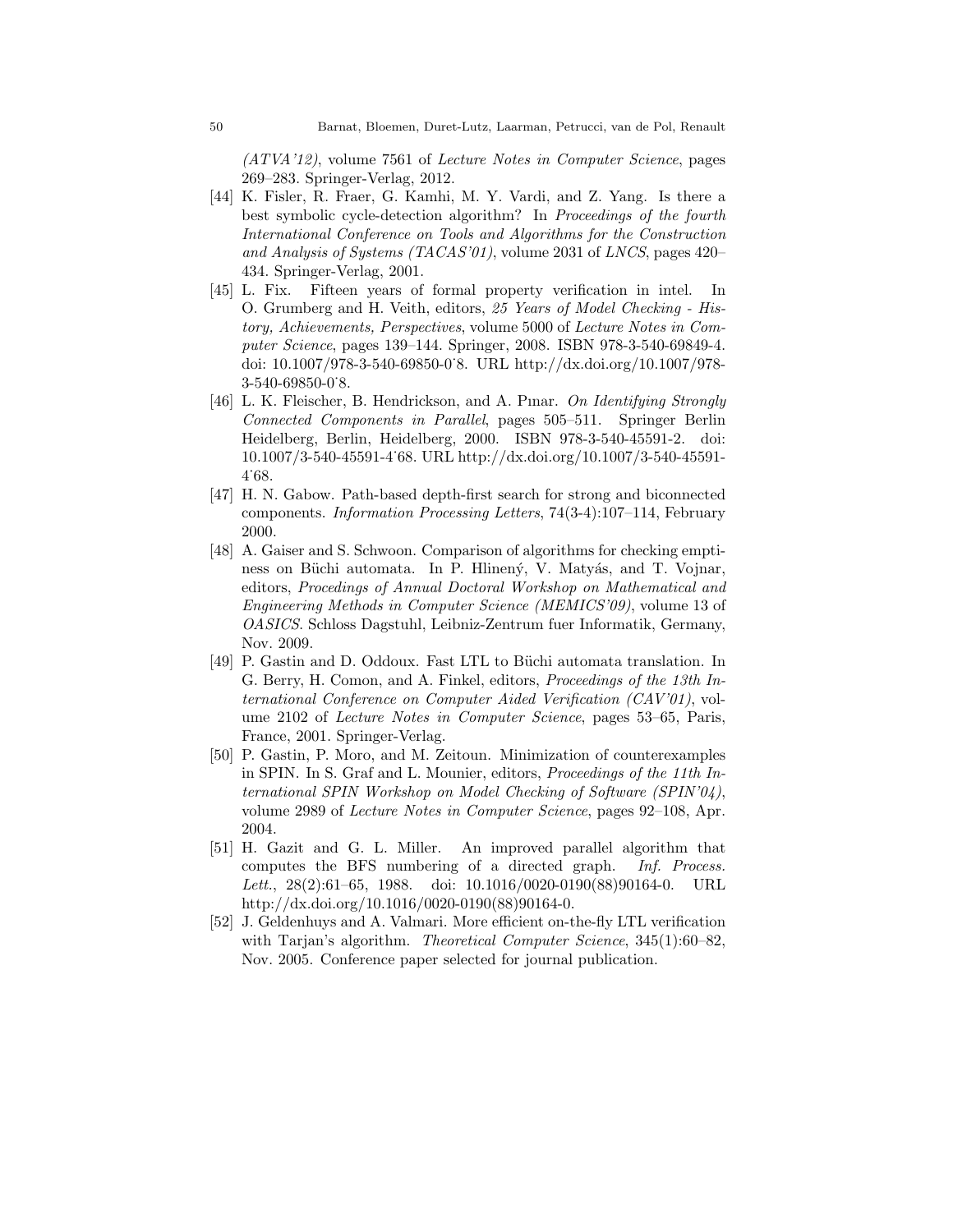- 12 Parallel Model Checking Algorithms for Linear-time Temporal Logic 51
- [53] D. Giannakopoulou and F. Lerda. From states to transitions: Improving translation of LTL formulæ to Büchi automata. In D. Peled and M. Vardi, editors, Proceedings of the 22nd IFIP WG 6.1 International Conference on Formal Techniques for Networked and Distributed Systems (FORTE'02), volume 2529 of Lecture Notes in Computer Science, pages 308–326, Houston, Texas, Nov. 2002. Springer-Verlag.
- [54] P. Godefroid. Using partial orders to improve automatic verification methods. In Computer-Aided Verification, pages 176–185. Springer, 1991.
- [55] P. Godefroid, G. Holzmann, and D. Pirottin. State-space caching revisited. Formal Methods in System Design, 7(3):227–241, Nov. 1995.
- [56] R. Greenlaw, H. J. Hoover, and W. L. Ruzzo. Limits to Parallel Computation: P-Completeness Theory. Oxford University Press, 1995.
- [57] X. He and Y. Yesha. A nearly optimal parallel algorithm for constructing depth first spanning trees in planar graphs. SIAM J. Comput., 17(3):486–491, 1988. doi: 10.1137/0217028. URL http://dx.doi.org/10.1137/0217028.
- [58] G. Holzmann. Parallelizing the spin model checker. In A. Donaldson and D. Parker, editors, SPIN'12, volume 7385 of LNCS, pages 155–171. Springer, 2012. ISBN 978-3-642-31758-3. URL http://dx.doi.org/10.1007/978-3-642-31759-0 12.
- [59] G. J. Holzmann, D. A. Peled, and M. Yannakakis. On nested depth first search. In J.-C. Grégoire, G. J. Holzmann, and D. A. Peled, editors, Proceedings of the 2nd Spin Workshop, volume 32 of DIMACS: Series in Discrete Mathematics and Theoretical Computer Science. American Mathematical Society, May 1996.
- [60] S. Hong, N. C. Rodia, and K. Olukotun. On fast parallel detection of strongly connected components (scc) in small-world graphs. In 2013 SC - International Conference for High Performance Computing, Networking, Storage and Analysis (SC), pages 1–11, Nov 2013. doi: 10.1145/2503210.2503246.
- [61] T. Junttila. On the Symmetry Reduction Method for Petri Nets and Similar Formalisms. PhD thesis, Helsinki University of Technology, Laboratory for Theoretical Computer Science, Espoo, Finland, 2003.
- [62] G. Kant, A. Laarman, J. Meijer, J. Pol, S. Blom, and T. Dijk. LTSmin: High-performance language-independent model checking. In C. T. Christel Baier, editor, Proceedings of the 21st International Conference on Tools and Algorithms for the Construction and Analysis of Systems (TACAS'15), volume 9035 of Lecture Notes in Computer Science, pages 692–707. Springer-Berlin, 2015.
- [63] S. Katz and D. Peled. An efficient verification method for parallel and distributed programs, pages 489–507. Springer, 1989. ISBN 978-3-540-46147-0. doi: 10.1007/BFb0013032. URL http://dx.doi.org/10.1007/BFb0013032.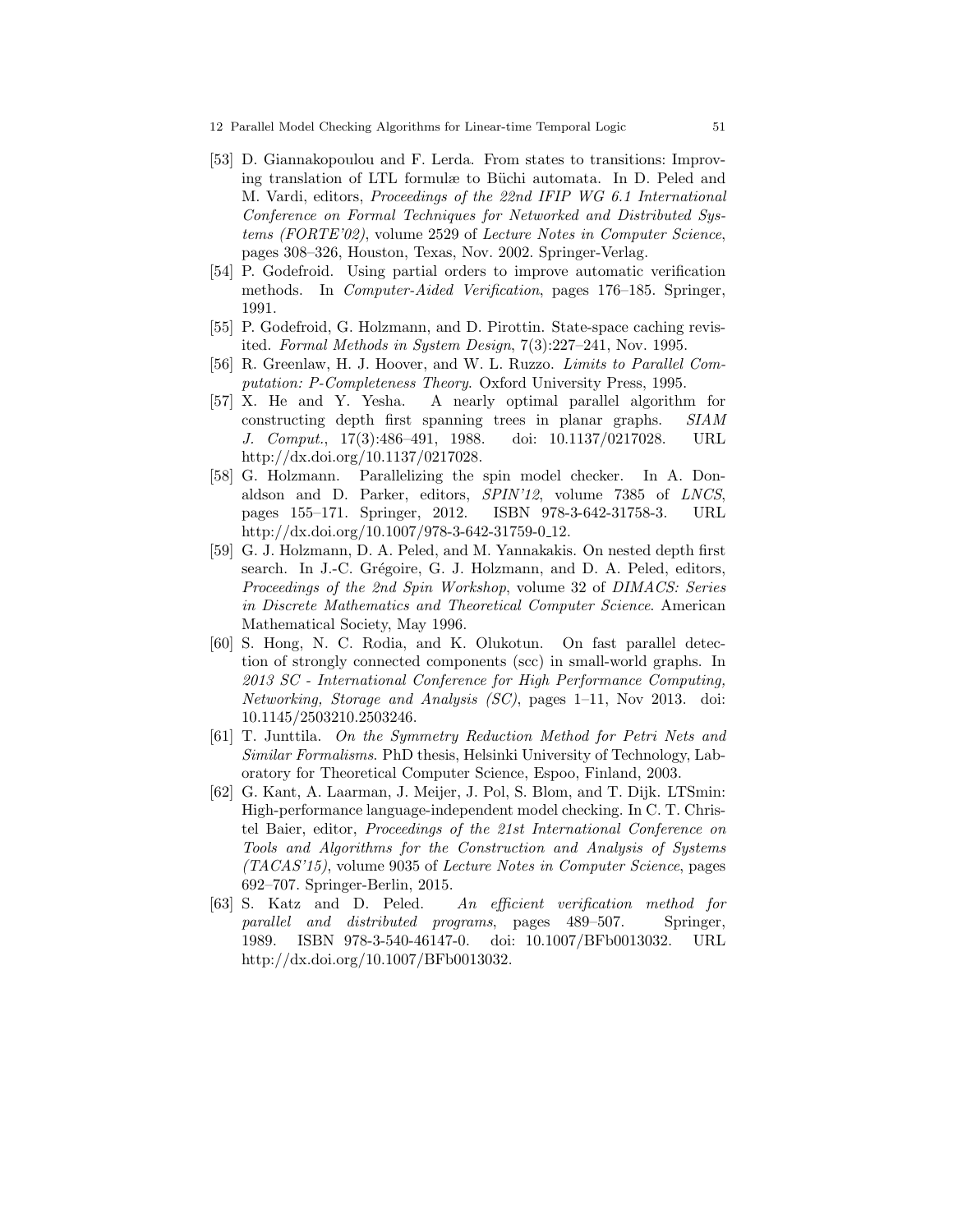- [64] A. Laarman. Scalable multi-core model checking. PhD thesis, University of Twente, 2014.
- [65] A. Laarman and J. van de Pol. Variations on multi-core nested depthfirst search. In PDMC'11, pages 13–28, 2011.
- [66] A. Laarman, R. Langerak, J. van de Pol, M. Weber, and A. Wijs. Multicore nested depth-first search. In T. Bultan and P.-A. Hsiung, editors, Proceedings of the Automated Technology for Verification and Analysis, 9th International Symposium (ATVA'11), volume 6996 of Lecture Notes in Computer Science, pages 321–335, Taipei, Taiwan, October 2011. Springer.
- [67] A. Laarman, J. van de Pol, and M. Weber. Multi-core LTSmin: Marrying modularity and scalability. In M. Bobaru, K. Havelund, G. Holzmann, and R. Joshi, editors, NFM 2011, Pasadena, CA, USA, volume 6617 of LNCS, pages 506–511, Berlin, July 2011. Springer. doi: 10.1007/978-3- 642-20398-5 40.
- [68] A. Laarman, J. van de Pol, and M. Weber. Parallel Recursive State Compression for Free. In A. Groce and M. Musuvathi, editors, SPIN 2011, LNCS, pages 38–56, London, July 2011. Springer. URL http://doc.utwente.nl/77024/.
- [69] A. W. Laarman and D. Faragó. Improved on-the-fly livelock detection. In G. Brat, N. Rungta, and A. Venet, editors, NFM 2013, volume 7871 of LNCS, pages 32–47. Springer, 2013. ISBN 978-3-642-38087-7. doi: 10.1007/978-3-642-38088-4˙3.
- [70] A. W. Laarman and A. J. Wijs. Partial-Order Reduction for Multicore LTL Model Checking. In E. Yahav, editor, HVC 2014, volume 8855 of LNCS, pages 267–283. Springer, 2014. ISBN 978-3-319-13337-9. doi: 10.1007/978-3-319-13338-6˙20. URL http://dx.doi.org/10.1007/978- 3-319-13338-6˙20.
- [71] A. W. Laarman, J. C. van de Pol, and M. Weber. Boosting Multi-Core Reachability Performance with Shared Hash Tables. In N. Sharygina and R. Bloem, editors, FMCAD 2010. IEEE Computer Society, 2010. URL http://dl.acm.org/citation.cfm?id=1998496.1998541.
- [72] T. Lai and S. Sahni. Anomalies in parallel branch-and-bound algorithms. Commun. ACM, 27(6):594–602, 1984. doi: 10.1145/358080.358103. URL http://doi.acm.org/10.1145/358080.358103.
- [73] A. Lenharth, D. Nguyen, and K. Pingali. Parallel graph analytics. Commun. ACM, 59(5):78–87, Apr. 2016. ISSN 0001-0782. doi: 10.1145/2901919. URL http://doi.acm.org/10.1145/2901919.
- [74] G. Lowe. Concurrent depth-first search algorithms based on Tarjan's Algorithm. International Journal on Software Tools for Technology Transfer, pages 1–19, 2015. ISSN 1433-2779. doi: 10.1007/s10009-015-0382-1. URL http://dx.doi.org/10.1007/s10009-015-0382-1.
- [75] A. Lumsdaine, D. Gregor, B. Hendrickson, and J. Berry. Challenges in parallel graph processing. Parallel Processing Let-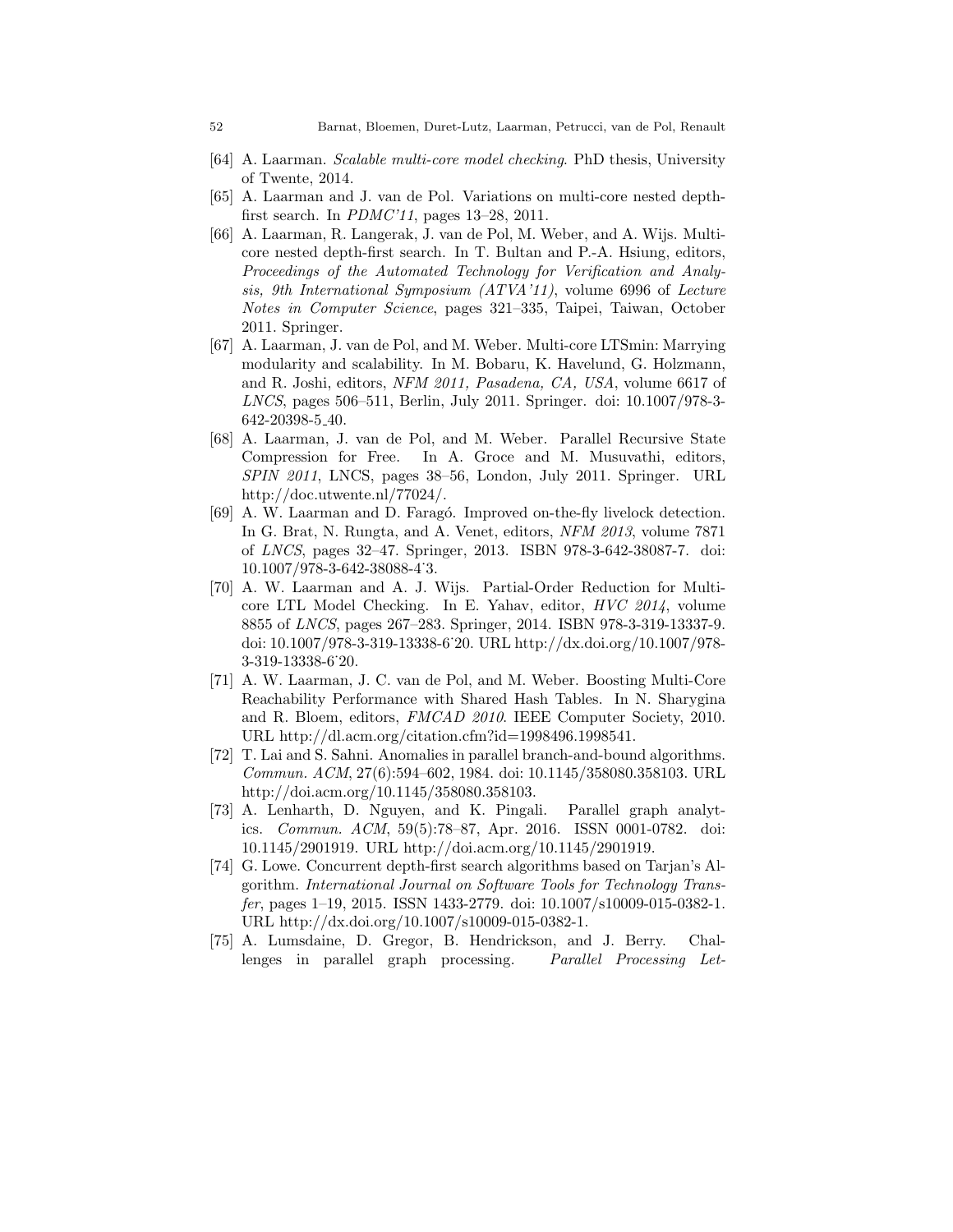ters, 17(1):5–20, 2007. doi: 10.1142/S0129626407002843. URL http://dx.doi.org/10.1142/S0129626407002843.

- [76] Z. Manna and A. Pnueli. A hierarchy of temporal properties. In Proceedings of the sixth annual ACM Symposium on Principles of distributed computing (PODC'90), pages 377–410, New York, NY, USA, 1990. ACM.
- [77] K. L. McMillan. Symbolic Model Checking, pages 25–60. Springer US, Boston, MA, 1993. ISBN 978-1-4615-3190-6. doi: 10.1007/978-1-4615- 3190-6˙3. URL http://dx.doi.org/10.1007/978-1-4615-3190-6˙3.
- [78] K. L. McMillan. Interpolation and SAT-Based Model Checking, pages 1–13. Springer, Berlin, Heidelberg, 2003. ISBN 978-3-540-45069-6. doi: 10.1007/978-3-540-45069-6˙1. URL http://dx.doi.org/10.1007/978- 3-540-45069-6˙1.
- [79] I. Munro. Efficient determination of the transitive closure of a directed graph. Information Processing Letters, 1(2):56–58, 1971.
- [80] P. Purdom. A transitive closure algorithm. BIT Numerical Mathematics, 10(1):76–94, 1970.
- [81] N. V. Rao and V. Kumar. Superlinear speedup in parallel state-space search. Foundations of Software Technology and Theoretical Computer Science, pages 161–174, 1988. URL http://dx.doi.org/10.1007/3-540- 50517-2˙79.
- [82] J. H. Reif. Depth-first search is inherently sequential. Information Processing Letters, 20:229–234, 1985.
- [83] E. Renault, A. Duret-Lutz, F. Kordon, and D. Poitrenaud. Three SCCbased emptiness checks for generalized Büchi automata. In K. McMillan, A. Middeldorp, and A. Voronkov, editors, Proceedings of the 19th International Conference on Logic for Programming, Artificial Intelligence, and Reasoning (LPAR'13), volume 8312 of Lecture Notes in Computer Science, pages 668–682. Springer, Dec. 2013. doi: 10.1007/978-3-642- 45221-5˙44.
- [84] E. Renault, A. Duret-Lutz, F. Kordon, and D. Poitrenaud. Variations on parallel explicit model checking for generalized Büchi automata. International Journal on Software Tools for Technology Transfer (STTT),  $??(??):1–21,$  Apr. 2016.
- [85] P. Sanders. Lastverteilungsalgorithmen fur parallele tiefensuche. number 463. In in Fortschrittsberichte, Reihe 10. VDI. Verlag, 1997.
- [86] W. Schudy. Finding strongly connected components in parallel using  $o(log2n)$  reachability queries. In *Proceedings of the Twen*tieth Annual Symposium on Parallelism in Algorithms and Architectures, SPAA '08, pages 146–151, New York, NY, USA, 2008. ACM. ISBN 978-1-59593-973-9. doi: 10.1145/1378533.1378560. URL http://doi.acm.org/10.1145/1378533.1378560.
- [87] S. Schwoon and J. Esparza. A note on on-the-fly verification algorithms. In N. Halbwachs and L. Zuck, editors, *Proceedings of the 11th Inter*national Conference on Tools and Algorithms for the Construction and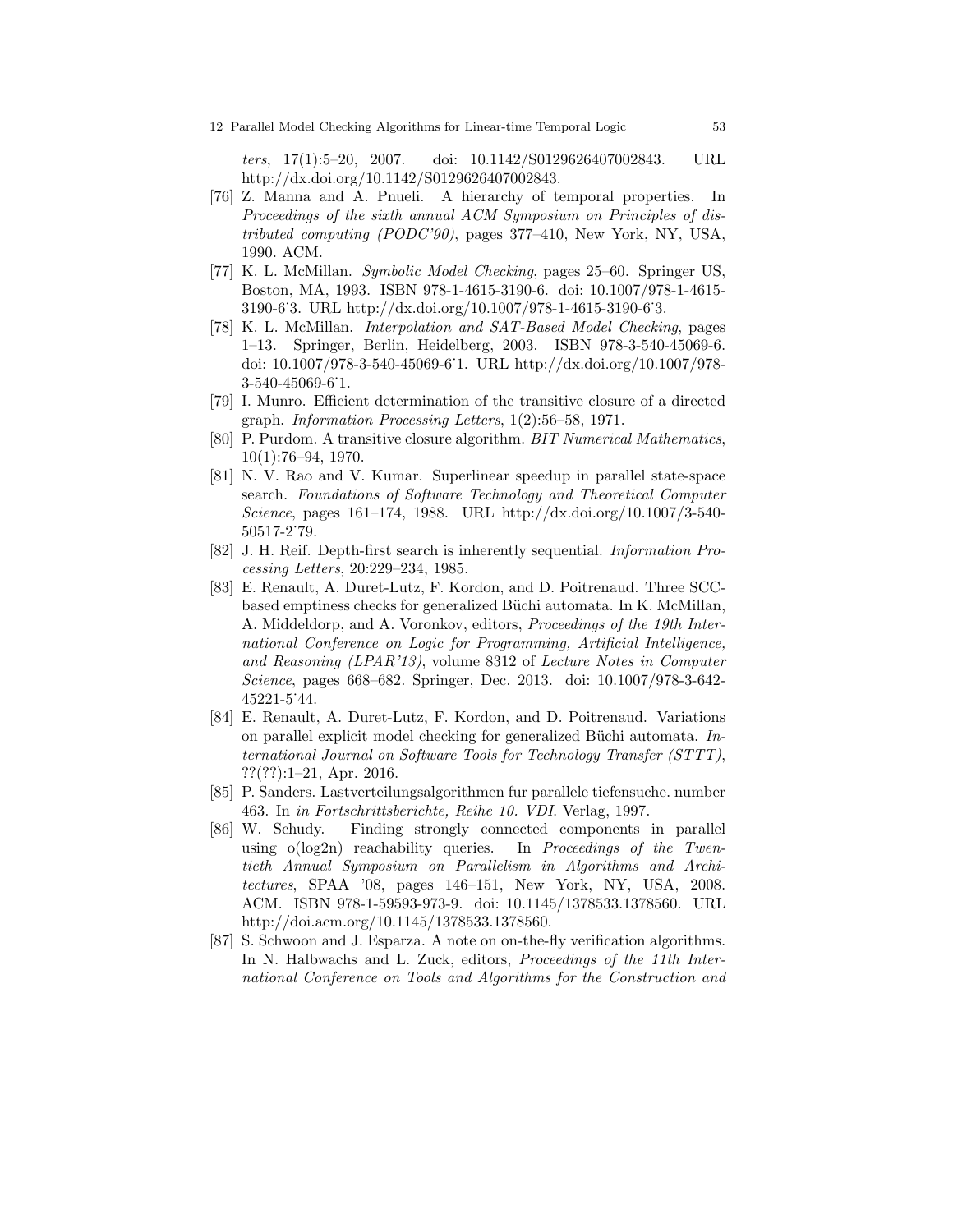Analysis of Systems (TACAS'05), volume 3440 of Lecture Notes in Computer Science, Edinburgh, Scotland, Apr. 2005. Springer.

- [88] G. M. Slota, S. Rajamanickam, and K. Madduri. Bfs and coloring-based parallel algorithms for strongly connected components and related problems. In 2014 IEEE 28th International Parallel and Distributed Processing Symposium, pages 550–559, May 2014. doi: 10.1109/IPDPS.2014.64.
- [89] U. Stern and D. L. Dill. Combining state space caching and hash compaction. In In Methoden des Entwurfs und der Verifikation digitaler Systeme, 4. GI/ITG/GME Workshop, pages 81–90. Shaker Verlag, 1996.
- [90] R. Tarjan. Depth-first search and linear graph algorithms. In Conference records of the 12th Annual IEEE Symposium on Switching and Automata Theory, pages 114–121. IEEE, Oct. 1971. Later republished [91].
- [91] R. Tarjan. Depth-first search and linear graph algorithms. SIAM Journal on Computing, 1(2):146–160, 1972.
- [92] R. E. Tarjan. Efficiency of a good but not linear set union algorithm. Journal of the ACM (JACM), 22(2):215–225, Apr. 1975.
- [93] R. E. Tarjan and J. van Leeuwen. Worst-case analysis of set union algorithms. Journal of the ACM,  $31(2):245-281$ , Mar. 1984.
- [94] H. Tauriainen. Nested emptiness search for generalized Büchi automata. In Proceedings of the 4th International Conference on Application of Concurrency to System Design (ACSD'04), pages 165–174. IEEE Computer Society, June 2004.
- [95] A. Valmari. Stubborn sets for reduced state space generation. In Proceedings of the 10th International Conference on Applications and Theory of Petri Nets (ICATPN'91), volume 618 of Lecture Notes in Computer Science, pages 491–515, London, UK, 1991. Springer-Verlag.
- [96] A. Valmari. The state explosion problem. In W. Reisig and G. Rozenberg, editors, Lectures on Petri Nets 1: Basic Models, volume 1491 of Lecture Notes in Computer Science, pages 429–528. Springer-Verlag, 1998.
- [97] M. Y. Vardi. Automata-theoretic model checking revisited. In Proceedings of the 8th International Conference on Verification, Model Checking and Abstract Interpretation (VMCAI'07), volume 4349 of Lecture Notes in Computer Science, Nice, France, Jan. 2007. Springer. Invited paper.
- [98] A. Wijs, J.-P. Katoen, and D. Bošnački. *GPU-Based Graph De*composition into Strongly Connected and Maximal End Components, pages 310–326. Springer International Publishing, Cham, 2014. ISBN 978-3-319-08867-9. doi: 10.1007/978-3-319-08867-9˙20. URL http://dx.doi.org/10.1007/978-3-319-08867-9˙20.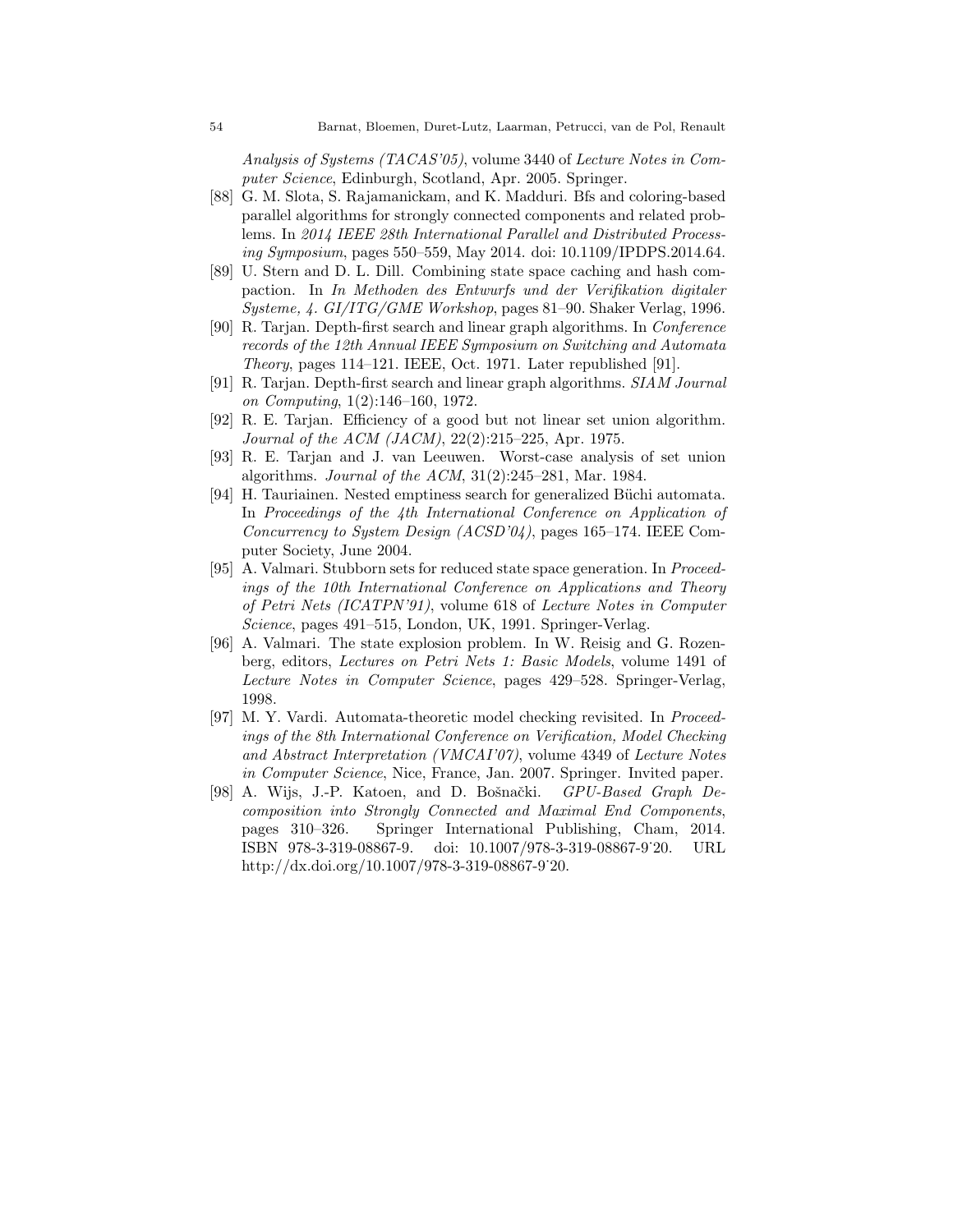# Index

 $\omega$ -reguar language, 8

accepting run definition, 8 lasso-shaped, 11 accepting SCC, 12 automaton Büchi, 8 degeneralization, 10 terminal, 16 weak, 16

Büchi automaton, 8 backtrack, 19 breadth first search, see BFS, 38

degeneralization, 10 depth first search, see DFS distributed-memory algorithms, 38

emptiness check parallel scc based, 33 problem statement, 11

guarantee formula, 15

Kripke structure definition, 7 on-the-fly computation, 14 product with TGBA, 10

language  $\omega$ -reguar, 8 of a TGBA, 8 lasso-shaped accepting run, 11 Lexicographic DFS, 4 linear-time temporal logic, see LTL, see  $\mbox{LTL}$ 

logic linear-time, see LTL LTL, 6 subclasses, 15 translation to TGBA, 10

MAP algorithm, 40, 43 maximal accepting predecessor, see MAP algorithm model checking, 2 automata-theoretic approach, 5 multi-core algorithms, 30

nested depth first search, see NDFS CNDFS algorithm, 30, 31 ENDFS algorithm, 30 LNDFS algorithm, 30 NDFS algorithm, 30 Nick's Class (NC), 4

on-the-fly computation Kripke structure, 14 product automaton, 14, 18 One-Way-Catch-Them-Young, see OWCTY OWCTY algorithm, 38, 43

P-completeness, 4 Parallel Random Depth-First Search Fully Synchronized, 32 Swarming, 33 persistence formula, 15 product automaton of TGBA and Kripke structure, 10 on-the-fly computation, 14

rejecting SCC, 12

SBA, 9